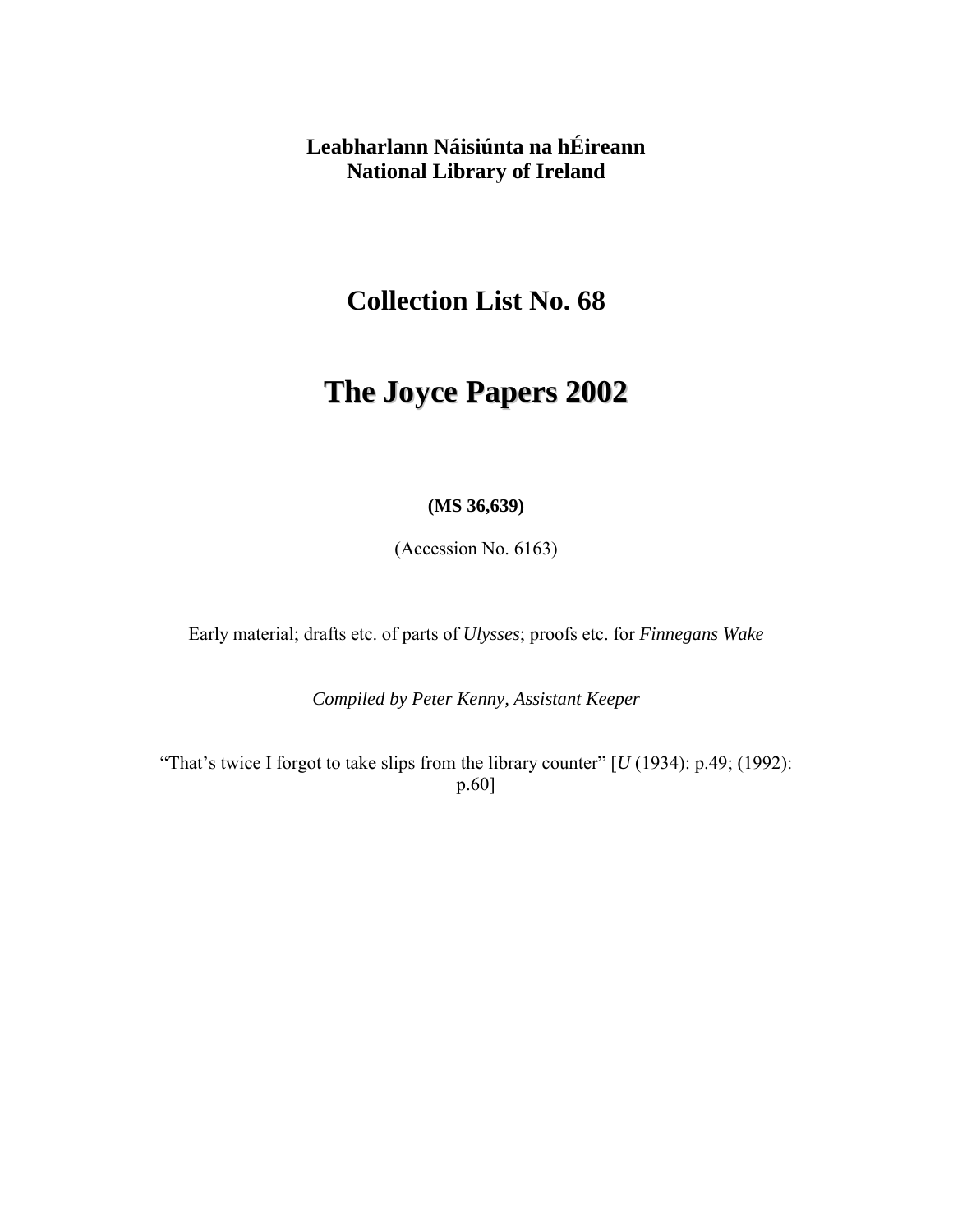| I.i. Transcriptions from and related annotations to "The Inferno" of Dante's Divina |  |
|-------------------------------------------------------------------------------------|--|
|                                                                                     |  |
|                                                                                     |  |
|                                                                                     |  |
|                                                                                     |  |
|                                                                                     |  |
|                                                                                     |  |
|                                                                                     |  |
|                                                                                     |  |
|                                                                                     |  |
|                                                                                     |  |
|                                                                                     |  |
|                                                                                     |  |
|                                                                                     |  |
|                                                                                     |  |
|                                                                                     |  |
|                                                                                     |  |
|                                                                                     |  |
|                                                                                     |  |
|                                                                                     |  |
|                                                                                     |  |
|                                                                                     |  |
|                                                                                     |  |
| III.i. Proofs for Books III of "Work in Progress" published in transition55         |  |
|                                                                                     |  |
| III.ii. Chapter I, Episode 6 (part of) of "Work in Progress" for transition 64      |  |

# **CONTENTS**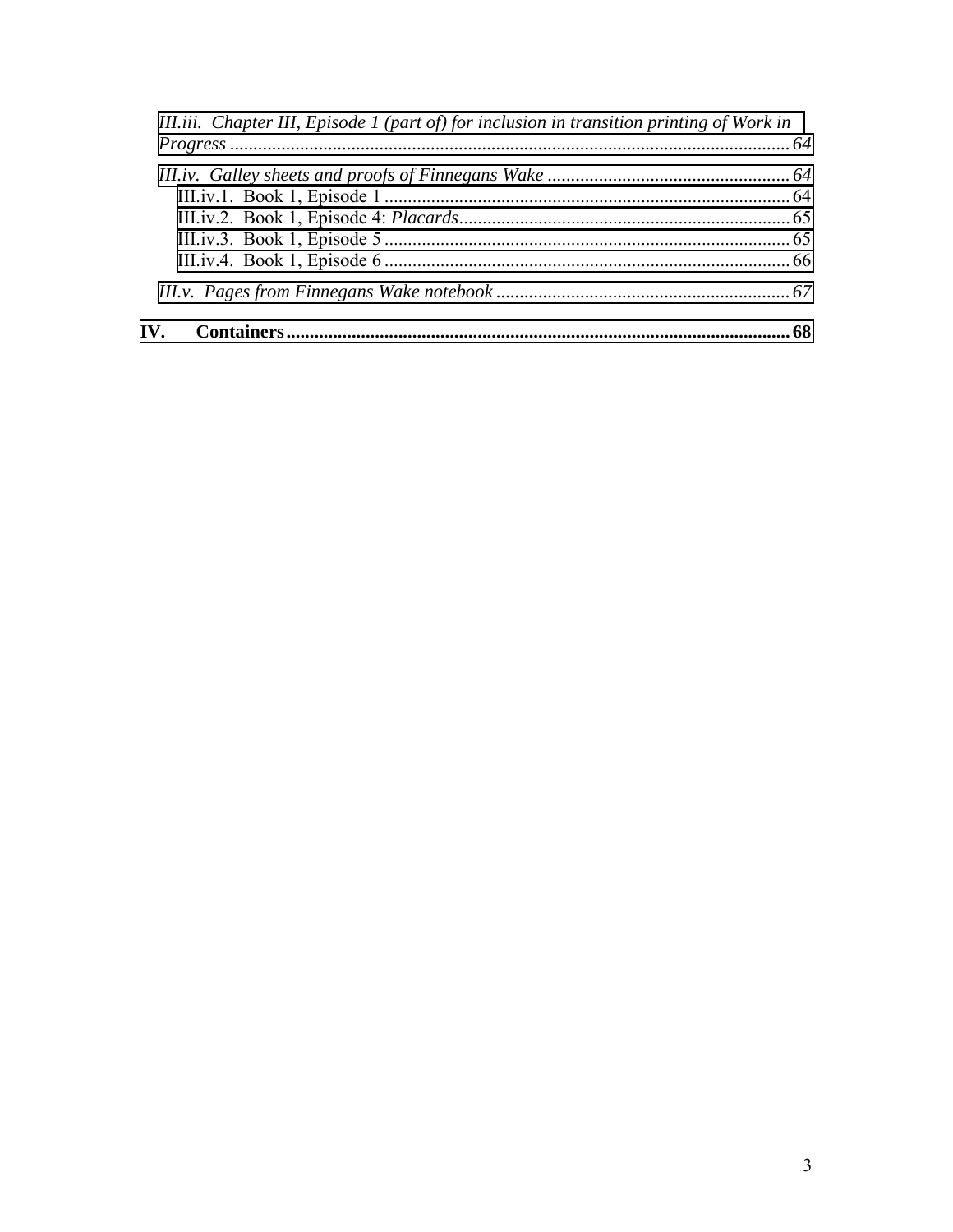# **INTRODUCTION**

<span id="page-3-0"></span>On the 30<sup>th</sup> May 2002 the National Library of Ireland announced that it had acquired a large collection of previously unknown James Joyce manuscripts, notebooks and workbooks. Given that James Joyce is second only to Shakespeare in terms of the number of published studies of his work, any new discovery relating to Joyce and his work is an important world literary event. The scale of the collection, which has now been fully listed, is such that it will enable Joycean scholars either to reassess or fundamentally to revise their work. The *Ulysses* material in particular will inspire new avenues of investigation and research, reinvigorate debates on the composition of the text, and add crucial evidence for arguments on the definitive text.

# **Provenance**

The materials acquired by the Library were the property of Mr and Mrs Alexis Léon, and were acquired through the agency of Sotheby's, London. Mr Léon's parents, the late Paul and Lucie Léon, were close friends of Joyce from 1928 onwards.

Mr and Mrs Alexis Léon decided that the National Library of Ireland should be given first refusal on the new collection because they hoped it thus would come to the Library to which Mr Léon's father had donated the extensive collection of James Joyce – Paul Léon letters in 1941.

# **Funding**

The acquisition, which cost £8 million sterling  $(E12.6 \text{ million at May } 2002 \text{ exchange})$ rates), is to be funded, over a three year period, from the Heritage Fund, established in 2001 by the then Minister for Arts, Heritage, Gaeltacht and the Islands, SÌle de Valera TD, and with support from the AIB Group under the tax credit scheme (Taxes Consolidation Act, 1997, S.1003).

# **Other Major Holdings of Joyce Manuscripts**

Since the 1940s, major university libraries in the United States, including Cornell, Yale, Harvard, Princeton, Buffalo, Texas, Tulsa and Southern Illinois, as well as the British Library, have acquired significant collections of Joyce material. The National Library of Ireland's Joyce manuscripts have mostly been either acquired or opened more recently. They include the manuscript of the 'Circe' episode of *Ulysses*, which the Library acquired at auction in December 2000, and the James Joyce – Paul Léon Papers, mentioned above, which were opened to the public in 1992 (see *The James Joyce – Paul Léon Papers in the National Library of Ireland: a catalogue*. Dublin, 1992). The Library also holds the first copy of the first edition of *Ulysses*, presented in 1952 by Harriet Shaw Weaver to whom Joyce himself had presented it in 1922, and a manuscript fair copy of *A Portrait of the Artist as a Young Man*, also a gift from Harriet Weaver. The 2002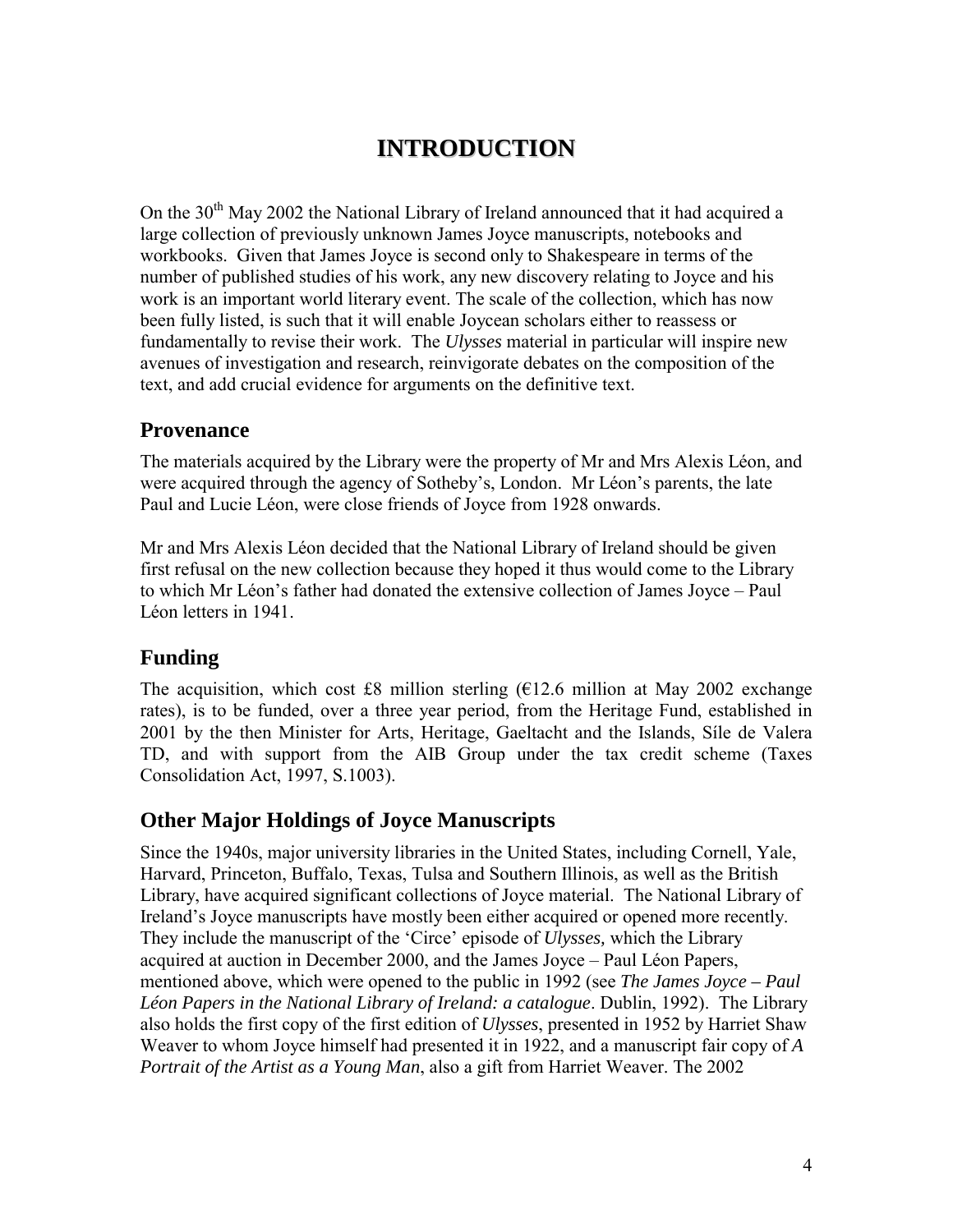<span id="page-4-0"></span>acquisition, in addition to its other holdings, means that the National Library of Ireland can now claim to be the world's foremost repository of Joyce manuscripts.

# **Contents of the The Joyce Papers Acquired in 2002**

The new materials fall into three broad categories: early material; notes and drafts for *Ulysses;* and proofs and additions to proofs for *Finnegans Wake*. In all, there are over 500 manuscript pages and some 200 pages of proofs, together with some typescripts.

The early material consists of a series of notes and translations made by Joyce of Dante's "Inferno". It is probable that these were compiled while Joyce was a student. There is an early notebook from the years 1903 and 1904 which provides some fascinating glimpses into the young Joyce during his stay in Paris before his mother's death. The *Finnegans Wake* proofs fill in some gaps in the record documenting the process of getting that work into print.

It is the materials for Ulysses, however, comprising notes, notebooks and early drafts, which make this collection extraordinary. According to Professor Michael Groden, General Editor of *The James Joyce Archive*, and a leading authority on Joyce's manuscripts, the newly acquired *Ulysses* manuscripts will immediately be seen as "the most important collection of early drafts for *Ulysses* in the world and will instantly catapault the National Library, and Ireland, into a major center for the study of James Joyce." In support of that view Professor Groden points out that two of the notebooks include the earliest surviving sets of notes, and that there are drafts of no fewer than nine separate episodes of *Ulysses*; six of these represent hitherto completely undocumented stages of development, five of them are earlier than anything available up to now for the episodes concerned; and one of them is earlier than any draft of *Ulysses* that was previously known to survive.

The handwriting in these manuscripts matches Joyce's known handwriting from the different periods of his life. His method of writing his notes and his drafts, and his use of coloured crayon lines and Xs to signal his use of material in later drafts, are perfectly consistent with other surviving documents. The manuscripts themselves have been rarely touched over the years, and for the most part they are in very good to excellent physical condition.

Joyce first referred to "my new novel *Ulysses*" in mid-1915. In October 1916 he said that he had almost completed the first part as well as parts of the middle and later sections. However, the record of his work during these early years is very sketchy  $-$  almost no documents were known to exist until now. This adds immeasurably to the significance of the new collection.

# **Access to the Manuscripts**

For preservation and security reasons, access will not normally be permitted to the original manuscripts. Instead, readers will be allowed to consult a copy of the manuscripts exhibited on a computer screen in the Manuscripts Reading Room of the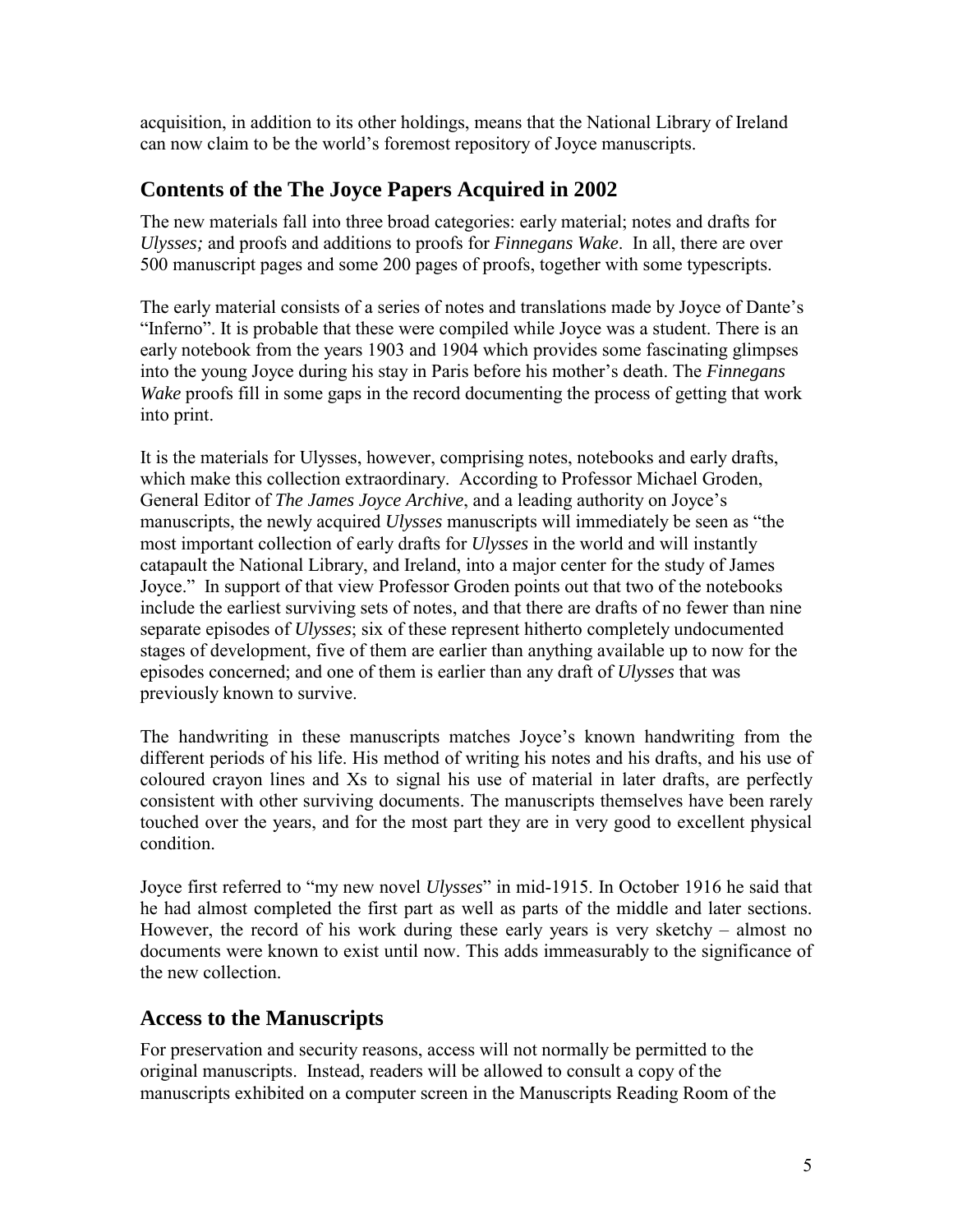<span id="page-5-0"></span>National Library of Ireland. A folder of selected photographic facsimiles of covers of the various notebooks and pages is also available which will enable readers to judge the size and appearance of the originals. All persons consulting the manuscripts will be required to sign a Declaration and Acknowledgement relating to the copyright of the James Joyce Estate in the Papers and the obligations deriving therefrom.

Should a researcher find that he or she has a particular reason to consult the original manuscripts, written application should be made to the Keeper of Manuscripts, national Library of Ireland, Kildare Street, Dublin 2. The application should include reasons as to why access to the originals is required.

# **Copyright and Reproduction**

Copyright in all works by James Joyce, including manuscripts, notebooks, letters and printed works, is the property of the Estate of James Joyce. The National Library of Ireland is obliged to adhere strictly to the provisions of the Copyright and Related Rights Act (2000) as they apply to the works. The prior permission of the James Joyce Estate is required for the reproduction or transmission in any medium of all or part of the Joyce manuscripts. Unauthorised copying is strictly forbidden.

# **Acknowledgments**

The Trustees and Director of the National Library of Ireland are grateful for the unstinting help of Professor Michael Groden who, as well as acting as consultant to the Library in the course of the acquisition of the Papers, has made himself available to assist with the compilation of this List. His article "The National Library of Ireland's New Joyce Manuscripts: A Statement and Document Descriptions", published in *James Joyce Quarterly* vol. 39, no. 1 (Fall 2001) p.29-51, should be consulted.

# **Citations**

Citations to published versions of *Ulysses* refer to the Random House edition of 1934 and to the Penguin edition of 1992. They are given in the form: [*U* (1934): p.182; (1992): p.235-236].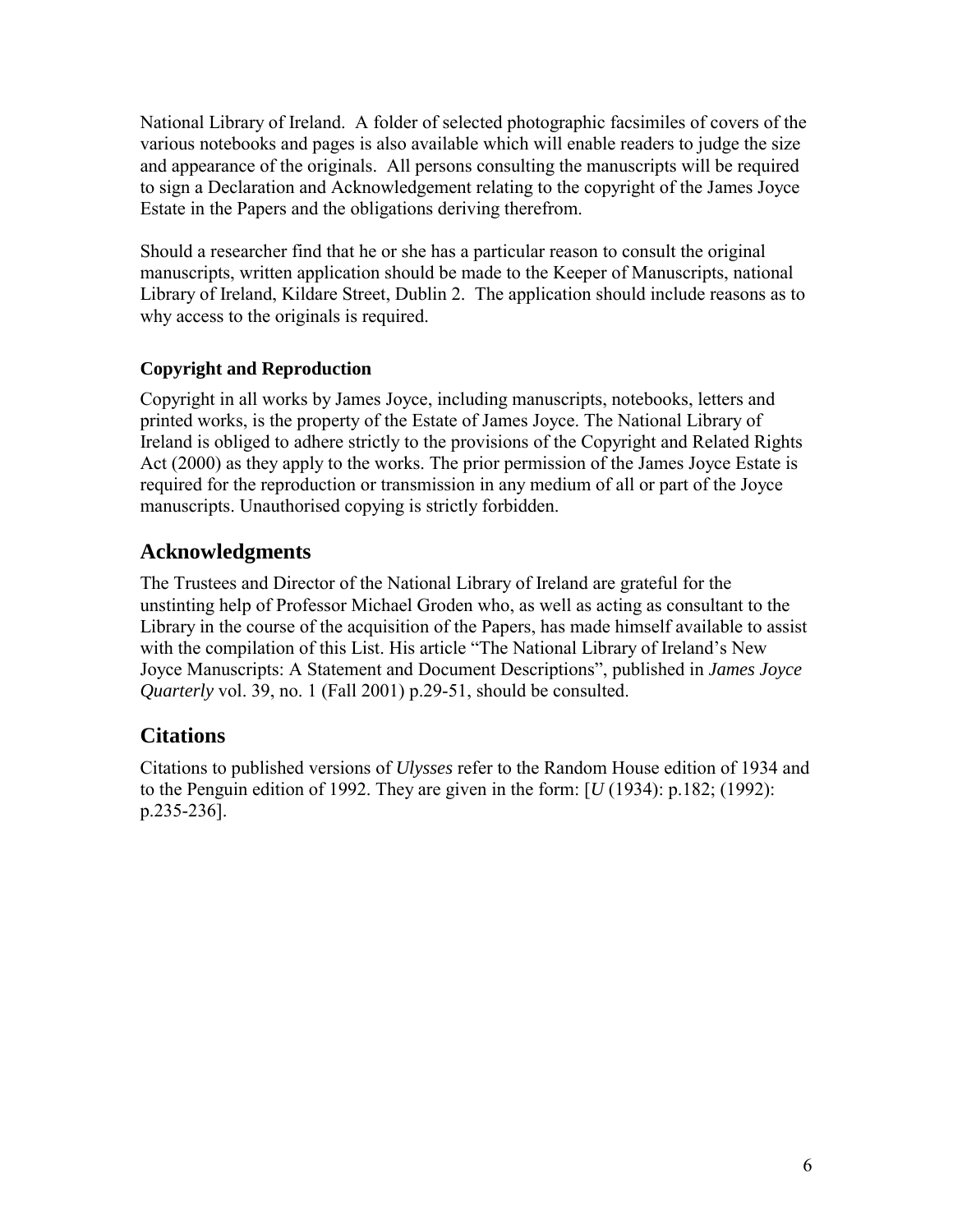# **I. Early Material and Literary Extracts**

# <span id="page-6-0"></span>**I.i. Transcriptions from and related annotations to "The Inferno" of Dante's** *Divina Commedia***; also, notes on Italian words and phrases**

*Line numbers given in the document refer to Dante's text. Some of the lines are transcriptions without any comment or translation***.** 

#### **MS 36,639/1**

*[28] sheets originally held together by brass 2-pronged staple; the staple has been detached*. *21-21.5 x 17 cm*.

#### **I.i.1. Dante**

**/[1]r**: Headed: "Notazioni". At end in blue crayon: Dante. Series of 4 numbered notes. **[Image: 01-001] /[1]v**: Blank.

*/***[2] r**: Headed: "Canto 1°". Lines 51, 55, 1, 12, 20, 32, 45, 49. **[Image: 01-002] /[2]v**: Lines 37, 70, 101, 105-106. **[Image: 01-003]** 

**/[3]r**: Headed: "Canto 2°". Lines 68, 77 (Dante's text only; crossed out), 98, 102, 107-[108], 140. **[Image: 01-004] /[3]v**: Blank.

*/***[4]r**: Headed: "Canto III" Lembo". Lines 5, 8, 42, 60, 105. **[Image: 01-005] /[4]v**: Lines 126 and 136. **[Image: 01-006]** 

**/[5] r**: Headed: "Canto 4° 1° Cerchio". Lines 139, 83, 107, 128, 148. **[Image: 01-007] /[5]v**: Blank.

**/[6] r**: Headed: "Canto V° 2° Cerchio". Lines 6, 40, 52, 3, 5, 9, 74, 123. **[Image: 01-008] /[6]v**: Blank.

**/[7] r**: Headed: "Canto 6° <sup>3</sup> Cerchio". Lines 18, 27, 69, 73, 109-[111], 10, 52, 65-66. **[Image: 01-009] /[7]v**: 79-[80], 91, 110, 115. **[Image: 01-010]** 

**/[8]r**: Headed: "Canto 7° 4° Cerchio. Accidia". Lines 21, 69, 84, 90, 104, 123, 125, 130, 1, 12, 22, 86. **[Image: 01-011] /[8]v**: Blank.

**/[9] r**: Headed: "Canto 8° 5° Cerchio". Lines 7, 38, 47, 69, 113-[114], 129, 19, 33, 61, 69, 75, 119, 125. **[Image: 01-012]**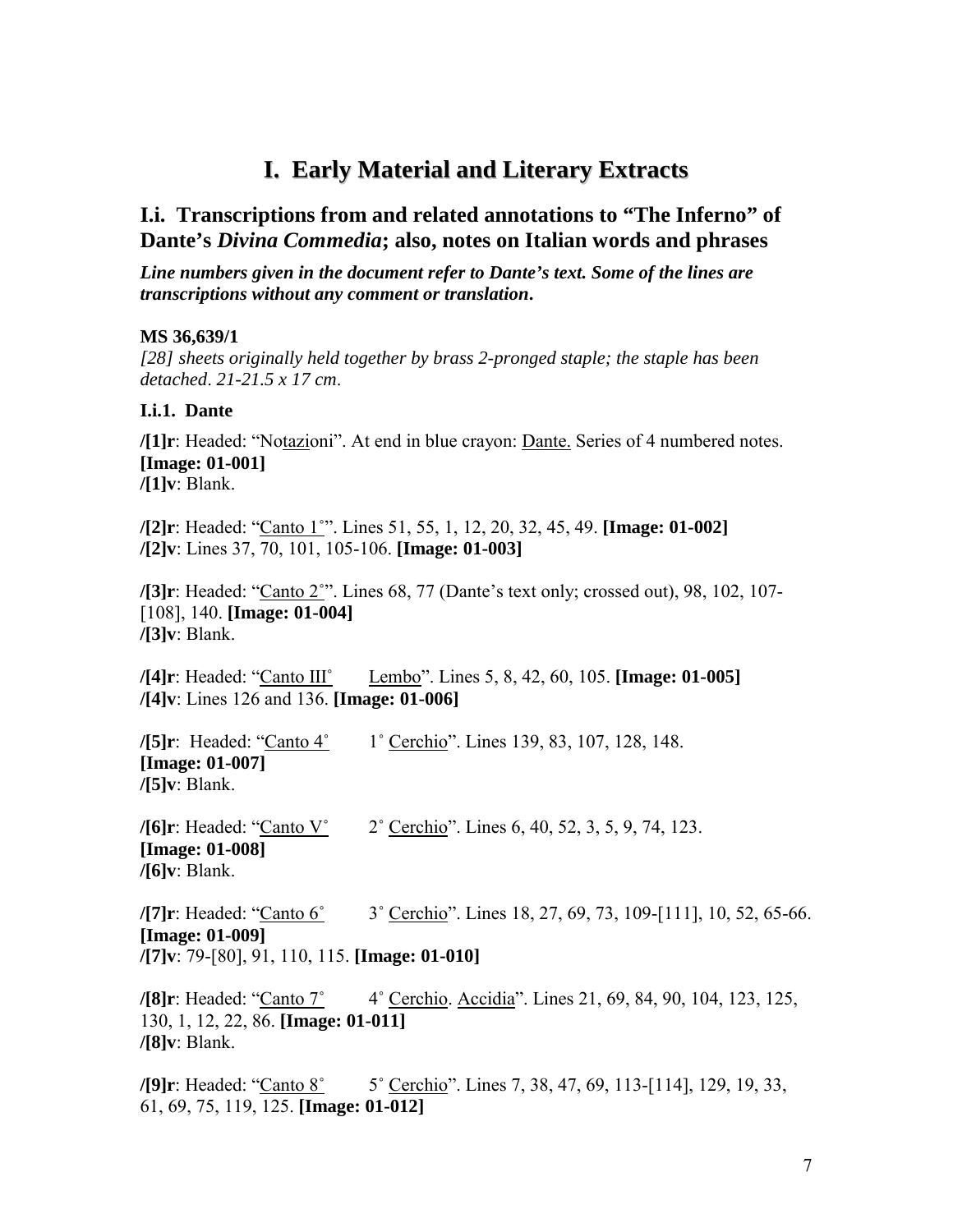**/[9]v**: Drawing. **[Image: 01-013]** 

**/[10]r**: Headed: ìCanto 9˚î. Lines 8, 30, 52-[54], 69, 80, 84, 98, 113, 118, 115, 18, 23, 112. **[Image: 01-014] /[10]v**: Blank.

**/[11] r**: Headed: "Canto 10° 6° Cerchio". Lines 17, 18, 53, 116, 136, 1, 14, 21, 32, 48. **[Image: 01-015] /[11]v**: Lines 53, 80, 86, 93, 119, 120. **[Image: 01-016]** 

**/[12] r**: Headed: "Canto XI°". Lines 60, 64, 2, 36, 85, 110, 114, 3, 8, 22, 25, 36, 39. **[Image: 01-017] /[12]v**: Lines 50, 60, 83, 100, 113. Drawing of arrow with tip pointed to the left. **[Image: 01-018]** 

**/[13]r**: Headed: "<u>7° Cerchio</u> Canto XII°". Lines 3, 4, 19, 22, 27, 36, 60, 63, 77, 90, 95, 105, 117, 124, 138, 4, 55. **[Image: 01-019] /[13]v**: 67, 110, 128, 118, 135, 136, 137. **[Image: 01-020]** 

**/[14]r**: Headed: "Canto XIII°". Lines 1, 6, 25, 29, 33, 35, 40, 57, 108, 117, 120, 133, 9, 11, 12, 58, 63. **[Image: 01-021] /[14]v**: Lines 120, 141, 151. **[Image: 01-022]** 

**/[15] r**: Headed: "Canto XIV<sup>°</sup> 7<sup>°</sup> Cerchio". Lines 8, 12, 34, 39, 79, 85, 90, 105, 141, 123, 22, 40, 49, 56, 58, 96, 110. **[Image: 01-023] /[15]v**: Blank.

**/[16]r**: Headed: "Canto XV° 7° Cerchio". Lines 2, 21, 30, 33, 40, 53, 54, 63, 67, 74, 86, 92, 94, 103, 110, 112, 4, 7. **[Image: 01-024] /[16]v**: Lines 7 (continued), 12, 30, 55, 110, 112, 127. **[Image: 01-025]** 

**/[17]r**: Headed: "Canto XVI° 7° Cerchio". Lines: 3, 8, 63, 66, 81, 106, 114, 124. **[Image: 01-026] /[17]v**: Blank.

**/[18] r**: Headed: "Canto XVII<sup>o</sup> 7<sup>o</sup> Cerchio". Lines 12, 15, 21, 33, 50, 71, 86, 108, 115 (partly crossed out), 121, 128, 132, 134, 136. **[Image: 01-027] /[18]v**: Blank.

**/[19]r**: Headed: "Canto XVIII<sup>°</sup> 8<sup>°</sup> Cerchio<sup>"</sup>. Lines 6, 17, 23, 28, 37, 49, 51, 61, 65, 71, 75, 99, 103, 106, 131 [i.e. 130]. **[Image: 01-028] /[19]v**: Drawings of hoe, spade and shovel, each identified with its Italian name "zappa", "vanga" and "pala". **[Image: 01-029]** 

**/[20]r**: Headed: "Canto XIX"". Lines: 27, 45, 47, 60, 110, 120, 122, 133. **[Image: 01-030]**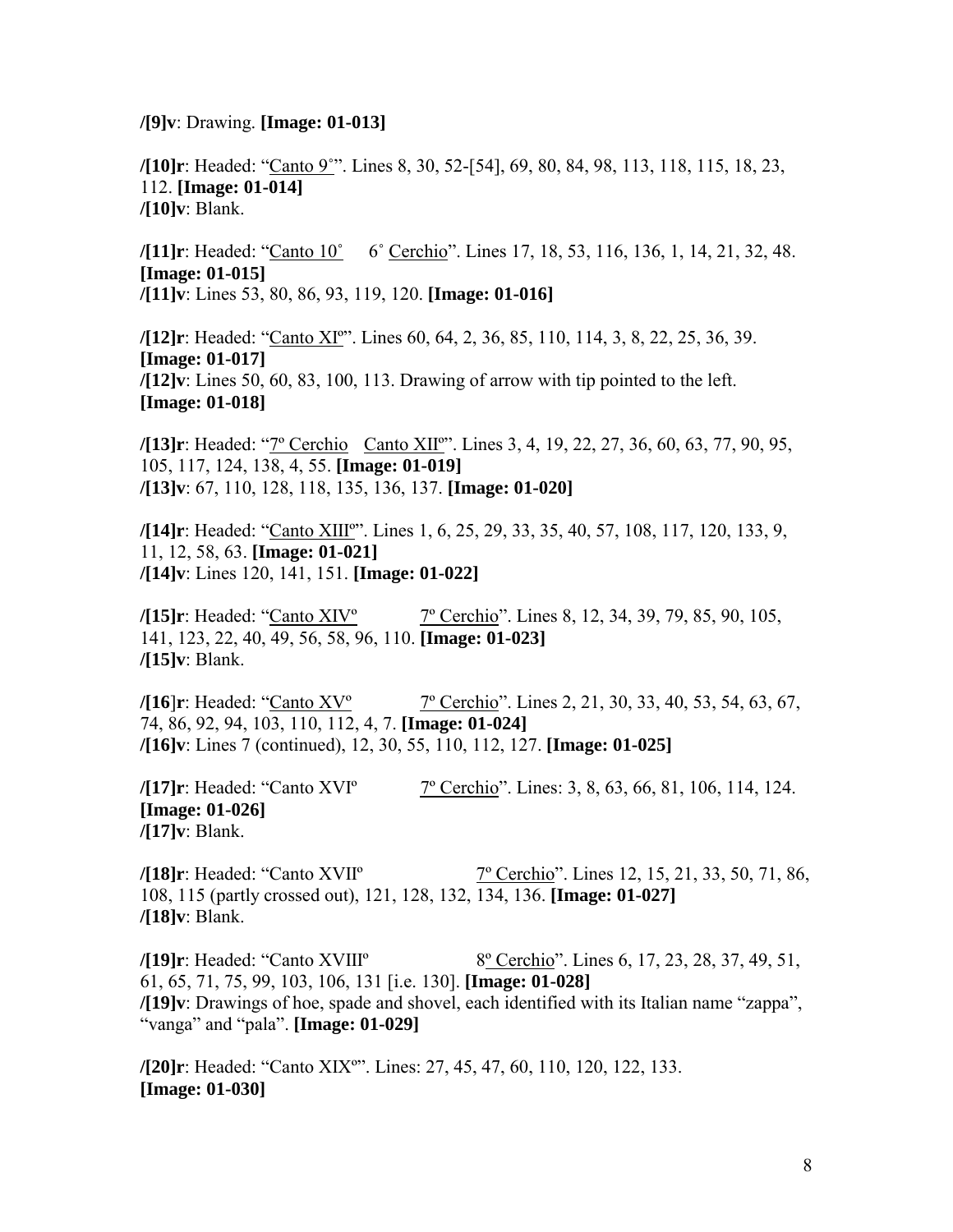<span id="page-8-0"></span>**/[20]v**: Blank.

**/[21]r**: Headed: ìXXºî. Lines: 47, 60, 71, 76, 119. **[Image: 01-031] /[21]v**: Blank.

**/[22]r**: Headed: ìXXIºî. Lines 13, 14, 15, 20, 28, 36, 37, 44, 54, 64, 69, 100, 116, 124. **[Image: 01-032] /[22]v**: Blank.

**/[23]r**: Headed: ìXXIIºî. Lines 4, 10, 16, 50, 95. **[Image: 01-033] /[23]v**: Blank.

**/[24]r**: Headed: ìXXIIIºî. Lines: 7, 47, 48, 66, 100, 111, 119. **[Image: 01-034] /[24]v**: Ink stains; otherwise, blank.

**/[25]r**: Headed: "Canto XXIV<sup>o</sup>". Lines 4, 6, 7, 18, 46, 52, 61, 90, 114, 122. **[Image: 01-035] /[25]v**: Two words in pencil at end. **[Image: 01-036]** 

**/[26]r**: Headed: "Canto XXV<sup>o</sup>". Lines 8, 10, 21, 58, 73, 82, 88, 99, 141, 142. **[Image: 01-037] /[26]v**: Blank.

#### **I.i.2. Notes on Italian words and phrases**

**/[27]r**: First line: "oeruno – niemo – nessuno". **[Image: 01-038] /[27]v**: One word in pencil "-Massa-". **[Image: 01-039]** 

**/[28]r**: First line: "massa (mucchio). **[Image: 01-040] /[28]v**: Blank.

#### **I.ii. Notebook with Accounts, Quotations, Book Lists, etc. 1903-1904**

#### **MS 36,639/2/A**

*School exercise book for mathematics. Red-brown cover with black tape binding along outer spine. With printed cover title:* "L'ÉTUDIANT | [laurel wreath] | Papeterie-Imprimerie F. BÉNARD | 10, Galerie de l'Odéon, 10 | Maison principale: 16, Rue de Vaugirardî. *31 numbered pages; 10 unnumbered pages with text; blank page; small fragment remaining from removed page; 2 unnumbered pages with text; 38 blank pages [i.e 82 pages + fragment]. 21.5 x 17 cm.*

*At head of front cover in MS*: "Priez de rendre à *| James A. Joyce | Rue Corneille, | Paris*".

#### **/Front cover (outer)**. **[Image: 02-001]**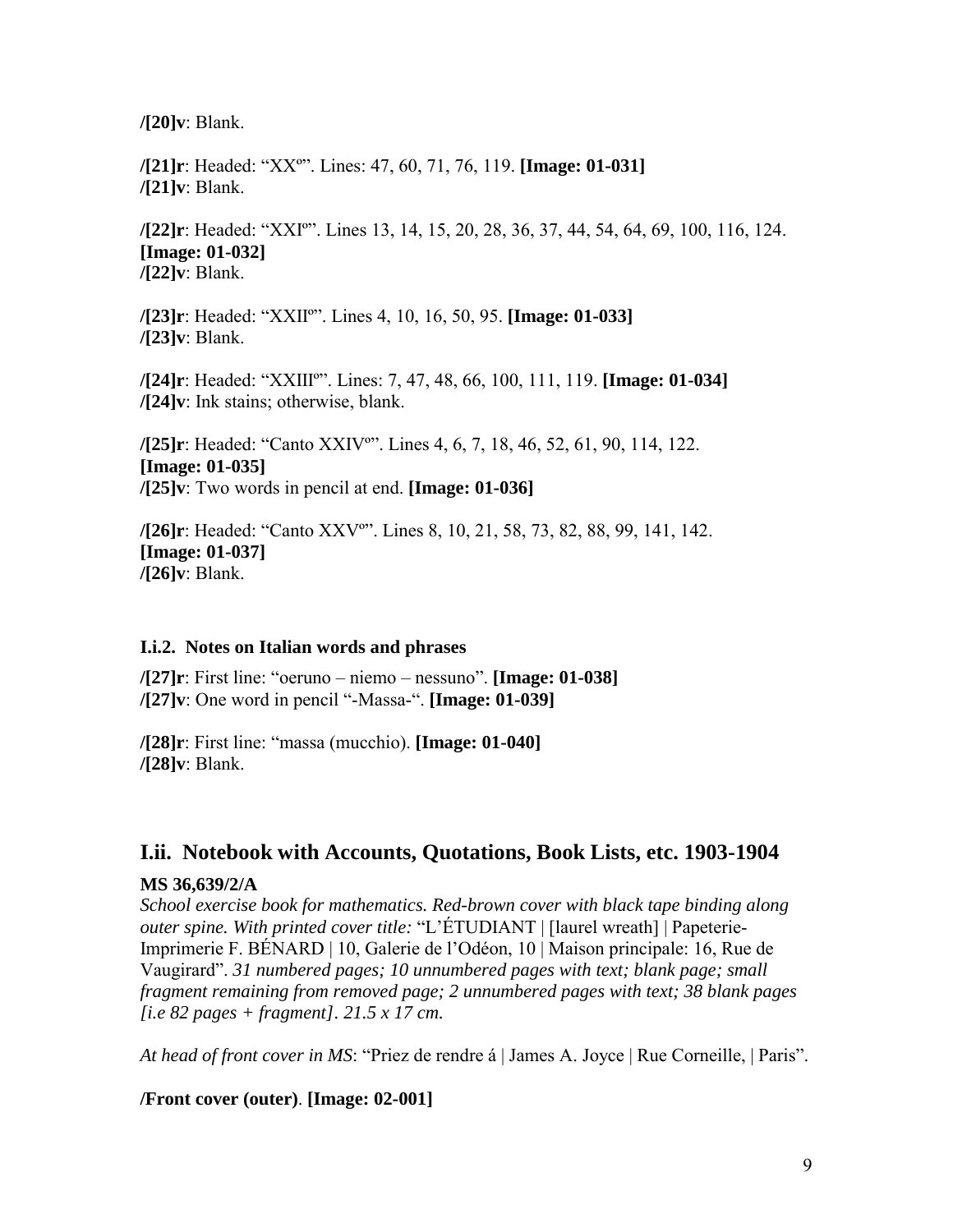#### **/Front cover (inner)**

**/p.1**: MS calendar for Tuesday 20 Jan to Sunday 31 May 1903. The dates from 20 Jan to 10 April are crossed out. Accounts from 20 Jan to 4 April 1903. Mostly recording loans from Joseph and Patrice Casey, Joseph Douce, money sent from home and small amounts of remuneration. **[Image: 02-002]** 

**/p.2**: Accounts from 13 Mar. to 10 Apr. 1903.

**/p.3**: "I was not wearier where I lay". Song by Ben Jonson. Quotations from Aristotle's *Psychology*.

#### **[Image: 02-003]**

**/p.4**: Quotations from Aristotle's *Psychology* continued. Schema for Aristotelian structure of tragedy. List of 4 books, one of which has library shelf number.  $\pi$ .5: Untitled text beginning: "Desire is the feeling which urges us to go to something"; signed and dated on next page by "Jas A Joyce | Feb.13. 1903 | Paris". **[Image: 02-004]** 

/p.6: Text from p.5 continued. Text beginning: "... There are three conditions of art"; signed and dated by "Jas A Joyce  $\vert 6$  Mar 1903  $\vert$  Paris". **/p.7**: Series of songs transcribed from Ben Jonson's *Cynthia's Revels*. **[Image: 02-005]** 

**/p.8**: Accounts; at head " $1<sup>st</sup>$  Month | from 23 January 1903 to 20 February 1903". Signed by Joyce. **/p.9**: Song transcribed from Ben Jonson's *The Poetaster*. **[Image: 02-006]** 

**/p.10**: At head: "MEMORABILIA". Quotations from W.L. Courtney, Walter Sichel, Edmund Gosse, W.B. Yeats, Herbert Spencer and Theodore Watts. **/p.11**: Begins: "Musical Antiquarian Society"; references to 2 societies engaged in publishing old music and to publications on the history of music. Latin verse (riddle?) concerning Raymon Lull. Alchemical diagram. Epigram on Ben Jonson. List of 4 works with prices edited and/or published by Bertram Dobell, with Dobell's address. **[Image: 02-007]** 

**/p.12**: Begins: "Speculation is above practice". Series of aphorism from Aristotle's *Metaphysics*. **/p.13**: 2 songs from Ben Jonson's *Volpone*. **[Image: 02-008]** 

**/p.14**: At head: Musical notation. Fragment of song in Persian. **/p.15**: 2 songs from Ben Jonson's *Epicene*. **[Image: 02-009]**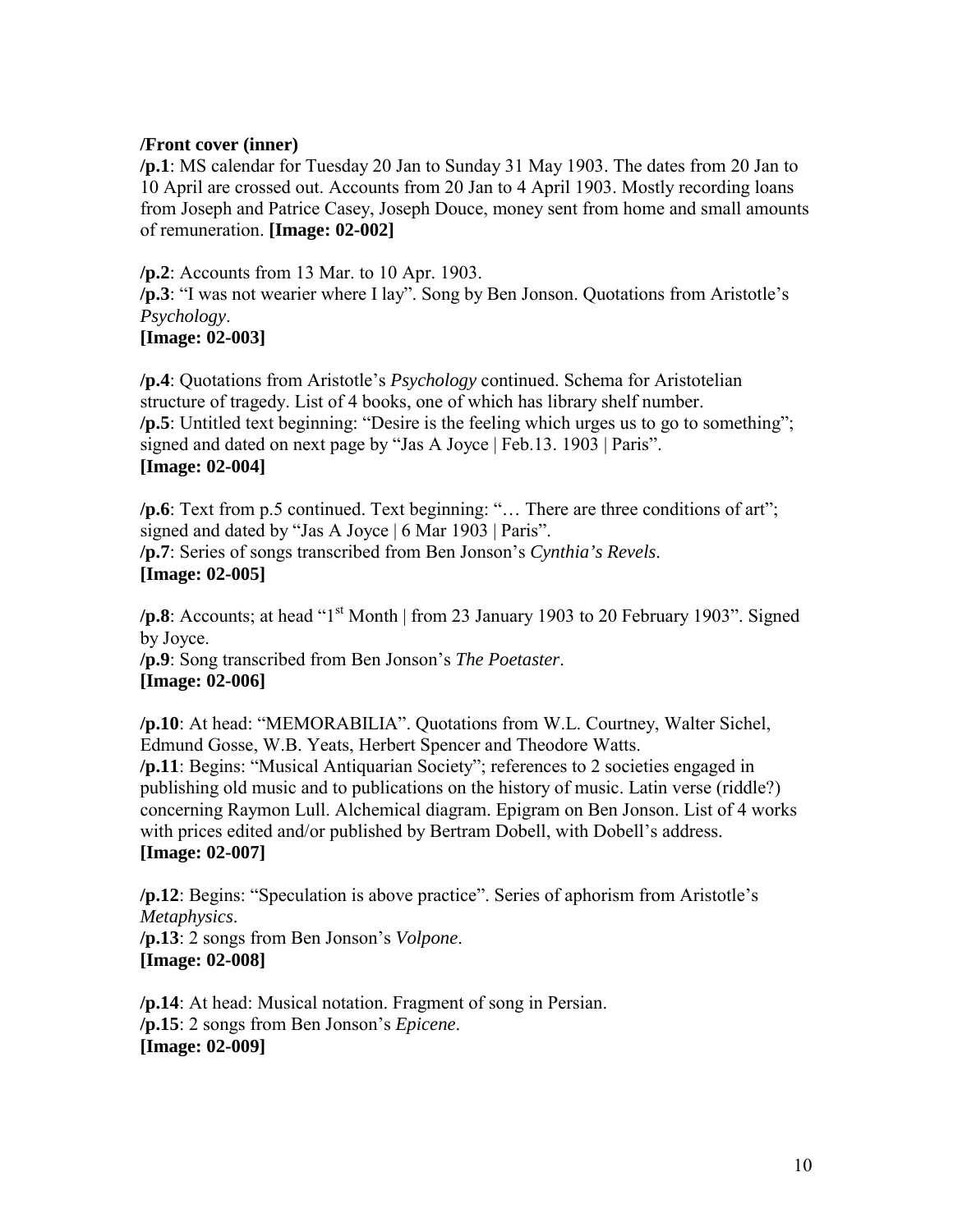**/p.16-17**: Lists of authors and book titles categorized as "Verse", "Biography and History", "Fiction", "Speeches". **[Image: 02-010]** 

**/p.18**: List of books, including 1 with library shelf number. **/p.19**: Begins: ìThe rain runs downî; Scottish ballad from Percyís *Reliques* vol. 1. **[Image: 02-011]** 

**/p.20**: Accounts; at head:  $^{42}$ <sup>nd</sup> Month | from 20 February 1903 to 20 March 1903 (exclusive of Hotel Bill)". Signed by Joyce. **/p.21**: Song from Ben Jonson's *The Devil is an Ass.* **[Image: 02-012]** 

**/p.22**: At head: "Questions". Series of 8 numbered questions. **/p.23**: Extracts from Percyís *Reliques* vol.1. **[Image: 02-013]** 

**/p.24**: At head: "Rhythm seems to be"; series of 3 aphorisms, each signed and dated by Joyce.

**/p.25**: 2 songs from Ben Jonson's *The Staple of News*. **[Image: 02-014]** 

**/p.26**: At head: "Answers"; series of 4 replies to some of the "Questions" on p.22 above. **/p.27**: Song from Ben Jonson's *The New Inn*. **[Image: 02-015]** 

 $/p.28$ : At head: "The intention"; 4 aphorisms. **/p.29**: At head: "Bonum est in quod tendit appetitus"; with translation of text of St. Thomas Aquinas signed and dated "JAJ | Pola. 7. XI. 04". **[Image: 02-016]** 

 $\pi$ **p.30**: At head: "[see pp – 16 and 17]". Additional list of titles and authors categorized as "Verse", "Drama", "Old Literature" and "Modern Literature".

**/p.31**: At head: "- Pulcra sunt quae visa placent –"; with translation of text of Aquinas signed and dated: "JAJ | Pola. 15. XI. 04". The paragraph beginning on p.[32] is crossed through.

**[Image: 02-017]** 

**/p.[32]**: Text on p. 31 continued. /p.[33]: Entitled: "The Act of Apprehension"; signed and dated: "JAJ | Pola. 16. XI. 04". **[Image: 02-018]** 

/p.[34]: At head: "Polype<sup>[?]</sup>ism and [?]Thomopenism". /p.[35]: At head: " - Ad pulcritudinem tria requiruntur: integritas, consonantia et claritas  $-$ ". With English translation of the text of Aquinas. **[Image: 02-019]**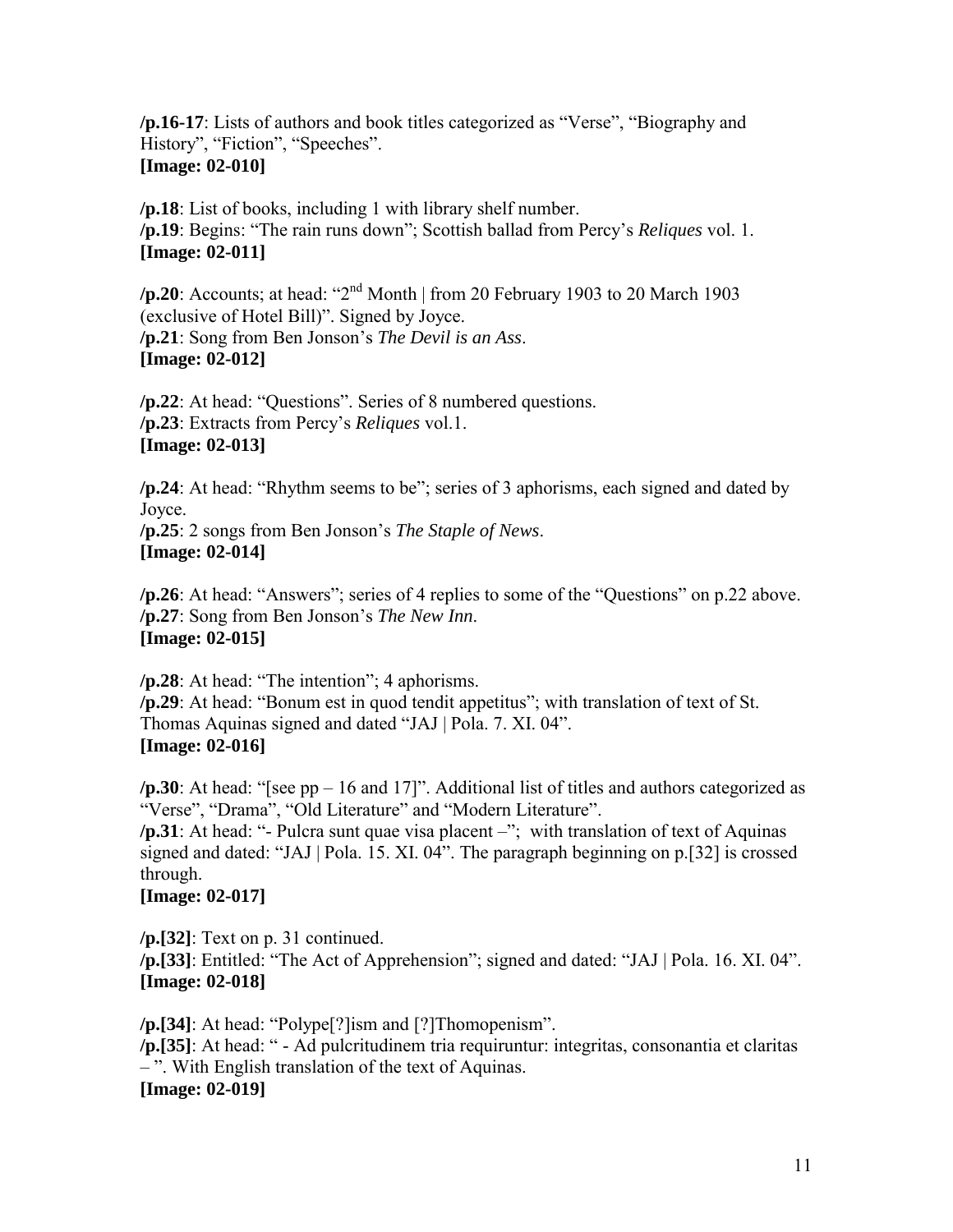<span id="page-11-0"></span>**/p.**[36]: At head: "Saint Nicholas"; variations of the name of Saint Nicholas – Santa Claus. First verse of an Istrian folksong on San Nicolo di Bari. Copy of the French comic song "Monsieur de la Palisse". Song[?] in Italian beginning: "Don Zanetti muso di porco".

/p.[37]: Heading along inner margin: "For STEPHEN HERO". **[Image: 02-020]** 

**/p.[38]**: Text on p.[37] continued. /p.[39]: Heading along inner margin: "For DUBLINERS". **[Image: 02-021]** 

**/p.[40]**: At head: "Byrne". /p.[41]: At head: "Maria Candelora". Popular verse. **[Image: 02-022]** 

**/p.[42]**: Blank. **/p.[43]**: At head: "Books"; list of 7 books with imprints and prices. **[Image: 02-023]** 

**/p.**[44]: At head: "S.W". Programme of study for 6 medical students being taught English by Joyce. At end; "Hellenism – European appendicitis." **/p.[45]**:Blank. **[Image: 02-024]**

**/p.[46-82]**: Blank.

**/Back cover (outer)**. **[Image: 02-025]** 

# **I.iii. Literary Extracts**

#### **MS 36,639/2/B**

*[4] sheets torn from mathematics exercise book with red printed rule down inner side*. *22 x 17.2 cm*.

*Although of a much later date, these sheets were inserted in item I.ii. above when the Papers were acquired by the National Library.* 

**/[1] r-v**: At head: "Paul Valery"; series of quotations. **[Images: 02-026, 02-027]** 

**/[2]r-v**: At head: "Chateaubriand"; extract from *Les Natchez*. Also, start of extract from Edward Fitzgeraldís *Euphranor*. **[Images: 02-028, 02-029]** 

**/[3]r**: End of extract from Fitzgerald. **[Image: 02-030]**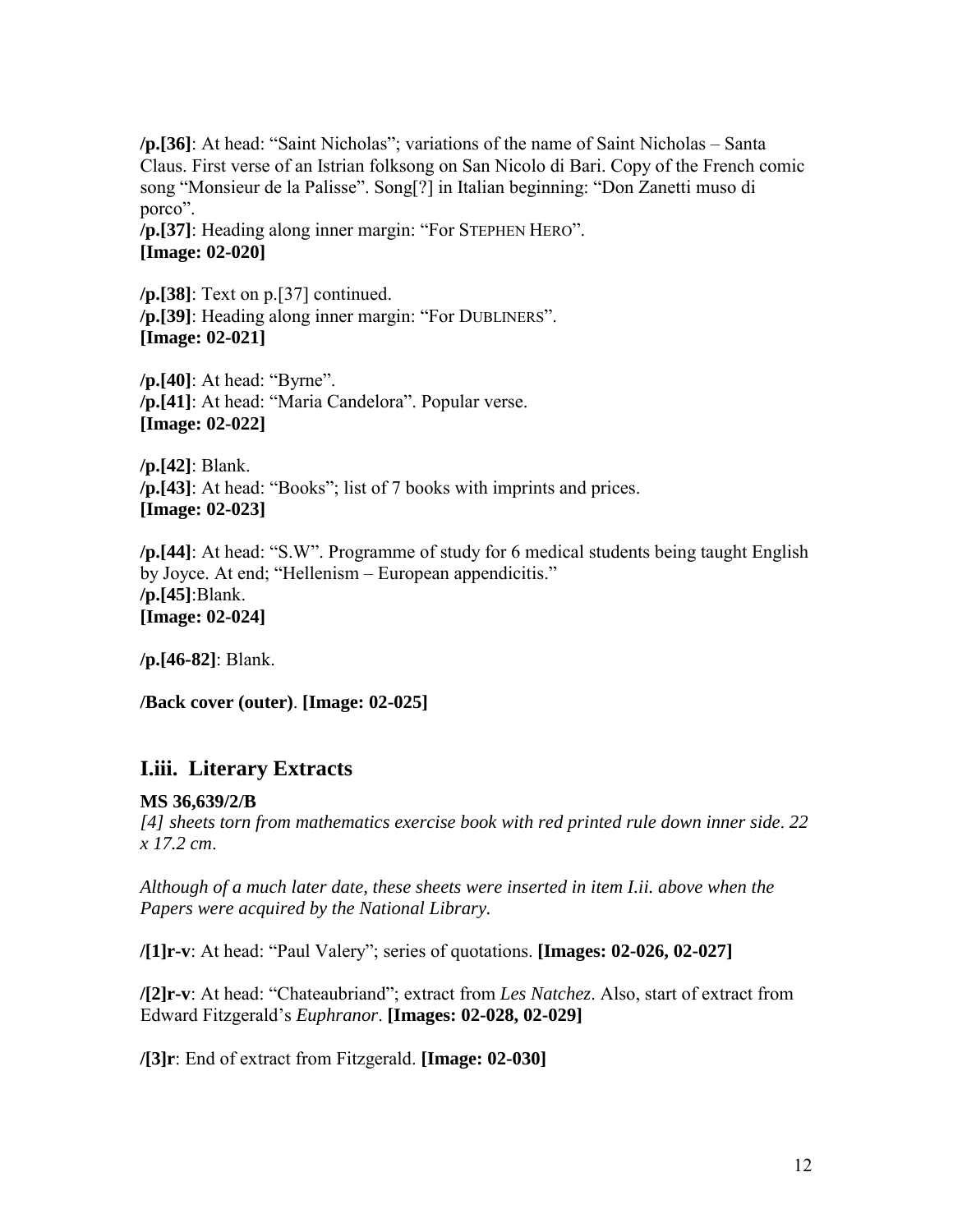**/[3]v**: Begins: "Make my dark heavy poem light and light"; from John Donne's *The Progresse of the Soule* (VI). Also, extract from Edward Fitzgerald's contribution to *Poems and Letters of Bernard Barton*, selected by Lucy Barton, with a biographical notice by Edward FitzGerald (London: 1849). **[Image: 02-031]** 

/[4]r-v: Begins: "Etablie par Dieu"; extract from Chateaubriand's Mémoires d'outre*tombe*. **[Image: 02-032, 2-033]**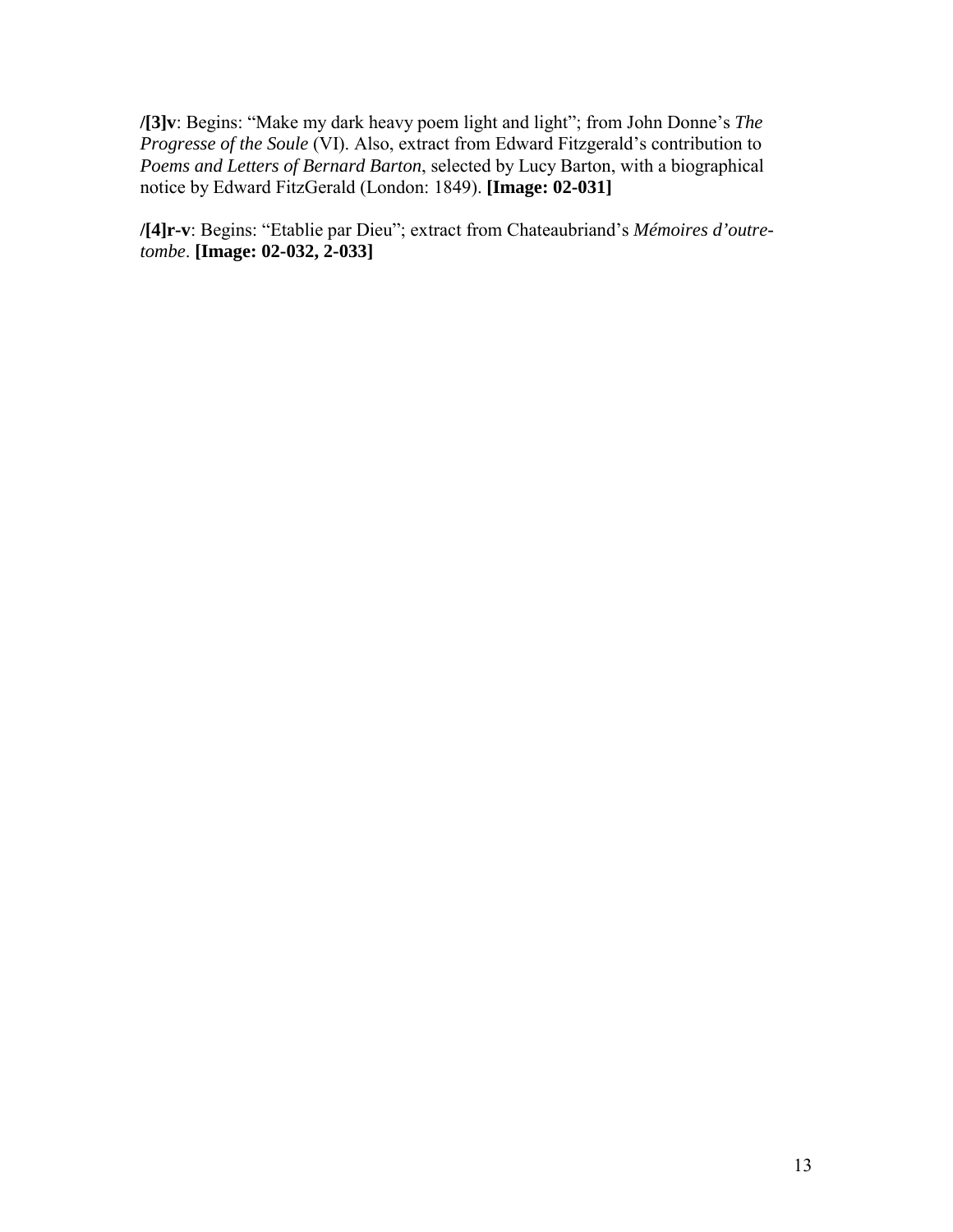# **II.** *Ulysses*

# <span id="page-13-0"></span>**II.i. Preparatory and ancillary materials**

#### **II.i.1. Notebook**

#### **MS 36,639/3**

*Mathematics exercise book with pink-red cover. Printed label pasted to outer front cover:*  Modello c | Quaderno [emblem] Officiale | ARITMETICA | per tutte le Classi delle Scuole primarie e maggiori | [double rule] | [two ruled lines of blanks for pupil's name etc.]. *[32] unnumbered pages. 22 x 17.2 cm*.

### **/Front cover (outer)**. **[Image: 03-001]**

### **/Front cover (inner)**.

/p.[1]: Headed: "Simon" underlined with blue crayon. 2 lines of text mostly crossed out with red or blue crayon. At end in pencil and crossed out: "Leap year  $| 1904$ ". **[Image: 03-002]** 

**/p.[2]**: Blank. **/p.[3]**: Headed: "Leopold" underlined with blue crayon. 8 lines of text mostly crossed out with red or blue crayon. **[Image: 03-003]** 

**/p.[4]**: Blank. **/p.[5]**: Headed: "Books" underlined with blue crayon. 42 lines of text. **[Image: 03-004]** 

**/p.[6]**: Blank. **/p.[7]**: Headed: "Recipes" underlined with blue crayon. 2 lines of text mostly crossed out with red or blue crayon. **[Image: 03-005]** 

**/p.[8]**: Headed: "???" underlined with blue crayon. 1 line of text crossed out with red crayon.

**/p.[9]**: Headed: "Gulls" underlined with blue crayon. 2 lines of text crossed out with red crayon.

#### **[Image: 03-006]**

**/p.[10]**: Blank. /p.[11]: Headed: "Stephen" underlined with blue crayon. 7 lines of text mostly crossed out with red or blue crayon. **[Image: 03-007]** 

**/p.[12]**: Blank.

**/p.[13]**: Headed: "Theosophy" underlined with blue crayon. 46 lines of text with additional marginalia; some text crossed out with red or blue crayon.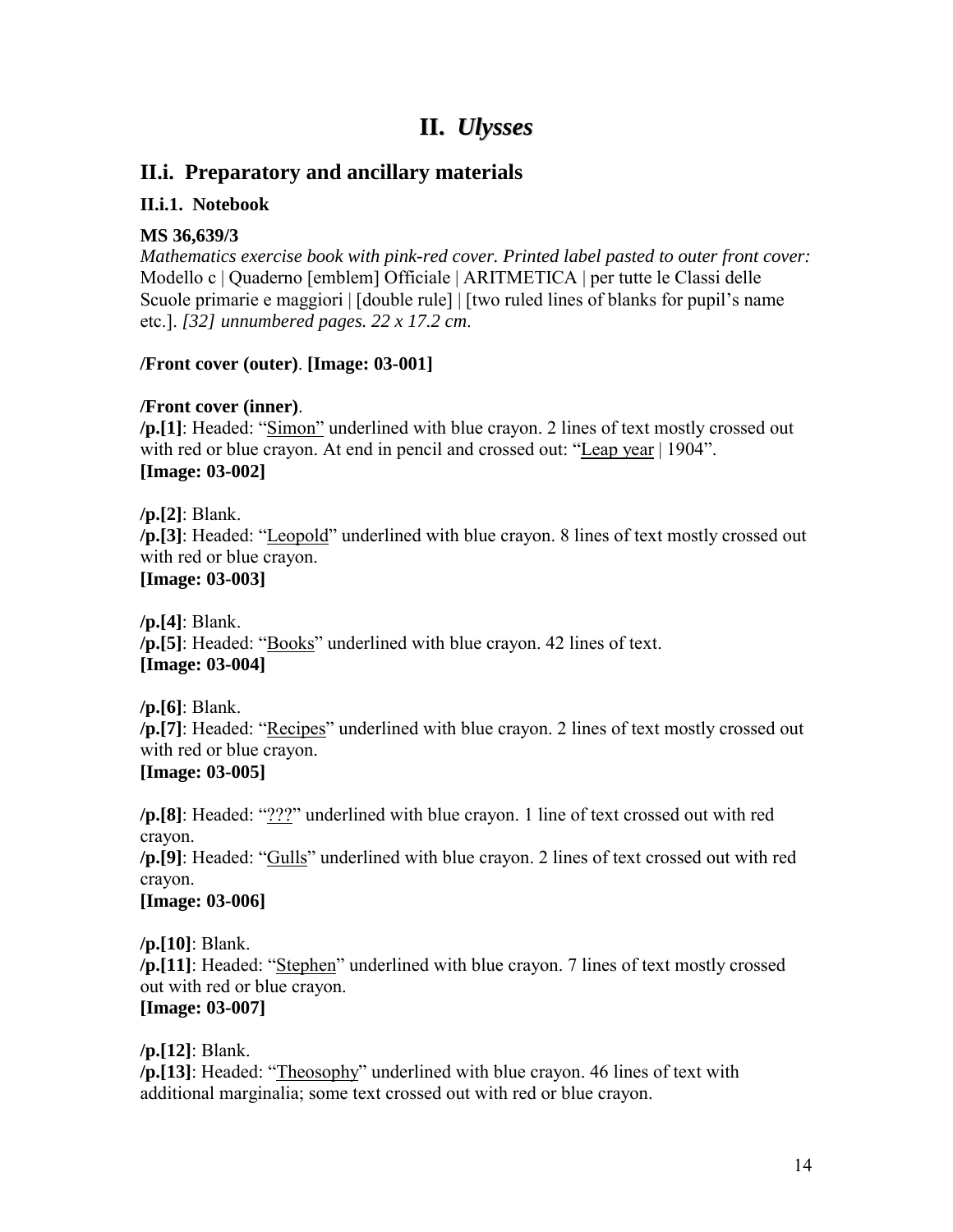#### **[Image: 03-008]**

**/p.[14]**: Continuation of text on p.7r. 14 lines of text mostly crossed out with red or blue crayon.

**/p.[15]**: Headed: "Choses vues" underlined with blue crayon. 8 lines of text mostly crossed out with red or blue crayon.

# **[Image: 03-009]**

**/p.[16]**: Headed: "Irish" underlined with blue crayon. 21 lines of text; some text crossed out with red or blue crayon.

**/p.[17]**: Headed: "Jews" underlined with blue crayon. 7 lines of text mostly crossed out with red or blue crayon.

# **[Image: 03-010]**

**/p.[18]**: Blank.

**/p.[19]**: Headed: "Blind" underlined with blue crayon. 3 lines of text mostly crossed out with red crayon.

# **[Image: 03-011]**

**/p.[20]**: Blank.

**/p.**[21]: Headed: "Art" underlined with blue crayon. 5 lines of text crossed out with red or blue crayon.

**[Image: 03-012]** 

**/p.[22]**: Blank.

**/p.**[23]: Headed: "Names and Places" underlined with blue crayon. 4 lines of text mostly crossed out with red or blue crayon.

# **[Image: 03-013]**

**/p.[24]**: Blank. **/p.**[25]: Headed: "Jesus" underlined with blue crayon. 15 lines of text mostly crossed out with " $X$ " inred crayon. **[Image: 03-014]** 

**/p.**[26]: Headed: "Homer" underlined with blue crayon. 1 line of text crossed out with red crayon.

**/p.[27]**: Headed: "Rhetoric" underlined with green crayon. 46 lines in two columns listing figures of speech and examples thereof. Text mostly crossed out with  $X''$  in red crayon. **[Image: 03-015]** 

**/p.[28]**: Headed: "Oxen" underlined with blue crayon. 1 line of text crossed out with red crayon.

**/p.[29]**: Headed: "Weininger. 24 lines of text mostly crossed out with red, blue or purple crayon.

**[Image: 03-016]**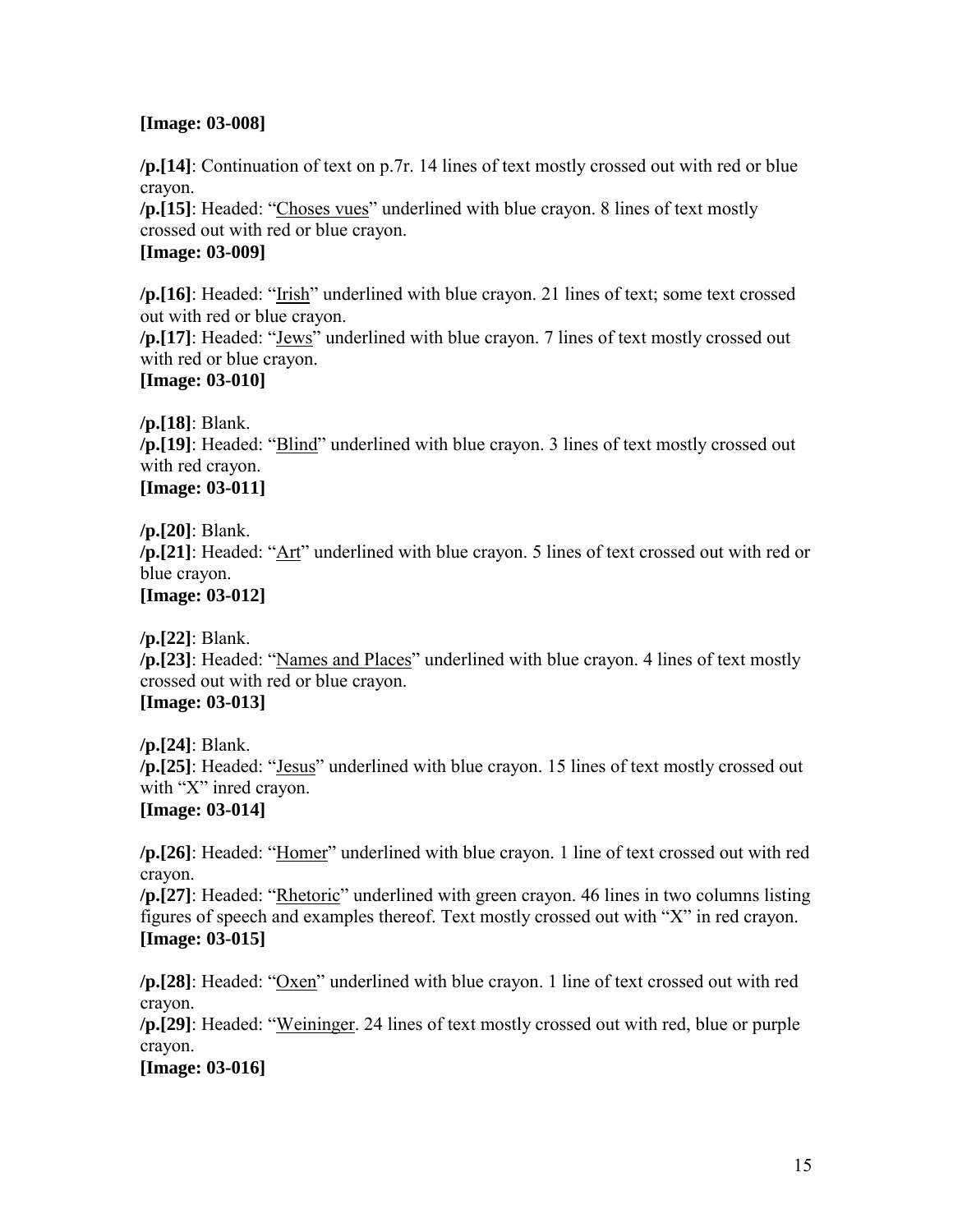<span id="page-15-0"></span>**/p.[30]**: Blank. **/p.[31]**: Blank. **[Image: 03-017]** 

**/p.**[32]: Headed: "Words" underlined with blue crayon. 36 lines of text mostly crossed out with red or blue crayon **/Back cover (inner)**. **[Image: 03-018]** 

**/Back cover (outer)**. **[Image: 03-019]** 

#### **II.i.2. Notebook**

#### **MS 36,639/4**

*Copybook in plain blue cover. [24] p. 21.7 x 17.5 cm. On back cover (inner) in MS*  "Λabcd".

#### **/Front cover (outer)**. **[Image: 04-001]**

#### **/Front cover (inner)**.

/p.[1]: Headed "Telemachus" underlined with blue crayon. 1 line of text crossed out with blue crayon.

#### **[Image: 04-002]**

**/p.[2]**: Headed "Nestor" underlined with blue crayon. 1 line of text. /p.[3]: Headed "Proteus" underlined with blue crayon. 5 lines of text crossed out with blue and red crayon.

# **[Image: 04-003]**

**/p.[4]**: Headed "Calypso" underlined with blue crayon. 2 lines of text crossed out with blue and red crayon. Five blank lines. Rule. Headed "Circe". 2 lines of text crossed out in red crayon.

**/p.[5]**: Headed "Lotuseaters" underlined with blue crayon. 7 lines of text crossed out with blue, green and red crayon.

#### **[Image: 04-004]**

**/p.[6]**: Headed "Hades" underlined with blue crayon. 26 lines of text crossed out with blue, green and red crayon.

/p.[7]: Headed "Eolus" underlined with blue crayon. 18 lines of text crossed out with blue, green and red crayon.

#### **[Image: 04-005]**

**/p.[8]**: Headed "Lestrygonians" underlined with blue crayon. 12 lines of text crossed out with green and red crayon.

/p.[9]: Headed "Scylla and Carybdis" underlined with blue crayon. 6 lines of text crossed out with blue, green and red crayon.

#### **[Image: 04-006]**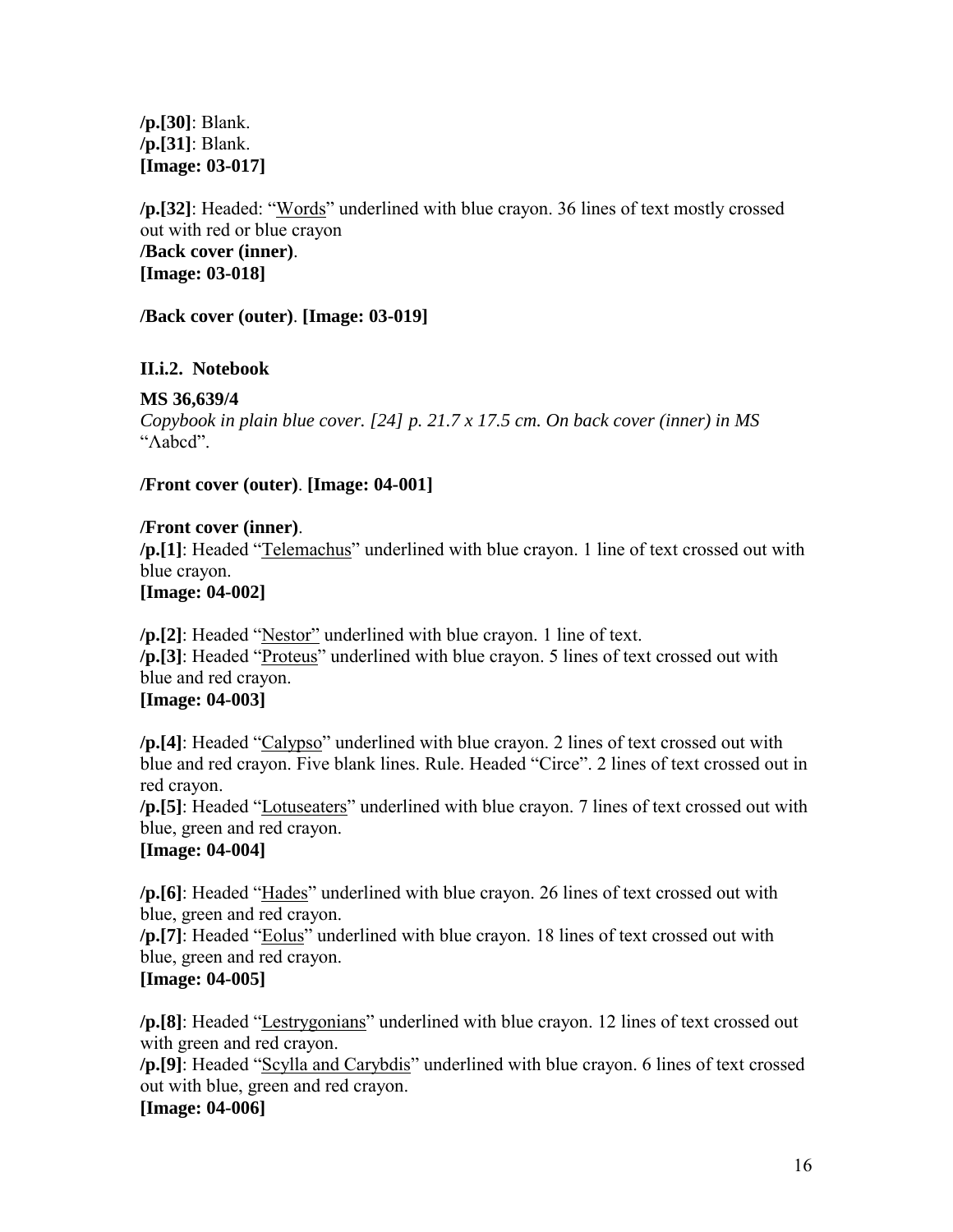**/p.[10]**: Headed "Wandering Rocks" underlined with blue crayon. 5 lines of text crossed out with blue, green and red crayon. 2 blank lines. Headed "Circe" underlined with red crayon. 34 lines of text and 2 marginalia mostly crossed out with blue, green and red crayon.

**/p.**[11]: Headed "Cyclops" underlined with blue crayon. 44 lines of text with marginalia; mostly crossed out with blue, green and red crayon.

### **[Image: 04-007]**

**/p.**[12]: Headed "Nausikaa" underlined with blue crayon. 13 lines of text mostly crossed out with blue, green and red crayon. Blank line. Rule. Headed "Cyclops" underlined with blue crayon. 15 lines of text and 4 marginalia mostly crossed out with blue, green and red crayon.

/p.[13]: Headed "Oxen of the Sun" underlined with blue crayon. 13 lines of text mostly crossed out with green and red crayon.

### **[Image: 04-008]**

/p.[14]: Headed "Circe" underlined with blue crayon. 44 lines of text and many marginalia mostly crossed out with blue, green and red crayon.

**/p.[15]**: Headed "Eumaeus" underlined with blue crayon. 47 lines of text and many marginalia crossed out with blue, green and red crayon.

#### **[Image: 04-009]**

**/p.**[16]: Headed "Ithaca" underlined with blue crayon. 27 lines of text crossed out with blue, green and red crayon.

**/p.**[17]: Headed "Penelope" underlined with blue crayon. 46 lines of text and many marginalia mostly crossed out with blue, green and red crayon. **[Image: 04-010]** 

**/p.[18]**: Headed "Eventuali" underlined with blue crayon. 13 lines of text mostly crossed out with blue, green and red crayon.

**/p.[19]**: Headed "Penelope" underlined with blue crayon. 46 lines of text and additional marginalia crossed out with blue, green and red crayon.

#### **[Image: 04-011]**

**/p.**[20]: "Penelope" continued. 47 lines of text and additional marginalia mostly crossed out with blue, green and red crayon.

**/p.[21]**: "Penelope" continued. 49 lines of text and additional marginalia mostly crossed out with blue, green and red crayon.

#### **[Image: 04-012]**

**/p.**[22]: "Penelope" continued. 48 lines of text and additional marginalia mostly crossed out with blue, green and red crayon.

**/p.**[23]: "Penelope" continued. 48 lines of text and additional marginalia; some crossed out with blue, green and red crayon.

# **[Image: 04-013]**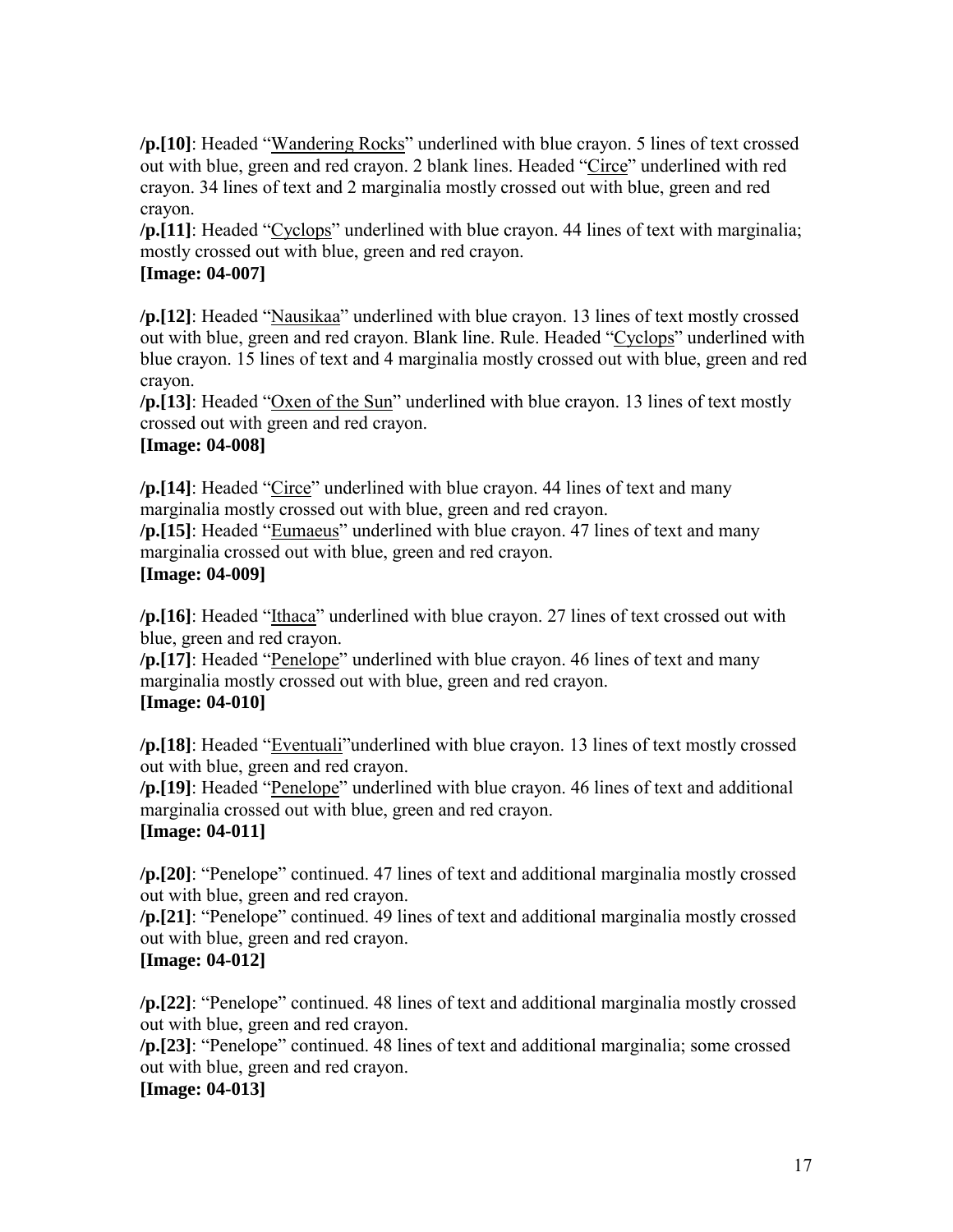<span id="page-17-0"></span>**/p.[24]**: Headed "Circe". 32 lines of text; some text crossed out with blue, green and red crayon. **/Back cover (inner)**: Towards top: "Λabcd". **[Image: 04-014]** 

**/Back cover (outer)**. **[Image: 04-015]** 

#### **II.i.3. Notebook**

#### **MS 36,639/5A**

*Purple-grey marbled outer cover; grey-green plain inner cover. [60] unnumbered pages. 21 x 15.5 cm. Fragment of decorative label on front outer cover with text in pencil:* ì13A | ADD [part of two parallel horizontal strokes]." *The covers are detached from the binding and from each other*. *On inner front cover in pencil*: Λabcd.

#### **/Front cover (outer)**. **[Image: 05-001]**

#### **/Front cover (inner)**.

**/p.[1**]: Headed: "1. Calypso" underlined with red crayon and crossed out with blue crayon. 41 lines of text with 2 marginalia. Mostly crossed out with blue crayon and with an aditional diagonal blue line from top left to bottom right. **[Image: 05-002]** 

**/p.[2]**: "Calypso" continued. 43 lines of text with 2 marginalia. Mostly crossed out with blue and red crayon,

**/p.[3]**: Headed: "2. Lotuseaters" underlined with red crayon. 42 lines of text with 3 marginalia. Mostly crossed out with blue and red crayon. **[Image: 05-003]** 

**/p.[4]**: "Lotuseaters" continued. 42 lines of text with 2 marginalia. Mostly crossed out with blue, green and red crayon.

**/p.[5]**: Headed: "3. Hades" underlined with red crayon. 46 lines of text with additional marginalia. Mostly crossed out with blue, green and red crayon. **[Image: 05-004]** 

**/p.[6]**: "Hades" continued. 5 lines of text crossed out with red crayon. Four blank lines. Rule. Heading and 4 lines of text, some of which is crossed out with red crayon. /p.[7]: Headed: "4. Eolus" underlined with red crayon. 43 lines of text with additional marginalia. Mostly crossed out with blue, green and red crayon. **[Image: 05-005]** 

**/p.[8**]: "Eolus" continued. 46 lines of text with additional marginalia. Mostly crossed out with blue, green and red crayon.

**/p.[9]**: Headed: "5. Lestrygonians" underlined with red crayon. 45 lines of text with additional marginalia. Mostly crossed out with blue, green and red crayon. **[Image: 05-006]**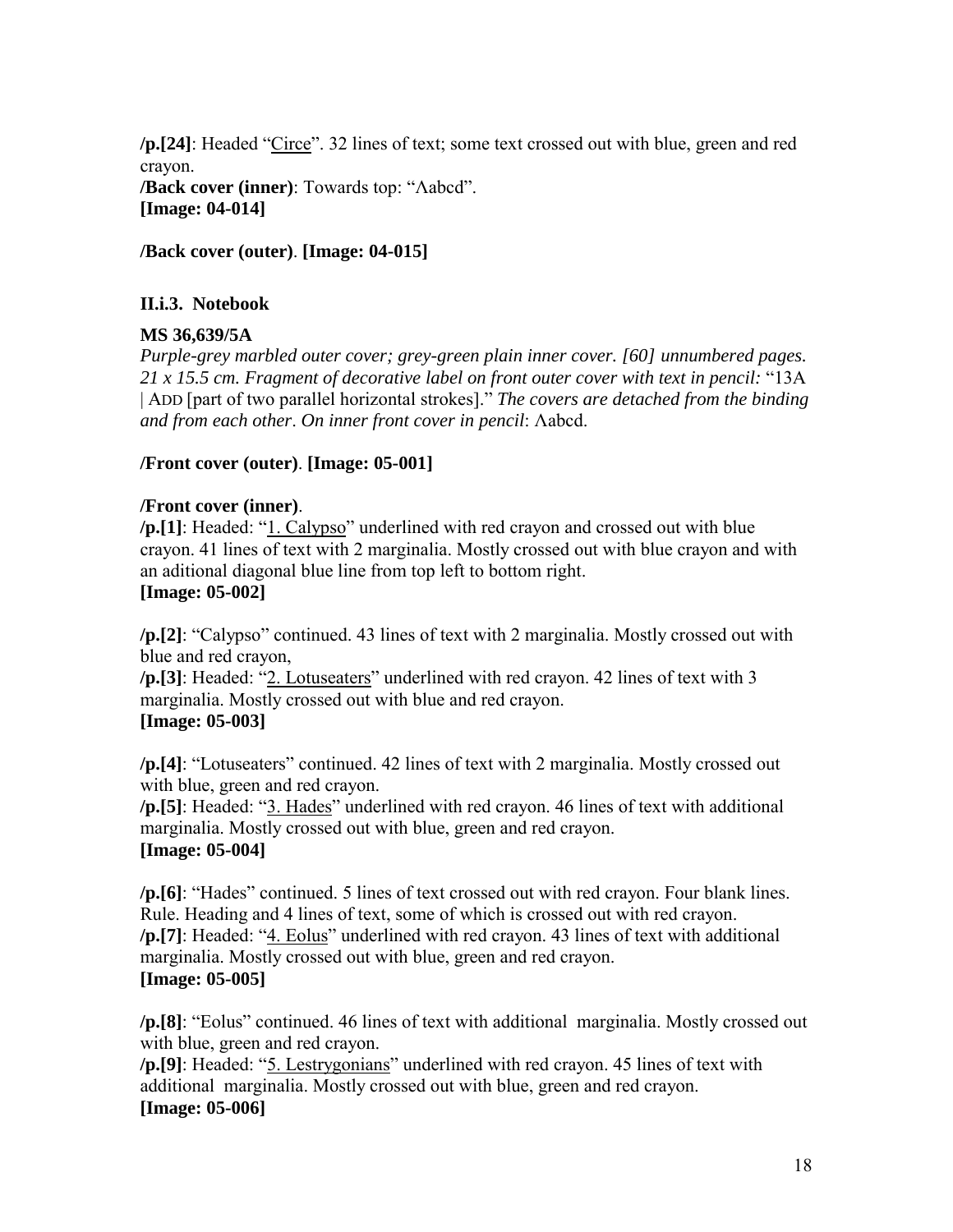**/p.[10]**: "Lestrygonians" continued. Headed: "Lestyg". 41 lines of text with additional marginalia. Mostly crossed out with blue, green and red crayon.

/p.[11]: Headed: "6. Scylla and Charybdis" underlined with red crayon. 37 lines of text with additional marginalia. Mostly crossed out with blue, green and red crayon. **[Image: 05-007]** 

# **/p.[12]**: Blank.

**/p.[13]**: Headed: "7. Wandering Rocks" underlined with red crayon. 39 lines of text with additional marginal text. Mostly crossed out with blue, green and red crayon. **[Image: 05-008]** 

**/p.[14]**: Two sections. (1) headed Nausikaa. 13 lines mostly in purple ink with small amount of text crossed out with green crayon. (2) Headed: "Sirens". 11 lines of text mostly crossed out with blue and red ink.

**/p.[15]**: Headed: "8. Sirens" underlined with red crayon. 45 lines of text with additional marginalia. Mostly crossed out with blue, green and red crayon. **[Image: 05-009]** 

/p.[16]: "Sirens" continued. 44 lines of text with additional marginalia. Mostly crossed out with blue, green and red crayon.

**/p.[17]**: Headed: "9. Cyclops" underlined with red crayon. 45 lines of text with additional marginalia. Mostly crossed out with blue, green and red crayon. **[Image: 05-010]** 

**/p.[18]**: "Cyclops" continued. 49 lines of text with additional marginalia. Mostly crossed out with blue, green and red crayon.

**/p.[19]**: Headed: "10. Nausikaa" underlined with red crayon. 44 lines of text with additional marginalia. Mostly crossed out with blue, green and red crayon. **[Image: 05-011]** 

/p.[20]: Headed: "Circe". Partly in purple ink. 39 lines of text with additional marginalia. Mostly crossed out with blue, green and red crayon.

**/p.[21]**: **]**: Headed: "11. Oxen of the Sun" underlined with red crayon. 44 lines of text with additional marginalia. Mostly crossed out with blue, green and red crayon. **[Image: 05-012]** 

**/p.**[22]: "Oxen of the Sun" continued. 48 lines of text with additional marginalia. Mostly crossed out with blue, green and red crayon.

**/p.**[23]: Headed: "12. Circe" underlined with red crayon. 43 lines of text with additional marginalia. Mostly crossed out with blue, green and red crayon. **[Image: 05-013]** 

**/p.[24]**: Blank.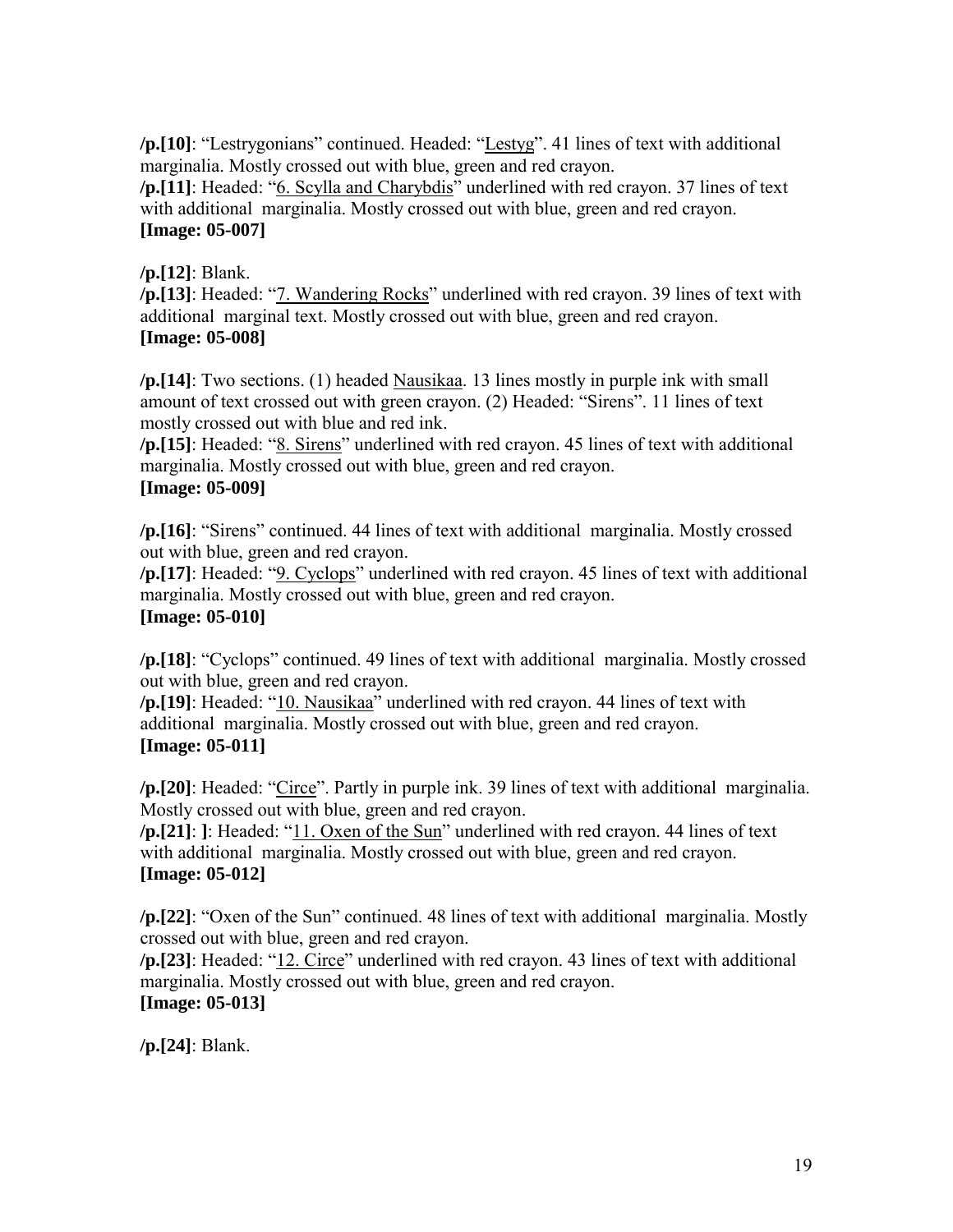**/p.**[25]: Headed: "1. Telemachus" underlined with red crayon and crossed out with blue crayon. 18 lines of text. Mostly crossed out with blue, green and red crayon. Additional diagonal crossing out in blue crayon from top left to bottom right. **[Image: 05-014]** 

# **/p.[26]**: Blank.

**/p.**[27]: Headed: "2. Nestor" underlined with red crayon and crossed out with blue crayon. 7 lines of text. Mostly crossed out with blue and red crayon. Additional diagonal crossing out in blue crayon from top left to bottom right. **[Image: 05-015]** 

# **/p.[28]**: Blank.

**/p.[29]**: Headed: "3. Proteus" underlined with red crayon and crossed out with blue crayon. 20 lines of text. Mostly crossed out with blue and red crayon. Additional diagonal crossing out in blue crayon from top left to bottom right. **[Image: 05-016]** 

# *The sheet with pp. [29-32] has separated from the binding***.**

/p.[30]: "Proteus" continued. 49 lines of text with additional marginalia. Mostly crossed out with blue, green and red crayon.

**/p.**[31]: Headed: "1. Eumeus" underlined with red crayon. 45 lines of text with additional marginalia. Mostly crossed out with blue, green and red crayon. **[Image: 05-017]** 

**/p.**[32]: "Eumeus" continued. 45 lines of text with additional marginalia. Mostly crossed out with blue, green and red crayon.

**/p.**[33]: Headed: "2. Ithaca" underlined with red crayon. 45 lines of text with additional marginalia. Some text and marginalia crossed out with blue, green and red crayon. **[Image: 05-018]** 

**/p.[34]**: "Ithaca" continued. 45 lines of text with additional marginalia. Mostly crossed out with blue, green and red crayon.

**/p.**[35]: 1: Headed: "3. Penelope" underlined with red crayon. 48 lines of text with additional marginalia. Mostly crossed out with blue, green and red crayon. **[Image: 05-019]** 

**/p.[36]**: "Penelope" continued. 44 lines of text. Mostly crossed out with blue, green and red crayon.

**/p.**[37]: Headed: "Eventuali" underlined with red crayon. 45 lines of text with additional marginalia. Mostly crossed out with blue, green and red crayon. **[Image: 05-020]** 

**/p.**[38]: Headed "Circe". 41 lines of text with additional marginalia. Mostly crossed out with blue, green and red crayon.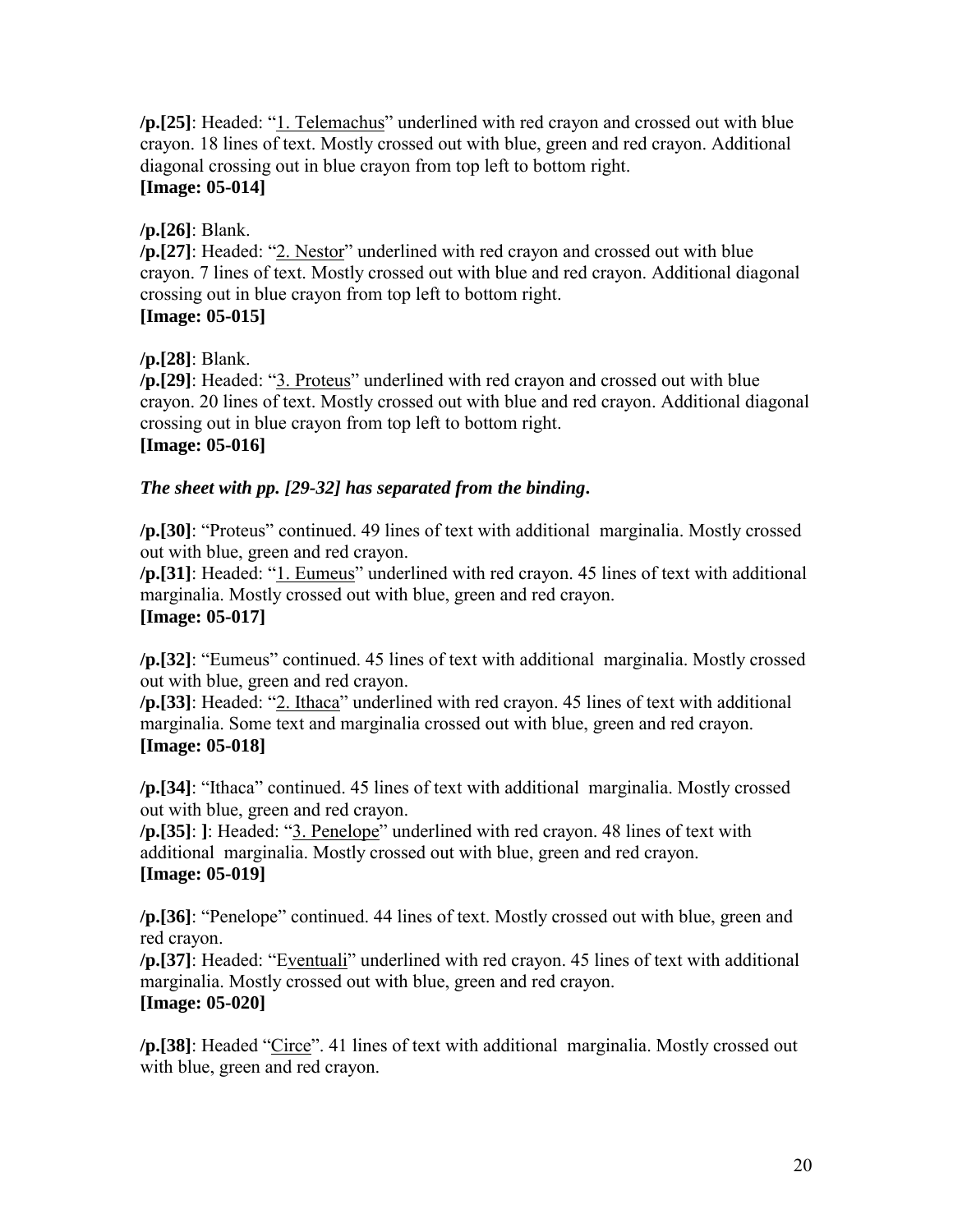**/p.[39]**: "Circe" continued. 43 lines of text with additional marginalia. Mostly crossed out with blue, green and red crayon.

# **[Image: 05-021]**

**/p.**[40]: Headed "Circe". 42 lines of text with additional marginalia. Mostly crossed out with blue, green and red crayon.

**/p.[41]**: Headed "Naus" underlined with red crayon. 42 lines of text with additional marginalia. Mostly crossed out with blue, green and red crayon.

# **[Image: 05-022]**

**/p.**[42]: "Naus[icaa]" continued. 17 lines of text. Mostly crossed out with blue, green and red crayon.

**/p.**[43]: Headed "Eumeus" underlined with blue crayon. 40 lines of text with additional marginalia. Mostly crossed out with blue, green and red crayon. **[Image: 05-023]** 

**/p.**[44]: Headed: "Circe". 40 lines of text with additional marginalia. Mostly crossed out with blue, green and red crayon.

**/p.[45]**: Headed: "Cycl" underlined with red crayon. 37 lines of text with additional marginal text. Mostly crossed out with blue, green and red crayon. **[Image: 05-024]** 

**/p.**[46]: Headed: "O of Sun" underlined with ink and red crayon. 32 lines of text and additional marginal text. Mostly crossed out with red and green crayon. **/p.**[47]: Headed: "Naus" underlined with ink and red crayon. 38 lines of text with additional marginalia. Mostly crossed out with blue, green and red crayon. **[Image: 05-025]** 

**/p.**[48]: Headed: "Eumeus" underlined with ink and red crayon. 37 lines of text with additional marginalia. Mostly crossed out with blue, green and red crayon. **/p.**[49]: Headed: "Ithaca" underlined with ink and red crayon. 38 lines of text with additional marginalia. Mostly crossed out with blue, green and red crayon. **[Image: 05-026]** 

**/p.[50]**: Headed: "<u>Pen</u>" underlined with red crayon. 39 lines of text with additional marginalia. Mostly crossed out with blue, green and red crayon. **/p.[51]**: Headed: "Lestyg" underlined with ink and red crayon. 37 lines of text with additional marginalia. Mostly crossed out with red and green crayon. **[Image: 05-027]** 

**/p.[52]**: Headed: "Eolus". 29 lines of text. Mostly crossed out with red, blue and green crayon.

**/p.[53]**: Headed: "Circe". 26 lines of text and additional marginal text. Mostly crossed out with red, green and blue crayon.

# **[Image: 05-028]**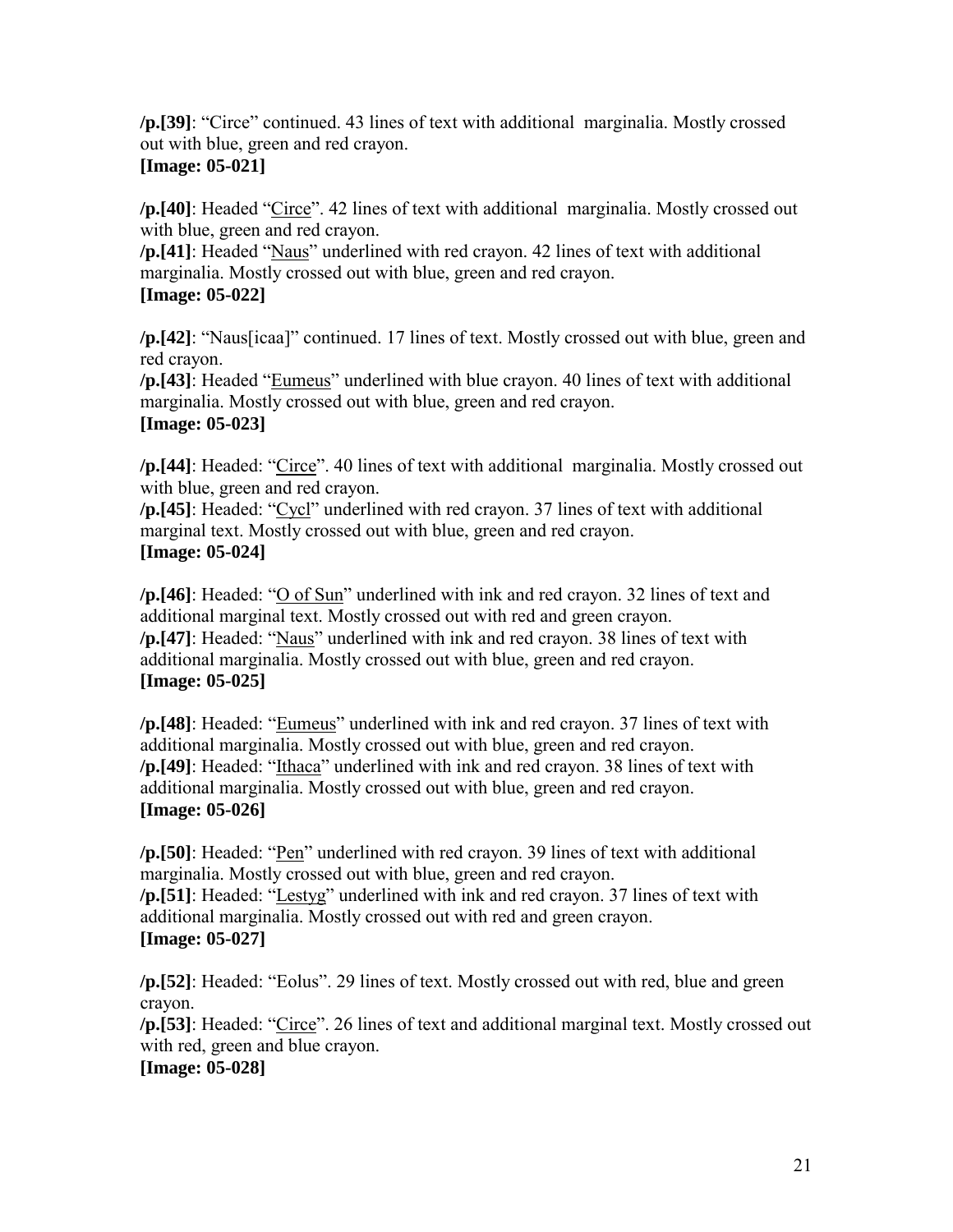<span id="page-21-0"></span>**/p.[54]**: Headed: "Eventuali" 24 lines of text and 1 marginal addition mostly crossed out with green, red and blue crayon. Rule. Headed at left: "Eumeus" underlined with ink and red crayon. 11 lines of text, some crossed out with green, red and blue crayon. **/p.**[55]: Headed: "Eumeus" underlined with red crayon. 37 lines of text with additional marginalia. Mostly crossed out with blue, green and red crayon. **[Image: 05-029]** 

**/p.[56]**: Headed: "Circe" underlined with red crayon. 33 lines of text with additional marginalia. Mostly crossed out with green, red and blue crayon.

**/p.[57]**: Headed "Hades". 25 lines of text with additional marginalia. Mostly crossed out with blue and green crayon. Rule. Headed: "Eumeus". 2 lines of text with 1 word crossed out with green crayon.

# **[Image: 05-030]**

**/p.[58]**: Headed: "Lotus" underlined with ink and red crayon. 23 lines of text. Mostly crossed out with blue, red and green crayon.

/p.[59]: Headed: "<u>Pen</u>" underlined with red crayon. 20 lines of text; some text crossed out with blue, red and green crayon.

# **[Image: 05-031]**

**/p.[60]**: List of literary works, mostly plays, including Henry Bataille's *Le Scandale* (1909), Tristan Bernard's *L'Accord parfait* (1912) and William Somerset Maugham's *The Moon and Sixpence*. 14 lines. Also, one word crossed out with blue crayon. **/Back cover (inner)**. **[Image: 05-032]** 

**/Back cover (outer)**. **[Image: 05-033]** 

# **II.i.4. Notebook**

#### **MS 36,639/5B**

*Plain blue covers. [24] unnumbered pages. 21.7 x 17.2 cm. The pages are not ruled. In pencil at top right of recto of front cover:* "13B". On recto of end cover: "Λabcd". The *covers are detached from the binding and from each other*.

#### **/Front cover (outer)**. **[Image: 05-034]**

#### **/Front cover (inner)**.

**/p.[1]**: Headed: "Cycl" underlined with ink and blue crayon. 39 lines of text with additional marginalia. Mostly crossed out with green, blue and red crayon. **[Image: 05-035]** 

**/p.**[2]: Headed: "Ithaca" underlined with blue crayon. 34 lines of text with additional marginalia. Some crossed out with green, red and blue crayon. **/p.[3]**: Headed: "Calypso" crossed out with blue crayon. 11 lines of text, mostly crossed out with blue crayon. Additional diagonal blue crayon crossing out from top left to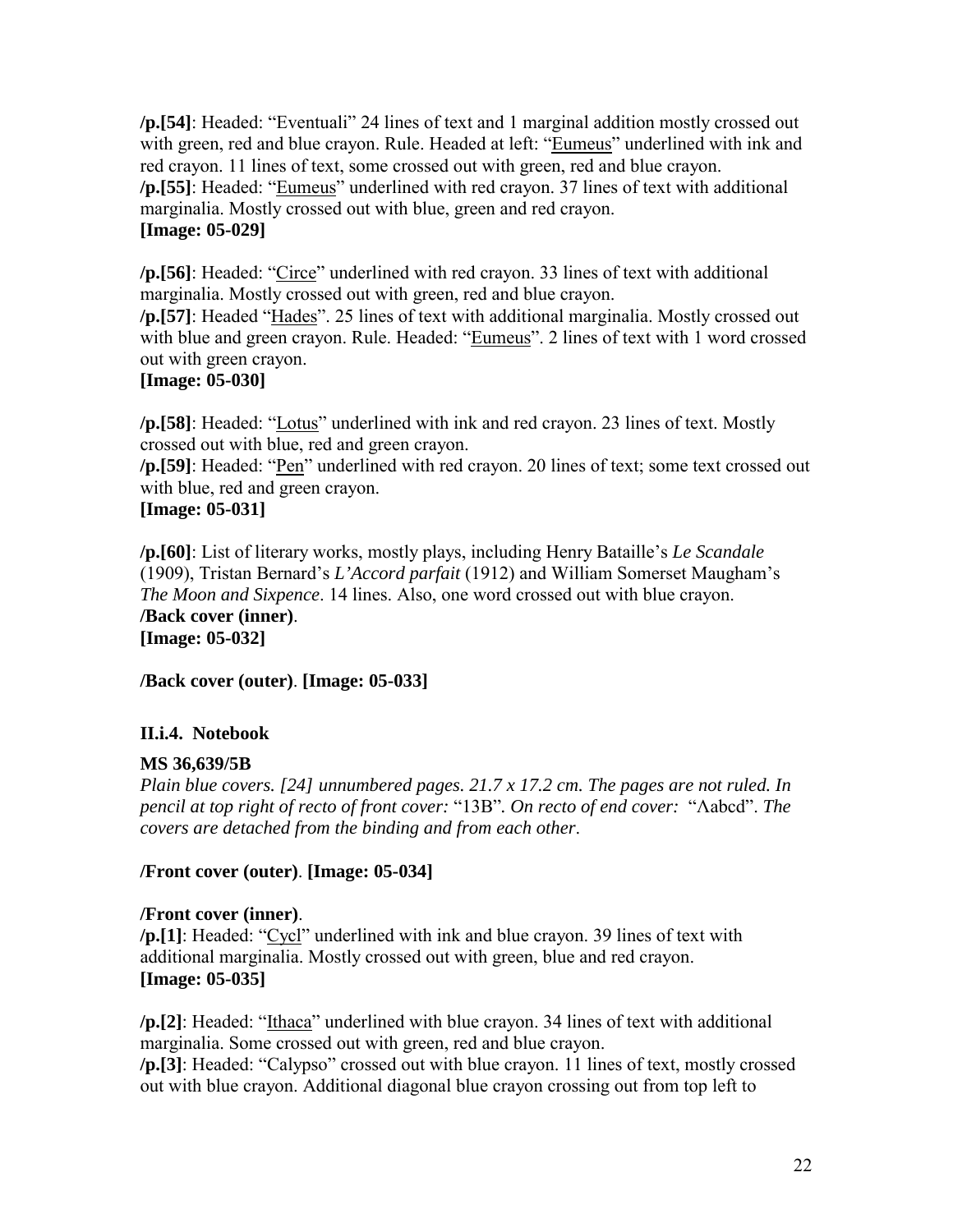bottom right. Headed: "Circe" underlined with red and green crayon. 9 lines of text crossed out with red, blue and green crayon.

## **[Image: 05-036]**

**/p.[4]**: Headed: "Hades" underlined in blue ink. 38 lines of text with additional marginalia. Mostly crossed out with blue, green and red crayon.

**/p.[5]**: Headed: "Naus" underlined with blue crayon. 40 lines of text with additional marginalia. Mostly crossed out with red, green and blue crayon. **[Image: 05-037]** 

**/p.[6]**: Headed: "Circe". 35 lines of text with additional marginalia. Mostly crossed out with red, blue and green crayon.

**/p.**[7]: Headed: "Oxen of Sun" underlined with blue ink. 35 lines of text with additional marginalia. Mostly crossed out with red, green and blue crayon. **[Image: 05-038]** 

**/p.[8]**: Headed: "Lotus" underlined with blue crayon. 20 lines of text. Crossed out with blue and red crayon.

/p.[9]: Headed: "Eolus" underlined with blue crayon. 35 lines of text and additional marginalia. Mostly crossed out with blue, red and green crayon. **[Image: 05-039]** 

**/p.**[10]: Headed: "Lestryg" underlined with blue crayon. 30 lines of text. Mostly crosssed out with red and green crayon.

**/p.**[11]: Headed: "Sirens" underlined with blue crayon. 33 lines of text, including musical notation. Mostly crossed out with red, blue and green crayon. **[Image: 05-040]** 

**/p.**[12]: Headed: "Eumeus" underlined with blue crayon. 36 lines of text with additional marginalia. Mostly crossed out with red, green and blue crayon. **/p.**[13]: Headed: "Penelope" underlined with blue crayon. 40 lines of text with additional marginalia. Mostly crossed out with blue, green and red crayon. **[Image: 05-041]** 

/p.[14]: Headed: "*Eventuali*" underlined with blue crayon. 34 lines of text with additional marginal text. Mostly crossed out with red, green and blue crayon. **/p.[15]**: Headed: "Cycl" underlined with red crayon. 34 lines of text with additional marginalia. Mostly crossed out with red, green and blue crayon. **[Image: 05-042]** 

**/p.[16]**: Headed: "Scy v Caryb" underlined with blue crayon and short line of ink. 23 lines of text. Mostly crossed out with red, green and blue crayon. **/p.[17]**: Headed: "Eumeus" underlined with ink blue crayon. 42 lines with additional marginalia. Mostly crossed out with green, red and blue crayon. **[Image: 05-043]**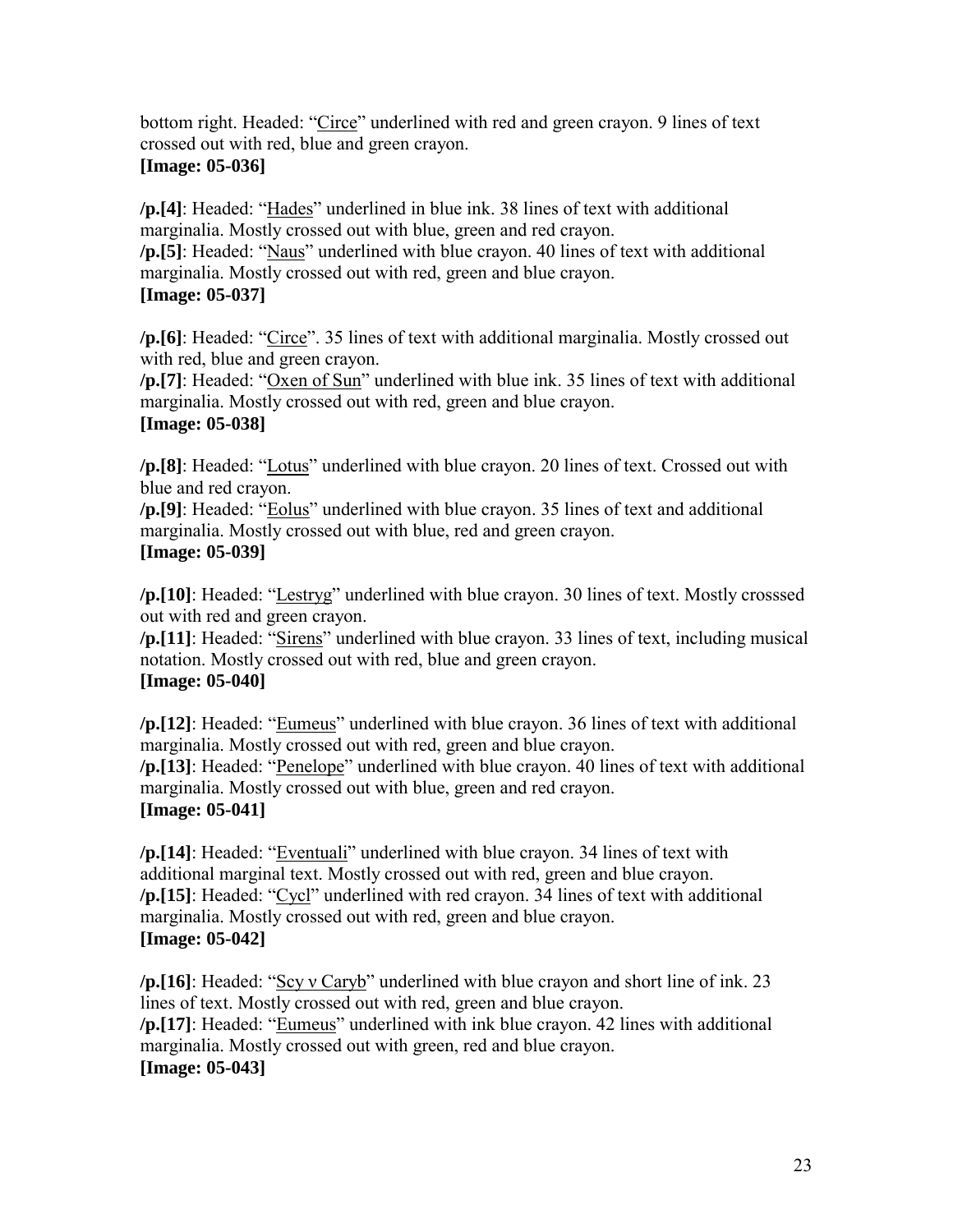<span id="page-23-0"></span>**/p.[18]**: Headed: "Cycl" underlined with ink blue crayon. 16 lines of text. Mostly crossed out with green, blue and red crayon. Headed: "Eumeus" underlined with blue crayon. 13 lines of text. Mostly crossed out with blue, green and red crayon.

/p.[19]: Headed: "Oxen of Sun" underlined with ink and red crayon. 36 lines of text. Mostly crossed out with red and green crayon.

# **[Image: 05-044]**

**/p.[20]**: Chronology in two columns. Left column gives years from 1866 to [19]04, right column gives some corresponding entries relating to events in *Ulysses*. Also some calculations based on left column.

**/p.**[21]: Headed: "Circe" underlined with blue crayon. 43 lines of text and additional marginalia. Mostly crossed out with red, green and blue crayon. **[Image: 05-045]** 

**/p.**[22]: Headed: "Eol" underlined with blue crayon and ink. 14 lines of text. Mostly crossed out with blue and red crayon. Headed: "Circe". 28 lines of text and additional marginalia. Mostly crossed out with red, green and blue crayon.

**/p.**[23]: "Eol[us]" continued. 10 lines of text. Mostly crossed out with blue, red and green crayon. Rule. Headed: "Ithaca" underlined with red crayon. 22 lines of text and additional marginalia. Mostly crossed out with red, green and blue crayon. **[Image: 05-046]** 

**/p.**[24]: Chronology. 11 lines of text. Rule. Headed: "Ithaca" underlined with red crayon. 29 lines of text. Mostly crossed out with red, green and blue crayon. **/Back cover (inner)**. In MS: "Λ abcd." **[Image: 05-047]** 

#### **/Back cover (outer)**. **[Image: 05-048]**

#### **MS 36,639/6**

#### **II.i.5. Schema for** *Ulysses*

*Two sheets pasted together with typescript text on one side only. 31 x 81 cm (unfolded) At head centred:* ULYSSES*. 10 columns.* **[Images: 06-001, 06-002]** 

# **II.ii. Drafts of episodes of** *Ulysses*

#### **II.ii.1. "Proteus" and "Sirens": Partial drafts**

*For another draft of "Sirens" see* II.ii.3 *below* 

# *II.ii.1.a. Notebook*

# **MS 36,639/7A**

*Lacks cover. [28] unnumbered pages. Exercise book with pages ruled with large rules from top to bottom and left to right. 22 x 17.8 cm. Pp.[9-20] have separated from stitched binding; there is some tearing along the gutter of the separated sheets.*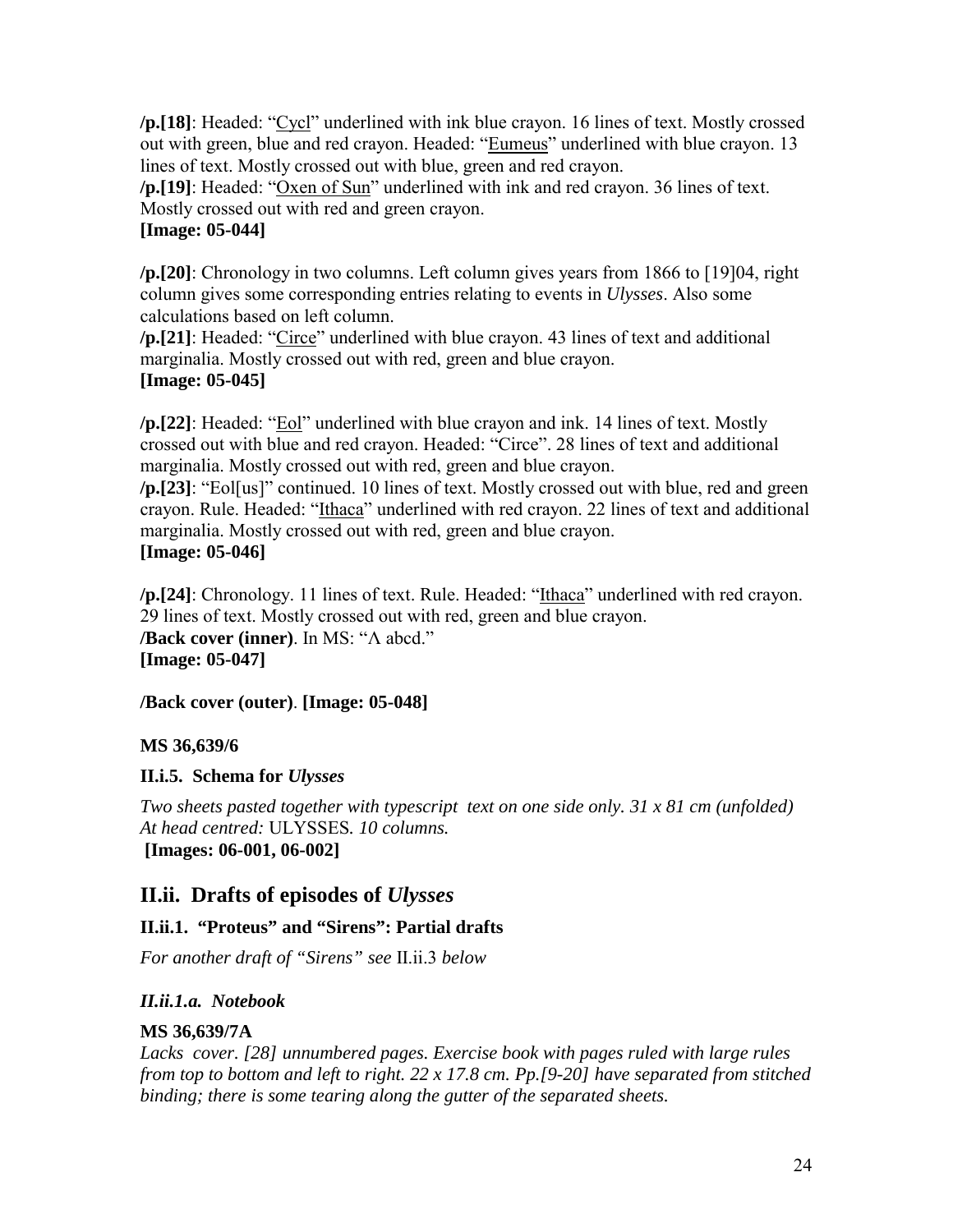#### **/p.[1-9]**: **Proteus**.

**/p.[1]**: At top left: "5" above short diagonal underlining. First word "In"; end word: "many,". 14 lines of text and additional marginalia. Text and part of marginalia crossed out with diagonal slash in red crayon. Some text also crosssed out with ink [*U* (1934):  $p.45$ ; (1992):  $p.55$ ]. Row of 5 "x"s. 10 lines of text crossed out with red crayon. Some words of text crossed out or underlined with ink. [*U* (1934): p.45; (1992): p.55]. Row of six "x"s. 13 lines of text and 1 marginalia. Text crossed out with diagonal red crayon and single word crossed out with ink. [*U* (1934): p.47; (1992): p.57-58]. **[Image: 07-001]** 

 $\pi$  [2]: First word: "many."; end words: "ceasing"  $\pi$  [row of 7 "x"s]. 33 lines of text. Crossed out with diagonal red crayon. Some words crossed out with ink. [*U* (1934): p.47; (1992): p.58].

**/p.[3]**: First word: "Avoid"; end word: "Kiss". 10 lines of text. Crosssed out with diagonal red crayon. Some words crossed out and others underlined in ink. [*U* (1934): p.40-41;  $(1992)$ : p.49]. Row of 7 "x"s. 8 lines of text. Crossed out with diagonal red crayon. Some words crossed out or underlined with ink. Some emendations in pencil [*U* (1934): p.39; (1992): p.47]. Row of 8 "x"s. 18 lines of text crossed out with red diagonal crayon. Lines of verse underlined with ink. Marginalia, some in pencil, crossed out with almost vertical line and diagonal line, both in red crayon. [*U* (1934): p.48; (1992): p.59]. **[Image: 07-002]** 

**/p.[4]**: First word: "Or"; end words: "Knees" | [row of 6 "x"s]. 31 lines of text. Crossed out with diagonal red crayon. Some words underlined or crossed out with ink. Marginalia, one in pencil. [*U* (1934): p.39-40; (1992): p.47-48].

**/p.[5]**: First word: "<del>Joe</del>" corrected to "Kevin"; end word: "taverns,". 38 lines of text. Crossed out with red diagonal crayon. Some words in text crossed out or underlined in ink. [*U* (1934): p.49-50; (1992): p.53-54].

#### **[Image: 07-003]**

/p.[6]: First word: "in"; end word: "saint". 12 lines of text. Crossed out with red diagonal crayon. Some words underlined with ink.  $[U(1934): p.44; (1992): p.54]$ . Row of 6 "x"s. 12 lines of text. Crossed out with red crayon. Some words crossed out with ink and pencil. [*U* (1934): p.38-39; (1992): p.46]. Row of six "x"s. 6 lines of text .Crossed out with red diagonal crayon. [*U* (1934): p.50; (1992): p.62].

**/p.[7]**: First word: "Ambrose"; end words: "day" | [row of 5 "x"s]. 6 lines of text crossed out with diagonal red crayon. Emendations in pencil. [*U* (1934): p.50, continued; (1992): p.62]. Row of 8 "x"s. 10 lines of text. Crossed out with red crayon. Some words crossed out with ink.  $[U(1934): p.46; (1992): p.56]$ . Row of 6 "x"s. 18 lines of text crossed out with red crayon. Some words crossed out with ink. [*U* (1934): p.50-51; (1992): p.63]. Row of 5 "x"s. Marginalia in ink and pencil crossed out with red crayon. **[Image: 07-004]** 

/p.[8]: First word: "Her"; end word: "rock,". 6 lines of text. Crossed out with red diagonal crayon. Some words of text crossed out with ink. [*U* (1934): p.48; (1992): p.60,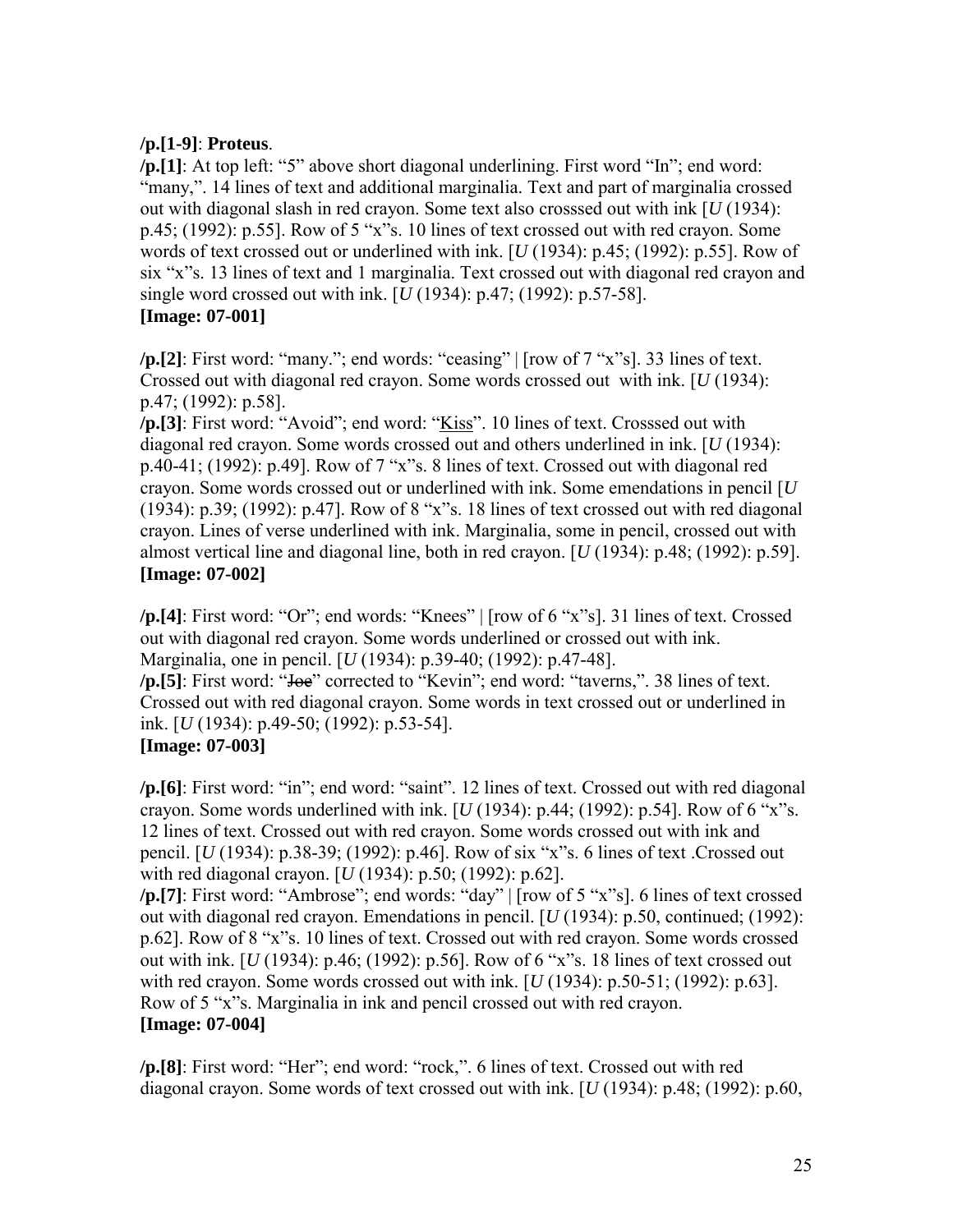]. Row of 6 "x"s. 19 lines of text. Crossed out with red diagonal crayon. [ $U(1934)$ : p.46; (1992): p.56-57]. Row of  $8$  "x"s. 2 lines of text. Crossed out with red diagonal crayon. [ $U$ (1934): p.49; (1992): p.60].

**/p.[9]**: First word: "scribbled"; end word: "conquistadores". 18 lines of text. One marginal addition. Crossed out with diagonal red crayon. [*U* (1934): p.49, continued; (1992): p.60]. Row of  $6$  "x"s. 16 lines of text. Crossed out with red diagonal crayon. With marginalia [*U* (1934): p.43; (1992): p.52-53].

# **[Image: 07-005]**

/p.[10-27]: "Sirens".

**/p.[10]**: Numbered at top left: "7". Numbered in pencil towards bottom left: "1)". First word: "Bronze"; end word: "any". 39 lines of text. Some text crossed out with ink. Marginalia and interlinear emendations. [*U* (1934): p.253-254; (1992): p.328-332]. /p.[11]: Numbered in pencil towards bottom left: "2)". First word: "more"; end word ìMissî. 39 lines of text with 1 marginalia. Some text crossed out with ink. [*U* (1934): p.254-255, continued; (1992): p.332-333].

### **[Image: 07-006]**

**/p.**[12]: Numbered in pencil towards bottom left: "3)". First word: "Kennedy"; end words: "against the". 37 lines of text with marginal and interlinear emendations.  $[U]$ (1934): p.255-256, continued; (1992): p.333-334].

**/p.[13]**: Numbered in pencil towards bottom left: "4)". First word: "counter"; end word: <sup>"</sup>measure". 42 lines of text with marginal and interlinear emendations. [*U* (1934): p.256-257, continued; (1992): p.335-336].

# **[Image: 07-007]**

**/p**. [14]: Numbered in pencil towards bottom left: "5)". First words: "Mr Dedalus"; end word: "Sighing". 41 lines of text. With marginal and interlinear emendations. Some words of text crossed out in ink. [*U* (1934): p.257-258, continued; (1992): p.336-337]. **/p**. [15]: Numbered in pencil towards bottom left: "6)". First word "Twas"; end word: "Douse" emended to "Kennedy". 41 lines of text and two marginalia one of which is crossed out vertically with blue crayon. Some text crossed out with ink. Interlinear emendations. [*U* (1934): p.258-259, continued; (1992): p.337-338]. **[Image: 07-008]** 

**/p.[16]**: Numbered in pencil at bottom left: "7)". First word: "said"; end word: "in". 37 lines of text. Copious marginalia. Some text and marginalia crossed out with ink. [*U* (1934): p.259-261, continued; (1992): p.339-341].

**/p.[17]**: Numbered in pencil towards top left: "8)". First word: "Grafton"; end word: ìcoyly.î 43 lines of text. Copious marginalia. Some text and words in marginalia crossed out. Interlinear emendations. [*U* (1934): p.261-262, continued; (1992): p.342-343]. **[Image: 07-009]**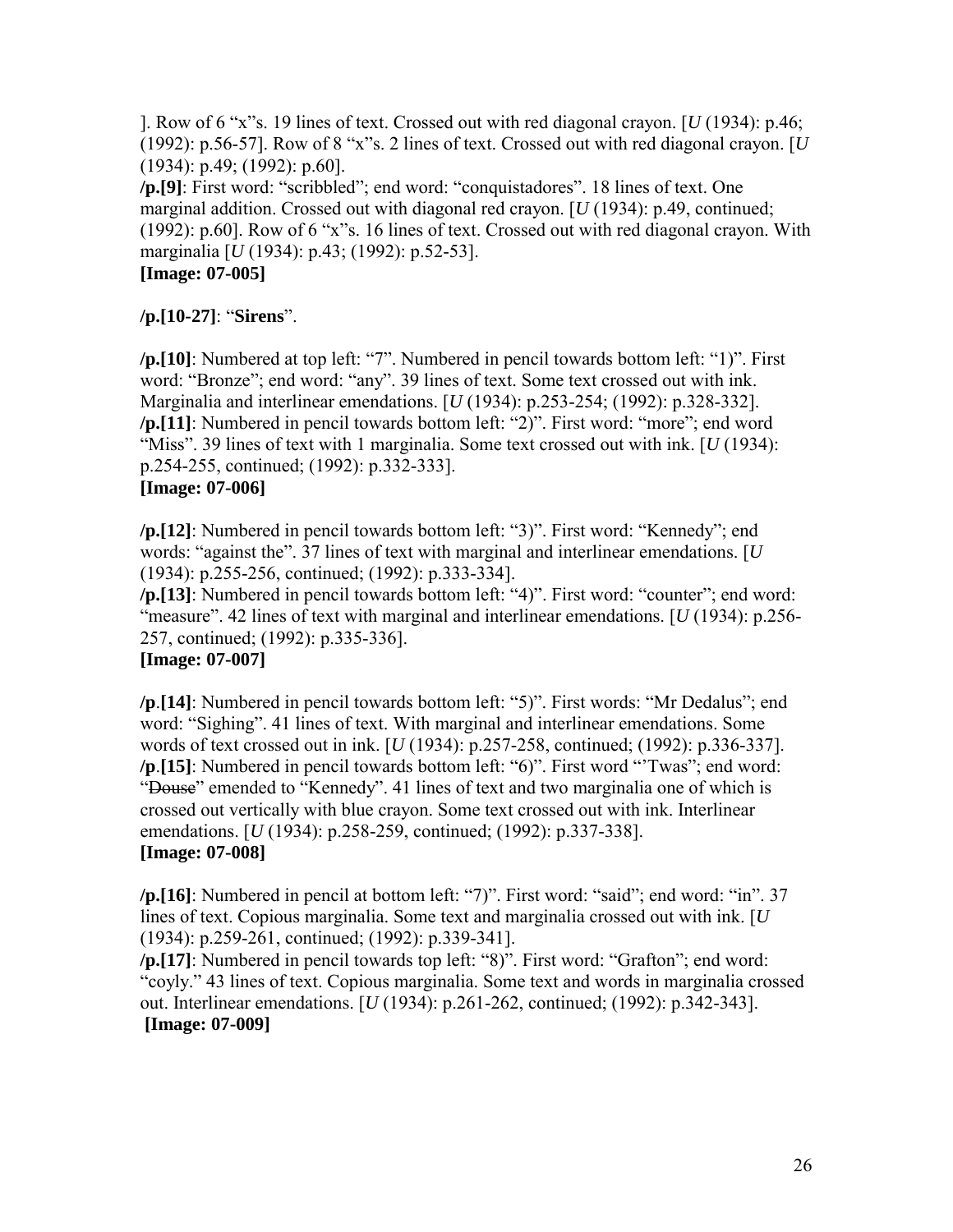/p.[18]: Numbered in pencil towards bottom left: "9)". First words: "La cloche !"; end word: "struck". 38 lines of text. Marginalia. Some words in text and marginalia crossed out in ink. Interlinear emendations. [*U* (1934): p.262-263; (1992): p.343-344]. **/p.[19]**: Numbered in pencil towards bottom left: "10)". First words: "off chords"; end word: "as". 46 lines of text. Marginalia. Some words crossed out in ink. Text at end and marginalia crossed out with red crayon. [*U* (1934): p.263, 280-281; (1992): p.344, 369]. **[Image: 07-010]** 

/p.[20]: Numbered in pencil towards bottom left: "11)". First word: "cool"; end words: "And the". 28 lines of text in 4 sections.  $2<sup>nd</sup>$  section in pencil. Many words crossed out. Interlinear emendations.  $3<sup>rd</sup>$  section crossed out with blue crayon.  $4<sup>th</sup>$  section crossed out with red crayon. [*U* (1934): p.281, 273; (1992): p.369].

**/p.[21]**: Numbered in pencil towards bottom left: "12)". First words: "all day"; end word: "drinks." 34 lines of text in 5 sections. Marginalia. Words crossed out with ink. Interlinear emendations. 7 crossings out with red crayon.

#### **[Image: 07-011]**

/p.[22]: Numbered in pencil towards bottom left: "13)". First words: "and her face"; end words: "But the". 29 lines in 5 sections. Marginalia. Part of  $1<sup>st</sup>$  section crossed out with blue crayon.  $4<sup>th</sup>$  section and 2 marginalia crossed out with red crayon.

**/p.[23]**: Numbered in pencil towards bottom left: "14)". First word: "wife"; end words:  $\sum_{i=1}^{n}$  is a metal in  $\sum_{i=1}^{n}$  in  $\sum_{i=1}^{n}$  in  $\sum_{i=1}^{n}$  in  $\sum_{i=1}^{n}$  in  $\sum_{i=1}^{n}$  in  $\sum_{i=1}^{n}$  in  $\sum_{i=1}^{n}$  in  $\sum_{i=1}^{n}$  in  $\sum_{i=1}^{n}$  in  $\sum_{i=1}^{n}$  in  $\sum_{i=1}^{n}$  in  $\sum_{i=1}^{n}$  in  $\$ blue crayon.  $2<sup>nd</sup>$ ,  $3<sup>rd</sup>$  and  $4<sup>th</sup>$  sections crossed out with red crayon. **[Image: 07-012]** 

**/p.[24]**: Numbered in pencil towards bottom left: "15)". First word: "wife"; end word: "ass" [?]. 30 lines of text in 5 sections.  $2<sup>nd</sup>$ , part of  $3<sup>rd</sup>$  and  $5<sup>th</sup>$  sections crossed out with red crayon. Calculation in margin. [*U* (1934): p.284].

**/p.**[25]: Numbered in pencil towards bottom left: "16)". First words: "a frowsy whore"; end words: "about the." 27 lines of text in 6 sections. Marginalia.  $1^{st}$ ,  $2^{nd}$ ,  $3^{rd}$  and  $5^{th}$ sections, and marginalia crossed out with red crayon.  $4<sup>th</sup>$  section crossed out with blue crayon.

#### **[Image: 07-013]**

**/p.**[26]: Numbered in pencil towards bottom left: "17)". First word: "Clove"; end word:  $\frac{1}{2}$  affirmed." 34 lines in 5 sections + additional text at end linked to next page. Marginalia.  $1<sup>st</sup>$ ,  $2<sup>nd</sup>$  and  $4<sup>th</sup>$  sections crossed out with red crayon.  $3<sup>rd</sup>$  section crossed out with blue crayon.

**/p.**[27]: Numbered in pencil towards bottom left: "18)". First word: "Give us"; end word: "paying". 40 lines in 4 sections. Marginalia.  $1^{st}$ ,  $2^{nd}$ ,  $3^{rd}$  and  $4^{th}$  sections crossed out with red crayon. Part of 3<sup>rd</sup> section crossed out with blue crayon.

# **[Image: 07-014]**

**/p.**[28]: Notes from Homer. In pencil. At head: "Lacedemon". **[Image: 07-015]**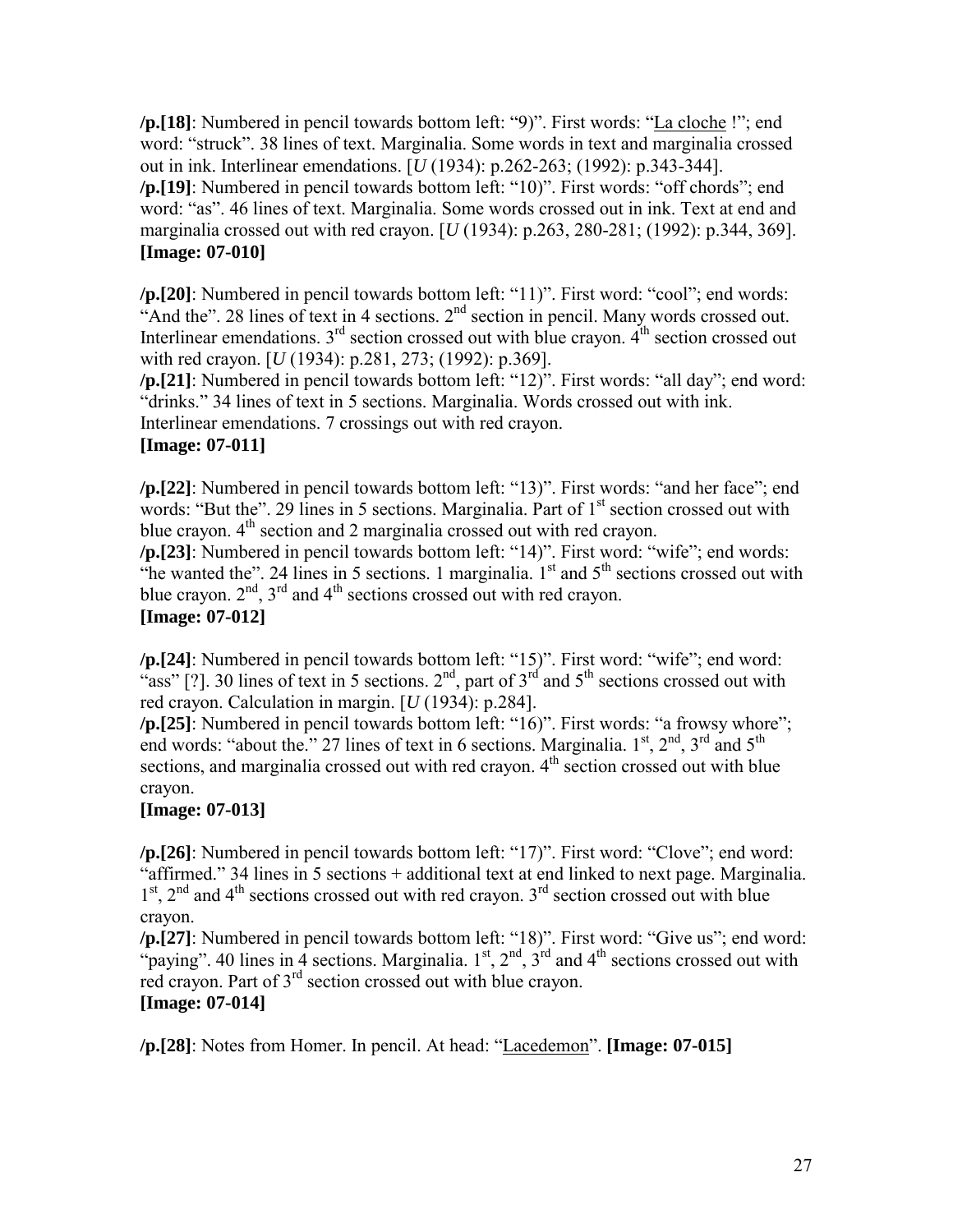#### <span id="page-27-0"></span>*II.ii.1.b. "Sirens"*

#### **MS 36,639/7/B**

Leaf with text on one side only. Numbered in pencil towards top left margin and at *bottom right* ì5Aî. *Also numbered* ì20)î *towards top left margin*. **[Image: 07-016]** 

End word: "custom". 24 lines of text in 3 sections. Marginalia.  $1<sup>st</sup>$  and  $3<sup>rd</sup>$  sections crossed out with blue crayon.  $2^{nd}$  section and marginalia crossed out with red crayon. . [*U* (1934): p.283-284, 280].

#### **II.ii.2. "Scylla and Charybdis": draft**

#### **MS 36,639/8/A-C**

*Three notebooks. Exercise books with pages ruled from top to bottom and left to right.*  Lacking covers. Leaves sequentially numbered "1-33" and volumes sequenced "6A-6C". *Additional unfoliated leaves at end of C.*

#### *II.ii.2.a. Notebook A*

#### **MS 36,639/8/A**

*Foliated on recto of each leaf:* "1-12". At top left of recto of  $I<sup>st</sup>$  leaf: "6A".

**/1r**: In pencil at top left: "6A". Foliated towards bottom left "1)". First word: "Urbane"; end word: "follies". [*U* (1934): p.182; (1992): p.235-236]. [Image: 08-001]

**/[1]v**: First word: "Hear"; end word: "house". 2 marginalia; each crosed out with red crayon. **/2r**: Foliated towards bottom left "2)". First word: "hostage"; end word: "Father,". [*U* (1934): p.182-183; (1992): p.236-237]. **[Image: 08-002]** 

**/[2]v**: Additional text for 3r. **/3r**: Foliated towards bottom left "3)". First word: "Son"; end word: "must,". Marginalia; 1 crossed out with blue crayon. [*U* (1934): p.183-184; (1992): p.237-238]. **[Image: 08-003]** 

**/[3]v**: Blank. **/4r**: Foliated towards bottom left "4)". First word: "think"; end word: ", don't". 1 marginal interpolation. [*U* (1934): p.184-185; (1992): p.238-239]. **[Image: 08-004]** 

**/[4]**v: Blank. **/5r**: Foliated towards bottom left "5)". First word: "you"; end word: "ghost,". Marginalia; one crossed out with blue crayon. [*U* (1934): p.185-186; (1992): p.239-240]. **[Image: 08-005]** 

**/[5]v**: Blank.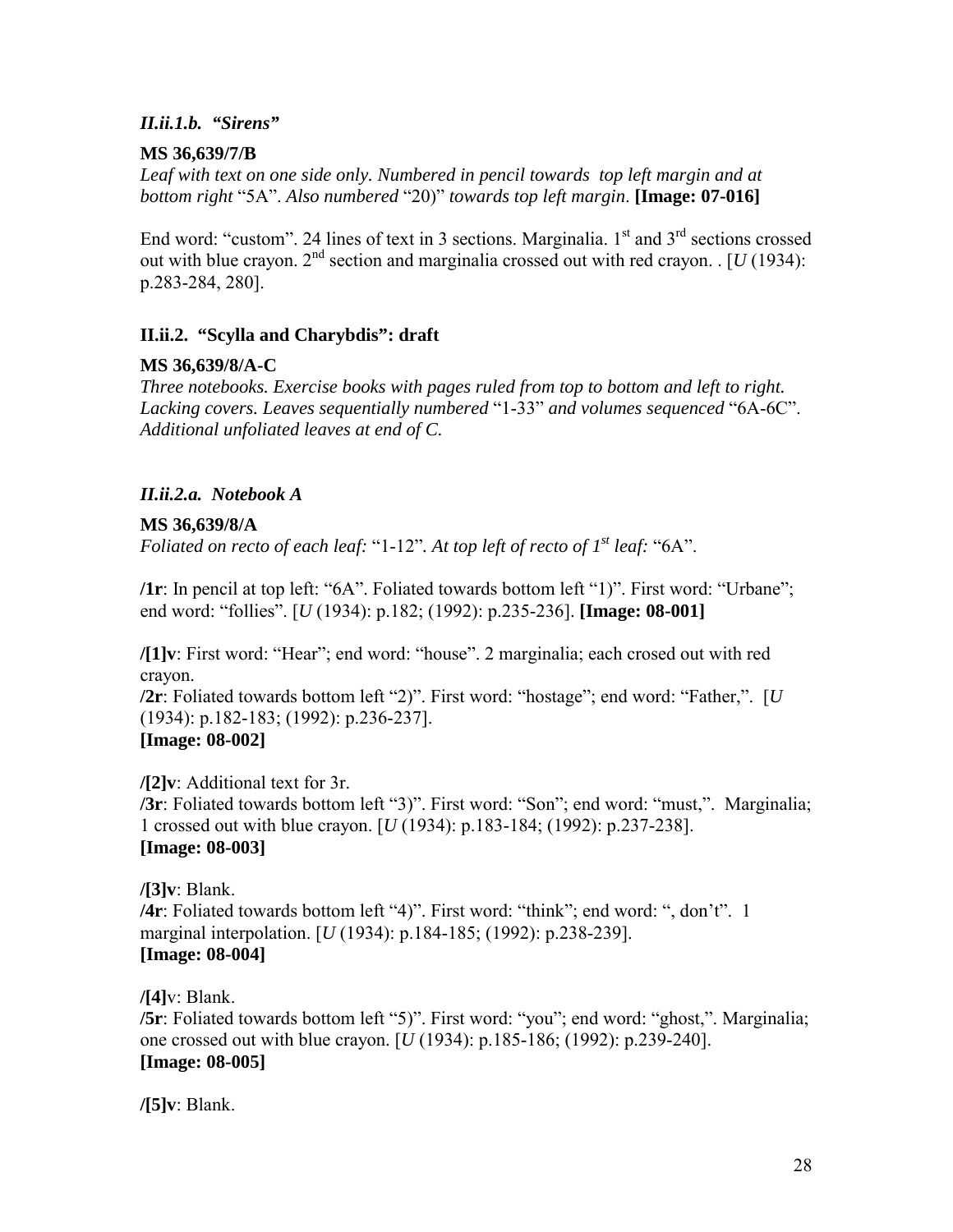**/6r**: Foliated towards bottom left "6)". First word: "a"; end word: "twenty)". Marginalia. [*U* (1934): p.186; (1992): p.240-241]. **[Image: 08-006]** 

**/[6]v**: At left towards top: "M.". First words: "By the way"; end word: "faculties". [*U* (1934): p.187]. **/7r**: Foliated towards bottom left "7)". First words: "is it"; end word: "born". Marginalia. [*U* (1934): p.186-188; (1992): p.241-243]. **[Image: 08-007]** 

**/[7]v**: Addional text for 8r. **/8r**: Foliated towards bottom left "8)". First words: "she died"; end words: "beauteous". Marginalia. [*U* (1934): p.188; (1992): p.243-244]. **[Image: 08-008]** 

**/[8]v**: Additional text for 9r. Crossed out with red crayon. **/9r**: Foliated towards bottom left "9)". First words: "who wrote"; end words: "we are". Marginalia. [*U* (1934): p.188-189; (1992): p.244-245]. **[Image: 08-009]** 

**/[9]v**: Additional text for 10r. Line of red crayon. **/10r**: Foliated towards bottom left "10)". First words: "to have"; end words: "Blushing his". Marginalia. [*U* (1934): p.189-190; (1992): p.245-247]. **[Image: 08-010]** 

**/[10]v**: Additional texts for 11r; 2nd section crossed out with red crayon. **/11r**: Foliated towards bottom left "11)". First words: "mask said"; end words: "I mean". Marginalia;  $1<sup>st</sup>$  crossed out with blue crayon, others with red crayon. [*U* (1934): p.190-191; (1992): p.247-248]. **[Image: 08-011]** 

**/[11]v**: Additional text for 12r. **/12r**: Foliated towards bottom left "12)". First words: "a kind of"; end words: "the father". Marginalia. [*U* (1934): p.191-192; (1992): p.248-249]. **[Image: 08-012]** 

**/[12]v**: Additional text for [*U* (1934): p.194]; partly crossed out with red crayon. **[Image: 08-013]** 

#### *II.ii.2.b. Notebook B*

#### **MS 36,639/8/B**

*In continuation of Notebook A (***MS 36,639/8/A)***. Foliated on recto of each leaf:* ì13-24î*. At top left of recto of*  $I^{st}$  *leaf:* " $6B$ ".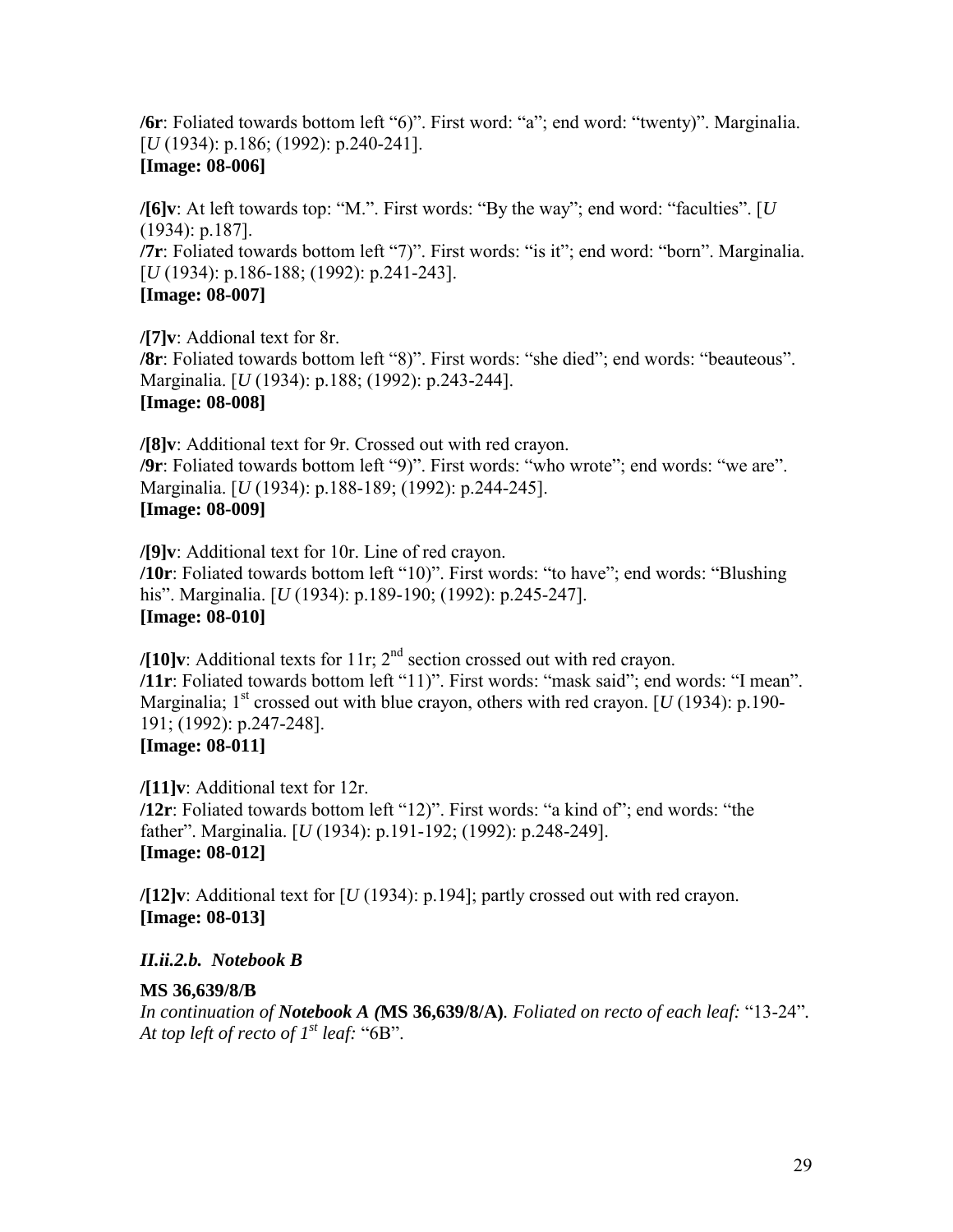**/13r**: Foliated towards bottom left "13)". First words: "but the passages"; end words: "by candlelight". Marginalia; 4 crossed out with red crayon.  $[U(1934): p.192-193; (1992):$ p.249-250].

### **[Image: 08-014]**

**/[13]v**: Blank.

/14r: Foliated towards bottom left "14)". First words: "Mr Brandes places"; end words: ìbrilliant. Oddlyî. [*U* (1934): p.192-193; (1992): p.250-251]. **[Image: 08-015]** 

**/[14]v**: Additional texts for 15r. 3 crossed out with red crayon. **/15r**: Foliated towards bottom left "15)". First words: "enough he too"; end words: "But the [?]î. [*U* (1934): p.193-194; (1992): p.251-252]. **[Image: 08-016]** 

**/[15]v**: Additional texts for 15r and 16r. 3 crossed out with red crayon. **/16r**: Foliated towards bottom left "16)". First words: "rage in a"; end words: "should beî. [*U* (1934): p.194-195; (1992): p.252-253]. **[Image: 08-017]** 

**/[16]v**: Blank.

**/17r**: Foliated towards bottom left "17)". First word: "represented."; end words: "essence of Wilde.î. Marginalia crossed out with red crayon.[*U* (1934): p.195-196; (1992): p.253- 254].

**[Image: 08-018]** 

**/[17]v**: Additional text for 18r. Crossed out with red crayon.

**/18r**: Foliated towards bottom left "18)". First words: "You would give"; end words: "Buck Mulligan, changing". Marginalia;  $1<sup>st</sup>$  crossed out with blue crayon. [*U* (1934): p.196-197; (1992): p.255-256]. **[Image: 08-019]** 

**/[18]v**: Additional text for 19r. 1<sup>st</sup> section crossed out with red crayon. **/19r**: Foliated towards bottom left "19)". First words: "to a tone"; end words: "and snatching". Marginalia;  $1<sup>st</sup>$  crossed out with red crayon, last crossed out with blue crayon. [*U* (1934): p.197-198; (1992): p.256-257]. **[Image: 08-020]** 

**/[19]v**: Blank. **/20r**: Foliated towards bottom left "20)". First words: "the card"; end words: "poor Penelope". Marginalia; all crossed out with red crayon. [*U* (1934): p.198-199; (1992): p.257-258]. **[Image: 08-021]** 

**/[20]v**: Additional text for 21r. 2 sections crossed out with red crayon. **/21r**: Foliated towards bottom left "21)". First words: "was doing"; end words: "to pay aî. Marginalia crossed out with red crayon. [*U* (1934): p.199-200; (1992): p.259-260].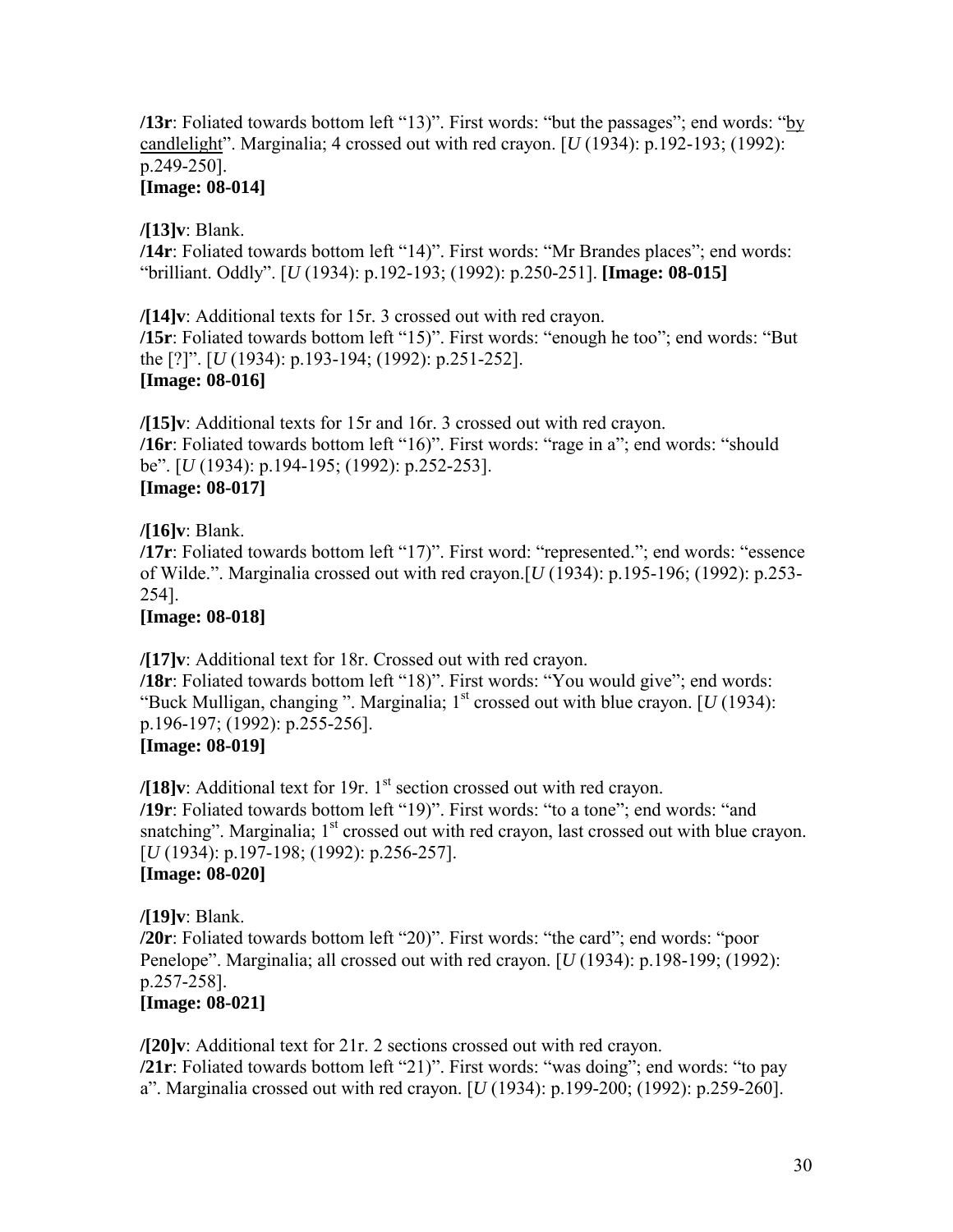#### **[Image: 08-022]**

**/[21]v**: Additional text for 22r. Crossed out with red crayon. **/22r**: Foliated towards bottom left "22)". First words: "debt she had"; end words: "I meanî. 2 marginalia crossed out with red crayon. [*U* (1934): p.200-201; (1992): p.260- 262].

# **[Image: 08-023]**

**/[22]v**: Additional text for 23v. Each of the 2 sections is crossed out with red crayon. **/23r**: Foliated towards bottom left "23)". First words: "He died"; end words: "so given". [*U* (1934): p.201-203; (1992): p.262-264]. **[Image: 08-024]** 

**/[23]v**: Blank. **/24r**: Foliated towards bottom left "24)". First words: "to one near"; end words: "The ages". [*U* (1934): p.203-204; (1992): p.264-265]. **[Image: 08-025]** 

**/[24]v**: Additional texts for 25r (first leaf of **MS 36,639/8/C)**. **[Image: 08-026]** 

### *II.ii.2.c. Notebook C*

### **MS 36,639/8/C**

*In continuation of Notebook B (***MS 36,639/8/B)***. Foliated on recto of each leaf:* ì25-33î*. An additional unfoliated 3 leaves at end of which [34-35] are blank and [36] has text on recto and verso. At top left of recto of*  $I^{st}$  *leaf:* " $6C$ ".

**/25r**: Foliated towards bottom left "25)". First words: "succeed one another"; end words: "his race, the father". Marginalia crossed out with red crayon.  $\left[ U(1934) \right]$ : p.204-205; (1992): p.265-267]. **[Image: 08-027]** 

**/[25]v**: Blank. **/26r**: Foliated towards bottom left "26)". First words: "of his own"; end words: "in a name?". Marginalia. [*U* (1934): p.205-206; (1992): p.267-268]. **[Image: 08-028]** 

**/[26]v**: Additional text for 27r. Crossed out with pen and red crayon. **/27r**: Foliated towards bottom left "27)". First words: "Much, Stephen"; end words: "better, best". Marginalia;  $1<sup>st</sup>$  and  $2<sup>nd</sup>$  crossed out with red crayon,  $3<sup>rd</sup>$  crossed out with blue crayon. [*U* (1934): p.207-208; (1992): p.269-270]. **[Image: 08-029]** 

**/[27]v**: Blank. **/28r**: Foliated towards bottom left "28)". First words: "But I should"; end words: "of King Lear". Marginalia;  $1<sup>st</sup>$  crossed out with blue crayon,  $2<sup>nd</sup>$  and  $3<sup>rd</sup>$  crossed out with red crayon. [*U* (1934): p.208-209; (1992): p.270-271]. **[Image: 08-030]**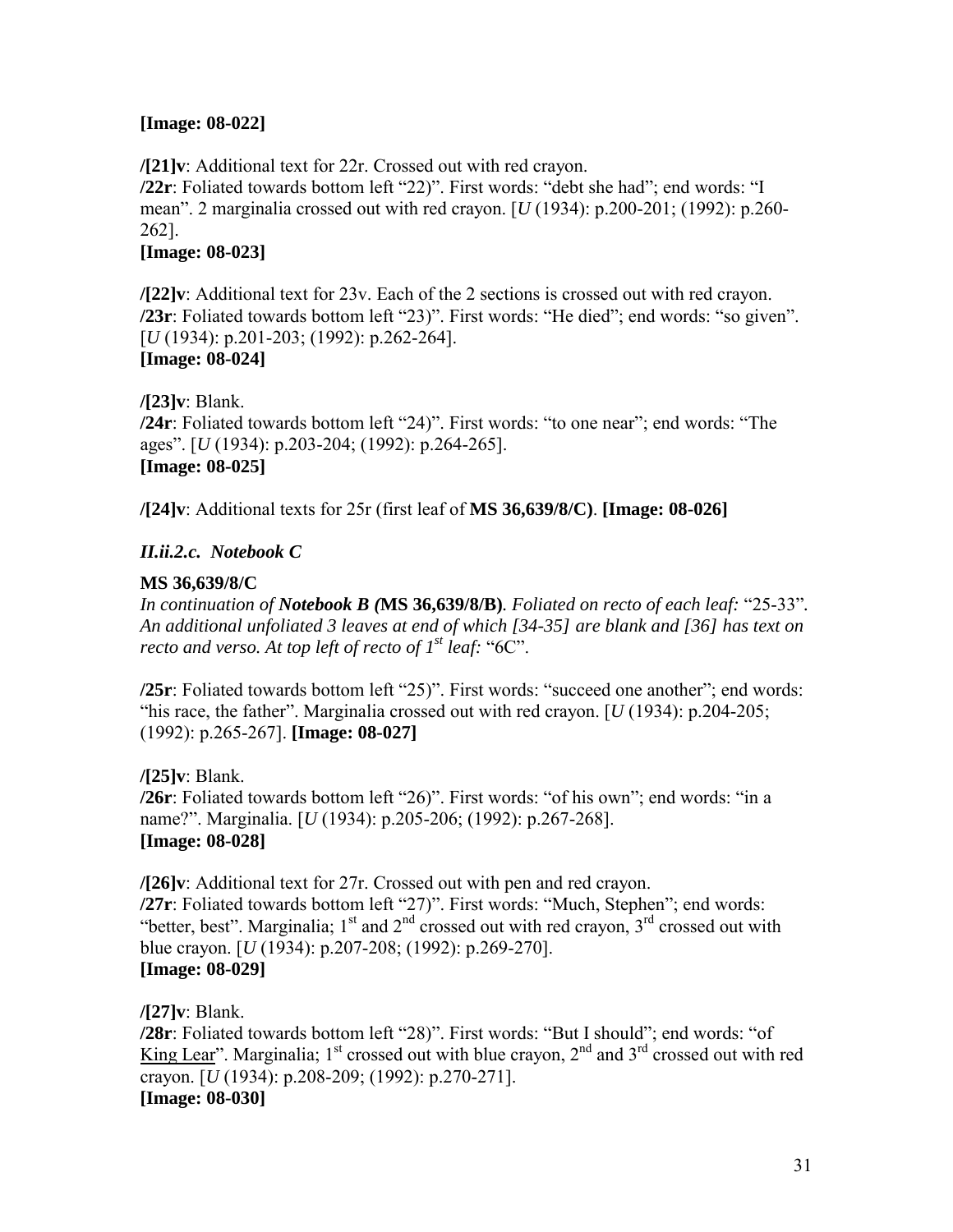<span id="page-31-0"></span>**/[28]v**: Additional text for 29r. Crossed out with red crayon.

**/29r**: Foliated towards bottom left "29)". First words: "which [illegible] appears"; end words: "the elder". Marginalia; 3 crossed out with red crayon. [*U* (1934): p.209-210; (1992): p.271-273]. **[Image: 08-031]** 

**/[29]v**: Additional text for 30r. Crossed out with red crayon. **/30r**: Foliated towards bottom left "30)". First word: "Hamlet"; end words: "dialogue,

don't". Marginalia; mostly crossed out with red crayon.  $[U(1934): p.210-211; (1992):$ p.273-274].

### **[Image: 08-032]**

**/[30]v**: Additional text for 31r. 2 passages crossed out with red crayon. **/31r**: Foliated towards bottom left "31)". First words: "you know,"; end words: ìtrolling:î. Marginalia; mostly crossed out with red crayon. [*U* (1934): p.211-212; (1992): p.274-276]. **[Image: 08-033]** 

**/[31]v**: Additional text for 32r. Mostly crossed out with red crayon. **/32r**: Foliated towards bottom left "32)". First words: "John Eglinton,"; end words: "is coming". Marginalia; mostly crossed out with red crayon, 1 crossed out with blue crayon. [*U* (1934): p.212-214; (1992): p.276-279]. **[Image: 08-034]** 

**/[32]v**: Additional text for 33r. Crossed out with red crayon. **/33r**: Foliated towards bottom left "33)". First words: "now F My"; end words: "blessed altarsî. [*U* (1934): p.214-215; (1992): p.279-280]. **[Image: 08-035]** 

**/[33]v**: Blank. **/[34]r**: Blank. **[Image: 08-036]** 

**/[34]v**: Blank. **/[35]r**: Blank.

**/[35]v**: Blank.

**/[36]r**: Notes and words used in the "Scylla and Charybdis" episode. Most of the words are crossed out with red crayon. First words: "Best, Magee,"; end words: "and twenty". **[Image: 08-037]** 

**/[36]v**: Additional text of verse for *U* (1934): p.182. First word: "Orchestral"; end words: ìtrombettaî. Additional text, some in pencil. All crossed out with red crayon. **[Image: 08-038]** 

#### **II.ii.3. "Sirens": partial draft**

*For other drafts see* I.ii.1.a-b. *above*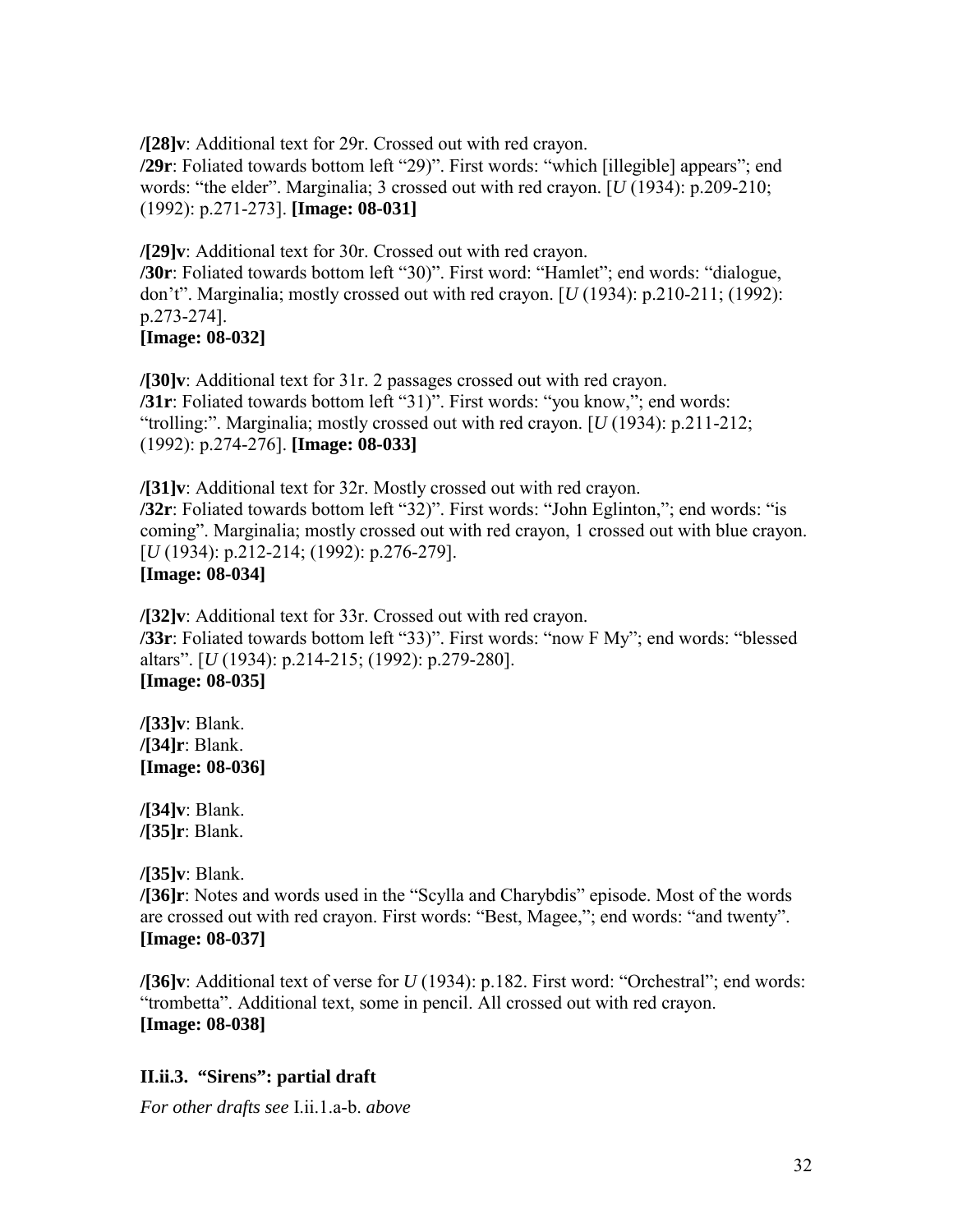#### **MS 36,639/9**

*Mathematics exercise book with blue cover. Blank white label pasted to front recto. 20 pages numbered in MS. 22.2 x 17.4 cm*.

#### **/Front cover (outer)**. **[Image: 09-001]**

**/Front cover (inner)**: At head top left underlined twice with red crayon: "FUGA PER CANONEM followed by list of 8 numbered parts of canonical structure in Italian. To right: various words and phrases for the episode, mostly crossed out with blue and red crayon.

**/1**: Paginated towards bottom left: "1)". First words: "Bronze by gold"; end words: "most aggravating". Marginalia. [*U* (1934): p.253-254; (1992): p.331-332]. **[Image: 09-002]** 

**/2**: Paginated towards bottom left: "2)". First words: "brat. If"; end words: "cocking her". Marginalia. [*U* (1934): p.254-255; (1992): p.332-333].

**/3**: Paginated towards bottom left: "3)". First words: "bronze head"; end words: "full woman's". Marginalia. [*U* (1934): p.255-256; (1992): p.333-334]. **[Image: 09-003]** 

**/4**: Paginated towards bottom left: "4)". First words: "yell, delight"; end words: "Her white". Marginalia. [*U* (1934): p.256-257; (1992): p.334-335]. **/5**: Paginated towards bottom left: "5)". First words: "That was"; end words: "came forwardî. Marginalia. [*U* (1934): p.257; (1992): p.335-337]. **[Image: 09-004]** 

**/6**: Paginated towards bottom left: "6)". First words: "Was Mr Boylan"; end word: ìrecogniseî. [*U* (1934): p.258; (1992): p.337-338].

**/7**: Paginated towards bottom left: "7)". First words: "him for the"; end words: "Mr Bloom bought". Marginalia. [*U* (1934): p.258-259; (1992): p.338-339]. **[Image: 09-005]** 

**/8**: Paginated towards bottom left: "8)". First words: "Two sheets"; end words: "no lies". Marginalia. [*U* (1934): p.259-260; (1992): p.339-340]. **/9**: Paginated towards bottom left: "9)". First words: "Blazes Boylan's"; end words: ìcrown onî. Marginalia. [*U* (1934): p.260-261; (1992): p.340-341]. **[Image: 09-006]** 

**/10**: Paginated towards bottom left: "10)". First word: "counter."; end words: ìcommuning withî. Marginalia. [*U* (1934): p.261-262; (1992): p.341-342]. **/11**: Paginated towards bottom left: "11)". First words: "her rose"; end words: "slender formî. Marginalia. [*U* (1934): p.262-263; (1992): p.342-344]. **[Image: 09-007]** 

**/12**: Paginated towards bottom left: "12)". First words: "crossed the"; end words: "He had". Marginalia. [*U* (1934): p.263-264; (1992): p.344-345].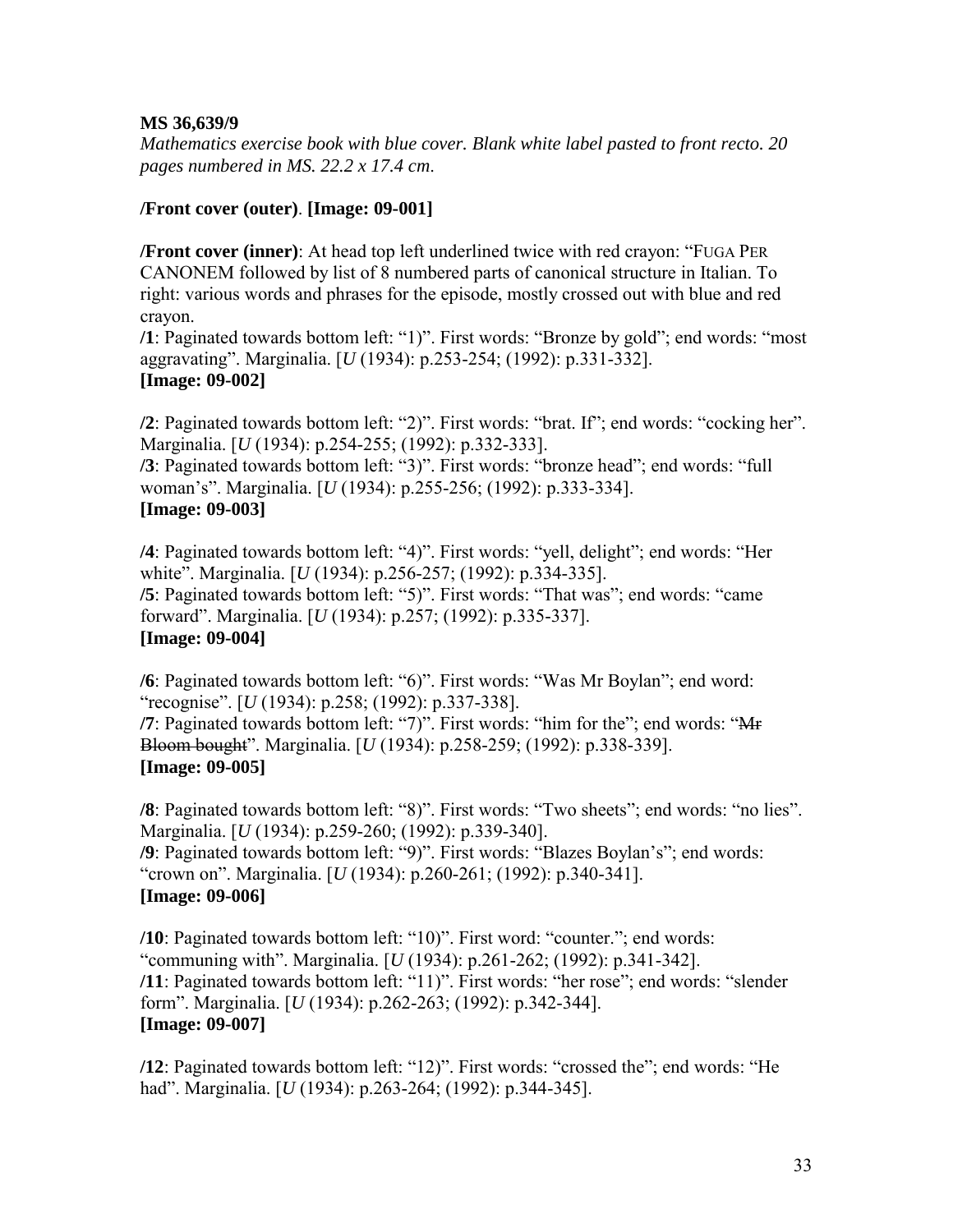<span id="page-33-0"></span>**/13**: Paginated towards bottom left: "13)". First words: "no wedding"; end words: "puff, aî. Marginal addition to text. [*U* (1934): p.264-265; (1992): p.345-347]. **[Image: 09-008]** 

**/14**: Paginated towards bottom left: "14)". First words: "strong savory"; end words: "non troppoî. Marginalia. [*U* (1934): p.265-266; (1992): p.347-348]. **/15**: Paginated towards bottom left: "15)". First words: "Let me"; end words: "one departingî. Marginalia. [*U* (1934): p.266-267; (1992): p.348-350]. **[Image: 09-009]** 

**/16**: Paginated towards bottom left: "16)". First words: "dear one,"; end word: ìsurrenderî. Marginalia. [*U* (1934): p.267-268; (1992): p.350-351]. **/17**: Paginated towards bottom left: "17)". First words: "fall, is lost"; end words: "first theyî. Marginalia. [*U* (1934): p.268-269; (1992): p.351-353]. **[Image: 09-010]** 

**/18**: Paginated towards bottom left: "18)". First words: "saw mercy"; end words: "How strange.". Marginalia. [*U* (1934): p.269-270; (1992): p.353-354]. **19**/: Paginated towards bottom left: "19)". First words: "The voice"; end words: "smart tanî. Marginalia. [*U* (1934): p.270-272; (1992): p.354-356]. **[Image: 09-011]** 

**/20**: Paginated towards bottom left: "20)". First words: "shoes creaked"; end words: ìLambertís house wed[illegible]î. Marginalia. [*U* (1934): p.272; (1992): p.356-357]. **/Back cover (inner)**. **[Image: 09-012]** 

**/Back cover (outer)**. **[Image: 09-013]** 

# **II.ii.4. "Cyclops": Partial draft**

# **MS 36,639/10**

*Mathematics exercise book with blue cover. Blank white label with ornamental border and "dot" rules pasted to front recto. [24] leaves. 21.6 x 17.5 cm*. *Foliated:* ì25-38, 40- 49"*. Most of* "46" *is cut away. Text, apart from foliation and notes on* 49*v, stops at* "40".

# **/Front cover (outer)**. **[Image: 10-001]**

# **/Front cover (inner)**.

**/25r**: At top left in blue pencil: "8)". Foliated towards bottom left: "25)". First words: "administer the law"; end words: "in the dock". Marginalia. All crossed out with large "x" in pink crayon. [*U* (1934): p.316; (1992): p.418-419]. **[Image: 10-002]** 

**/[25]v**: At head left in blue pencil: "7)b)". Foliated towards middle left: "26)". First words: "I believe"; end words: "be damned". Three sections of text in pencil; the  $1<sup>st</sup>$ crossed out with red crayon. Marginal addition to text.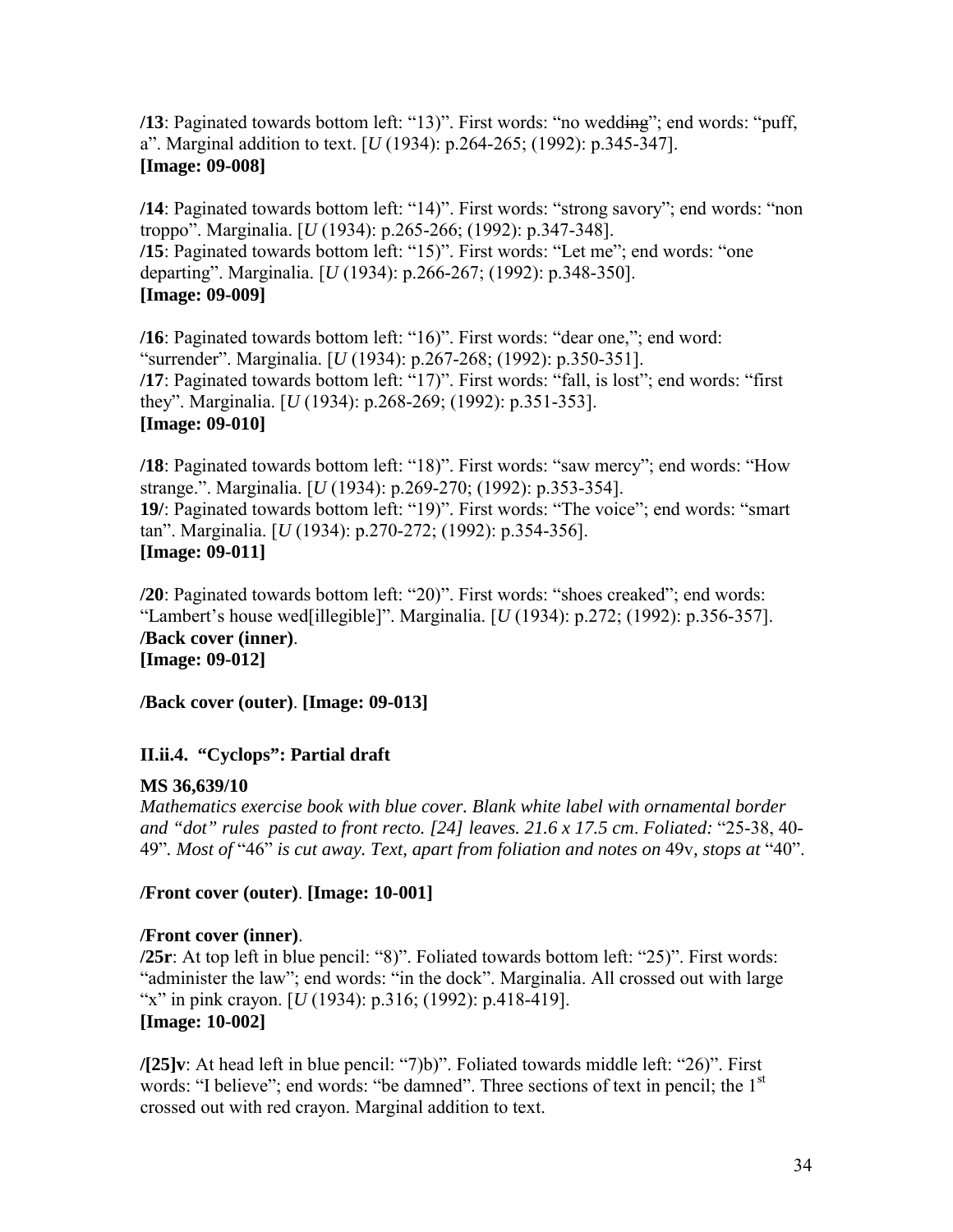**/26r**: Foliated towards middle left: "26)". First words: " - and we will"; end words: "and Saint". Marginalia. Text crossed out with long diagonal red crayon. [*U* (1934): p.332-333; (1992): p.440-441].

# **[Image: 10-003]**

**/[26]v**: First words: "King's messengers"; end words: "merry rogue". Marginalia. Text crossed out with single diagonal red crayon. [*U* (1934): p.330-331; (1992): p.437]. **/27r**: Foliated towards middle left: "27)". First words: "Martha of Bethany"; end words: "thereof with". Marginalia. Text crossed out with long diagonal red crayon.  $[U(1934)$ : p.333-334; (1992): p.441-442].

#### **[Image: 10-004]**

 $\mathcal{I}[27]$ v: At head left in blue pencil: "6)b)". 2 sections of text;  $1<sup>st</sup>$  in pencil and crossed out with "x" in red crayon, 2<sup>nd</sup> in ink and crossed out with diagonal red crayon. Marginalia.  $1<sup>st</sup>$ : First words: "Thus did they"; end words: "bountiful bosom"  $[U(1934)$ : p.314; (1992): p.414].  $2<sup>nd</sup>$ : First words: "Our travellers"; end words: "and you be the"  $\left[ U(1934) \right]$ : p.330].

**/28r**: Foliated towards middle left: "28)". First words: "blessed water"; end words: "butter for fish". Marginalia. Text crossed out with long diagonal red crayon. [*U* (1934): p.334; (1992): p.442-443].

### **[Image: 10-005]**

**/[28v]**: First words: "In answer"; end words: "to Hell". Mock letter signed "JJ". Also mock message from Sir Horace Rumbold. All crossed out with long diagonal red crayon. **/29r**: Foliated towards middle left: "29)". First words: "the figure seated"; end words: ìwas flung anî. Marginalia. Text crossed out with long diagonal red crayon. [*U* (1934): p.291; (1992): p.382]. **[Image: 10-006]** 

# **/[29]v**: Blank.

**/30r**: Foliated towards middle left: "30)". First words: "manyfolded cloak"; end words: "paleolithic stone". Text crossed out with long diagonal red crayon. [*U* (1934): p.291-292; (1992): p.382-384].

#### **[Image: 10-007]**

**/[30]v**: First word: "relics"; end word: "(Lystyg)". Crossed out with blue crayon. **/31r**: Foliated towards middle left: "31)". First words: "I was just"; end words: "get a pennyî. Marginalia. Text crossed out with long diagonal red crayon. [*U* (1934): p.287; (1992): p.376-377]. **[Image: 10-008]** 

#### **/[31]v**: Blank.

**/32r**: Foliated towards middle left: "32)". First words: "out of him"; end words: "or pledgedî. Marginalia. Text crossed out with long diagonal red crayon. [*U* (1934): p.287- 288; (1992): p.377].

**[Image: 10-009]**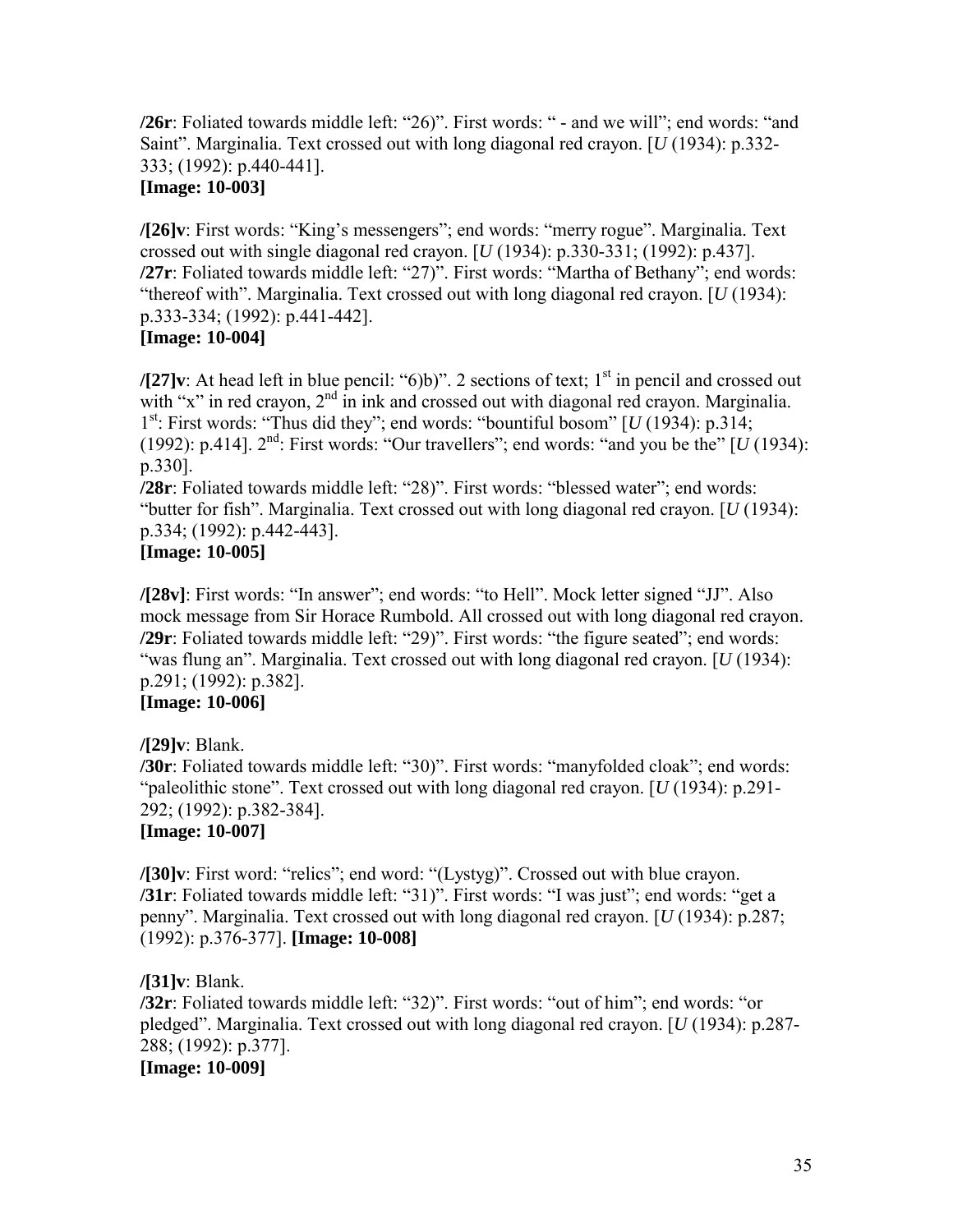#### **/[32]v**: Blank. **/33r**: Foliated towards middle left: "33)". First words: "or sold"; end words: "about it.". Marginalia. Text crossed out with long diagonal red crayon. [*U* (1934): p.288; (1992): p.377-378]. **[Image: 10-010]**

# **/[33]v**: Blank.

**/34r**: Foliated towards bottom left: "34)". First words: "So we"; end words: "down his fork.". Marginalia. Text crossed out with long diagonal red crayon. [*U* (1934): p.288-290; (1992): p.378-381].

# **[Image: 10-011]**

**/[34]v**: First words: "I saw him"; end words: "prudent soul". Additional text in margin. Text crossed out with long diagonal red crayon. [*U* (1934): p.292; (1992): p.384]. **/35r**: Foliated towards middle left: "35)". First words: "So the citizen"; end words: "Stoke Newington.". Additional text in margin. Text crossed out with long diagonal red crayon. [*U* (1934): p.290-293; (1992): p.381-385]. **[Image: 10-012]** 

**/[35]v**: Additional text for 36r.

**/36r**: Foliated towards middle left: "36)". First word: "Cockburn"; end words: "gruesome function". 2 sections of text. Additional text in margin. Text crossed out with 2 strokes of diagonal red crayon. [*U* (1934): p.293, 301; (1992): p.385, 396]. **[Image: 10-013]** 

**/[36]v**: Additional text for *U* (1934): p.301-304; (1992): p.396-400]. Two sections: 1<sup>st</sup> in pencil, marked "B"; first words: "Quite an".  $2<sup>nd</sup>$  in ink marked "A"; first words: "On a handsome". All crossed out with diagonal red crayon.

**/37r**: Foliated towards middle left: "37)". First words: "A torrential"; end words: "to him as theyî. Marginalia. Text crossed out with long diagonal red crayon. [*U* (1934): p.301- 304; (1992): p.396-400].

# **[Image: 10-014]**

**/[37]v**: Blank.

**/38r**: Foliated towards middle left: "38)". First words: "mingled the salt"; end words: "privileged burghers". Marginalia. Text crossed out with long diagonal red crayon.  $[U]$ (1934): p.304-305; (1992): p.400-402].

# **[Image: 10-015]**

**/[38]v**: Blank.

**/40r**: Foliated towards middle left: "40)".Text is continuous with 38r. Misfoliated "40" instead of "39". First words: "who happened"; end words: "pale coral". Marginalia. Text crossed out with 3 diagonal lines of red crayon. [*U* (1934): p.305; (1992): p.402, 424]. **[Image: 10-016]**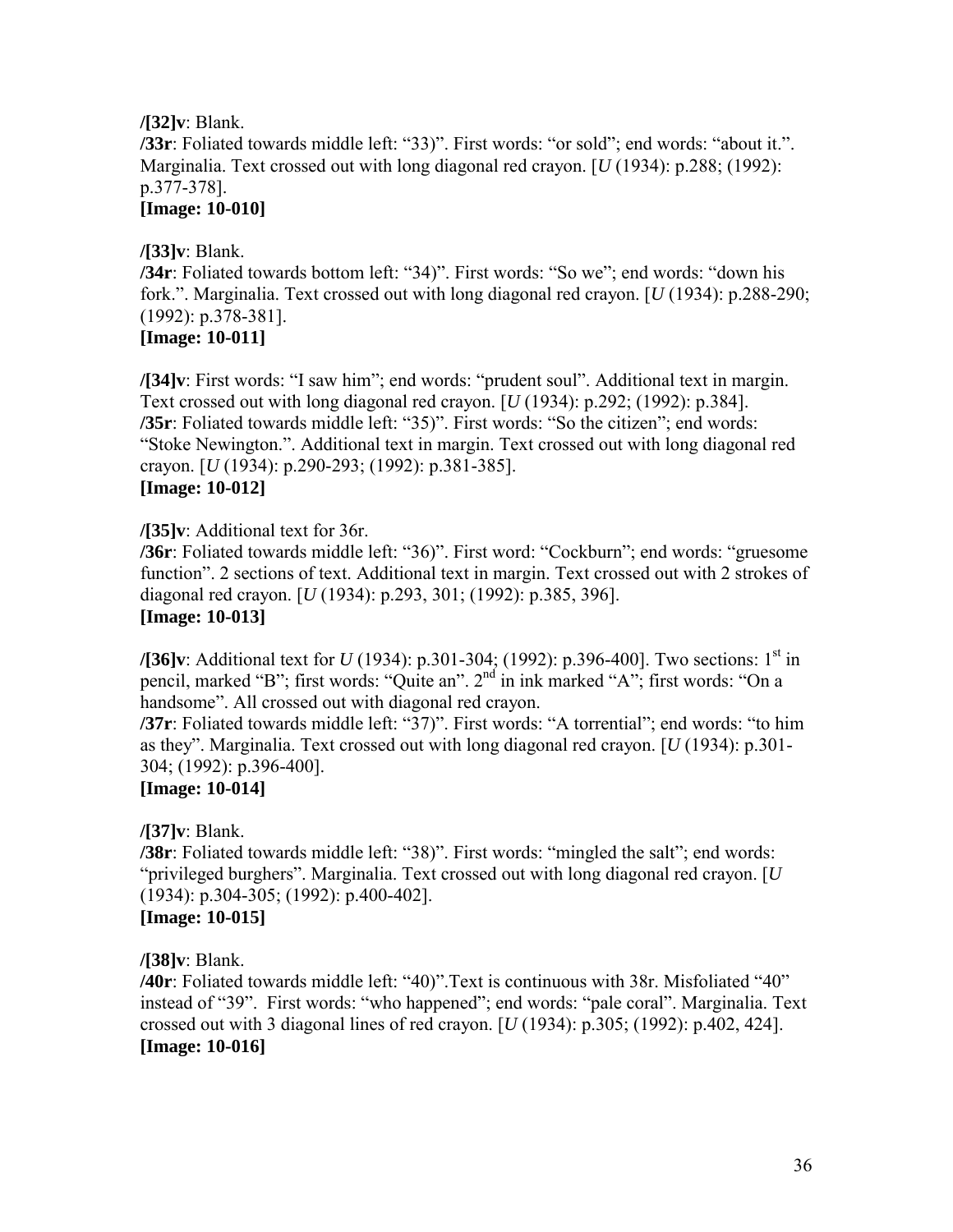<span id="page-36-0"></span>**/[40]v-49r**: Apart from foliation on recto of each leaf, all the pages are blank. Most of leaf 46 is cut away.

**[Images: 10-017, 10-018, 10-019, 10-020, 10-021, 10-022, 10-023, 10-024, 10-025]** 

**/[49]v**: Summary of arrivals of various characters during the episode. End word: "Finale". **/Back cover (inner)**. **[Image: 10-026]** 

# **II.ii.5. "Oxen of the Sun": partial drafts**

MS 36,639/11/A-F *5 notebooks and 3 loose sheets*. *II.ii.5.a.* 

# **MS 36,639/11/A**

*Notebook with purple covers and unlined sheets. Label with stylised floral border pasted to front cover; printed beneath border on label:* "L. Smolars & Nipote – Trieste". In *pencil in bottom left corner of label:* ìVOCî*. 10 leaves*. *First 6 leaves foliated in pencil*  ì1-6î*; text on leaves* 1r- [8]r*;* [8]v-10v *are blank. 23.8 x 19.5 cm.*

# **/Front cover (outer)**. **[Image: 11-001]**

# **/Front cover (inner)**.

**/1r**: Foliated towards middle: "1". First words: "To revert to"; end words: "lawful occasions". Marginalia. Text crossed out with large "x" in red crayon.  $[U(1934)$ : p.400-401; (1992): p.532-533].

# **[Image: 11-002]**

**/[1]v**: Additional texts to be interpolated in  $2r$ . Texts crossed out with large "x" in red crayon.

**/2r**: Foliated towards bottom: "2". First words: "To conclude"; end words: "habit which is". Marginalia. Text crossed out with 2 large "x"s in red crayon.  $[U(1934): p.401-402;$ (1992): p.533-535]. **[Image: 11-003]** 

**/[2]v**: Additional texts to be interpolated in 3r. Texts crossed out with "x" in red crayon. **/3r**: Foliated towards bottom: "3". First words: "reprehensible at"; end words: "subject of". Marginalia. Text crossed out with 2 large "x"s in red crayon. [*U* (1934): p.402-404; (1992): p.535-537]. **[Image: 11-004]** 

**/[3]v**: Additional texts to be interpolated in 4r. Three passages: 1<sup>st</sup> and 3<sup>rd</sup> in pencil. All crossed out with large "x" in red crayon.

**/4r**: Foliated towards bottom: "4". First words: "pregnancy such as"; end words: "had joined". Marginalia. Text crossed out with large "x" in red crayon.  $[U(1934)$ : p.404-405; (1992): p.537-539].

**[Image: 11-005]**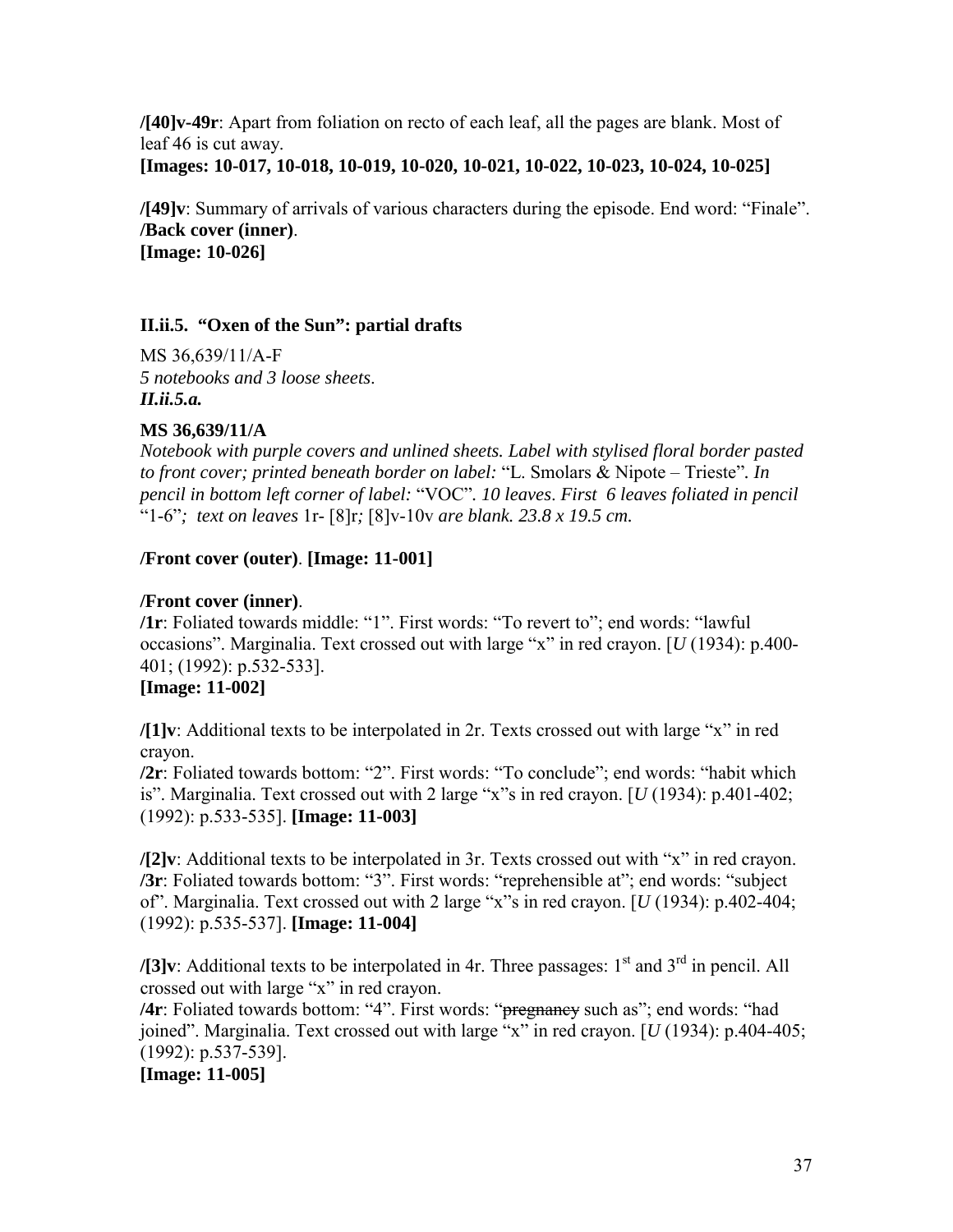**/[4]v**: Additional texts to be interpolated in 5r. All crossed out with large "x" in red crayon.

**/5r**: Foliated towards middle: "5". First words: "Hath the soul"; end words: "dare not bear". Marginalia. Text crossed out with large "x" in red crayon.  $[U(1934)$ : p.405-406; (1992): p.540-541]. **[Image: 11-006]** 

**/[5]v**: Additional texts to be interpolated in 6r. Mostly in pencil. All crossed out with large " $x$ " in red crayon.

**/6r**: Foliated towards middle: "6". First words: "the babe"; end words: "And lo! Wonder of". Marginalia. Text crossed out with 2 large "x"s in red crayon. [*U* (1934): p.406-407; (1992): p.541-542]. **[Image: 11-007]** 

**/[6]v**: Series of short texts mostly crossed out with lines of red crayon. List of names of characters mostly crossed out with lines of ink. 3 ovals (seating arrangements?) surrounded with names of characters. Additional text in pencil to be interpolated in [7]r. **/[7] r**: First word: "metempsychosis"; end words: "fine whip". Marginalia. Text at head crossed out with large "x" in red crayon.  $[U(1934)$ : p.407-408; (1992): p.542-544]. **[Image: 11-008]** 

**/[7]v**: Additional texts to be interpolated in 8r. **/[8]r**: First words: "said he"; end words: "second constellation". Marginalia. [*U* (1934): p.408-409; (1992): p.544-545]. **[Image: 11-009]** 

**/[8]v-[10]r**: Blank. **[Images: 11-010, 11-011]** 

**/[10]v**: Blank. **/Back cover (inner)**. **[Image: 11-012]** 

**/Back cover (outer)**. **[Image: 11-013]** 

*II.ii.5.b.* 

#### **MS 36,639/11/B**

*Notebook with marbled purple and grey cover on recto; plain on verso. Ruled lines. 20 unnumbered leaves. 2 sheets detached from stapled binding. 20.4 x 15.2 cm*. *Texts begin at either end of notebook*.

#### **/Front cover (outer)**. **[Image: 11-014]**

#### **/Front cover (inner)**.

**/[1] r**: At top right in pencil: "10E". First word: "aggravated"; end words: "than you". Series of words and short phrases; some crossed out with red crayon. **[Image: 11-015]**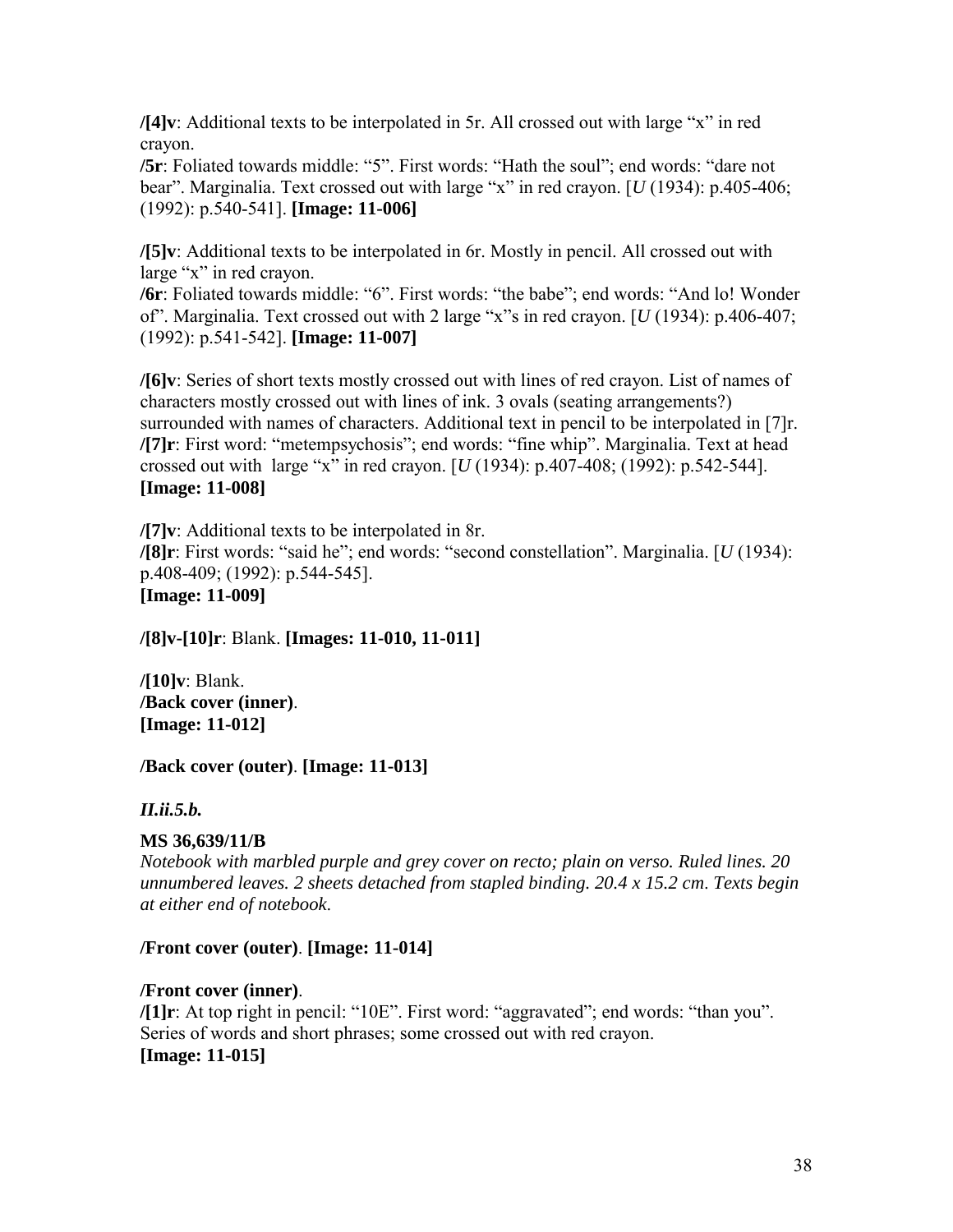**/[1]v**: Start of second line: "with the clerk". Series of words and short texts; mostly crossed out with lines in red and blue crayon.

**/[2]r**: First words: "As a matter of fact"; end words: "so representative". Marginalia. Crossed out with 2 "x"s in red crayon. [*U* (1934): p.409-410; (1992): p.545-546]. **[Image: 11-016]** 

**/[2]v**: Additional text for interpolation in [3]r. Crossed out with large "x" in red crayon. **/[3]r**: First words: "and so varied"; end words: "voluptuous image". Marginalia. Crossed out with large "x" in red crayon. [*U* (1934): p.410-411; (1992): p.546-547]. **[Image: 11-017]** 

**/[3]v**: Blank.

**/[4]r**: First words: "It had better"; end words: "extinction of". Marginalia. Crossed out with large "x" in red crayon.  $[U(1934): p.411-412; (1992): p.547-549]$ . **[Image: 11-018]** 

**/[4]v**: Blank.

**/[5]r**: First words: "a remote sun"; end words: "esthete seems". Marginalia. Crossed out with large "x" in red crayon.  $[U(1934): p.412-413; (1992): p.549-550]$ . **[Image: 11-019]** 

**/[5]v**: Blank. **/[6]r**: First words: "to be it should"; end words: "that far off". Marginalia. Crossed out with 2 large "x"s in red crayon.  $[U(1934): p.413; (1992): p.550-551]$ . **[Image: 11-020]** 

**/[6]v**: Two texts.  $1^{st}$  in pencil;  $1^{st}$  line crossed out with blue crayon,  $5^{th}$  line crossed out with red crayon.  $2<sup>nd</sup>$  text for interpolation in [7]r. **/[7]r**: First words: "time of the roses"; end words: "to confront". Marginalia. Crossed out

with 2 "x"s in red crayon. [*U* (1934): p.413-414; (1992): p.551-552]. **[Image: 11-021]** 

**/[7]v**: Texts for interpolation in [8]r. Crossed out with large "x" in red crayon. **/[8]r**: First words: "him in the"; end words: "mother looks on". Marginalia. Text and marginalia towards end crossed out with  $3$  "x"s in red crayon. [ $U(1934)$ : p.414-415; (1992): p.552-553]. **[Image: 11-022]** 

**/[8]v**: Blank. **/[9]r**: Blank. **[Image: 11-023]** 

**/[9]v**: Short texts used in  $U(1934)$ : p.417. Crossed out with large "x" in red crayon. **/[10]r**: First words: "Mark this"; end words: "the hallway". Marginalia. Text crossed out with 2 "x"s in red crayon. [*U* (1934): p.415; (1992): p.553-554]. **[Image: 11-024]**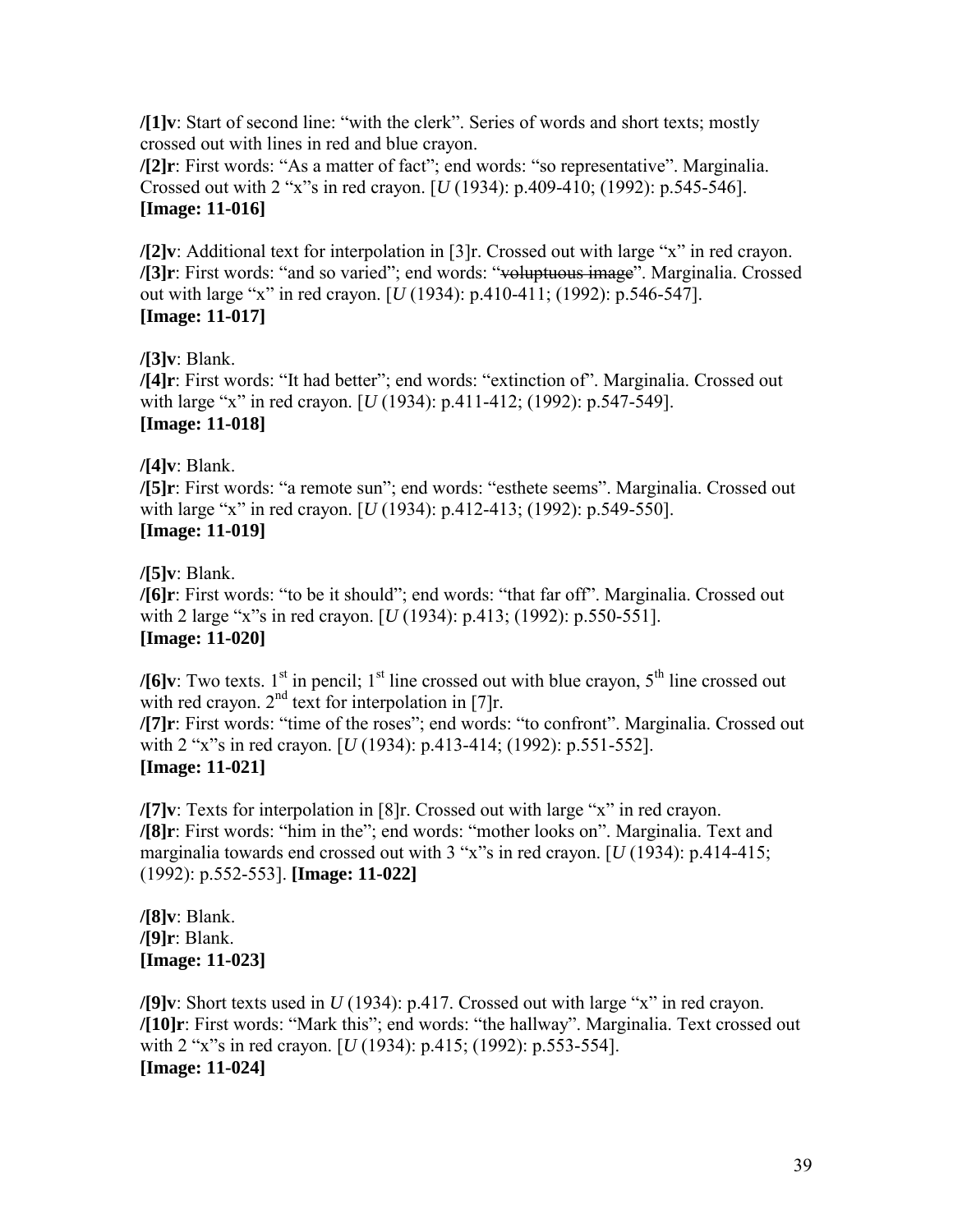**/[10]v**: Text for interpolation in [11]r. /[11]r: First words: "cannot stay"; end words: "Drink, man, a". Marginalia. Text crossed out with "x" in red crayon. [*U* (1934): p.415-416; (1992): p.554-555]. **[Image: 11-025]** 

**/[11]v**: Blank. **/[12]r**: First words: "Bellyful. Mother's milk,"; end words: "enemy's stores of". Marginalia. Text crossed out with 2 "x"s in red crayon.  $[U(1934)$ : p.416-417; (1992): p.555-556]. **[Image: 11-026]** 

**/[12]v**: Texts for interpolation in [13]r. Crossed out with large "x" in red crayon. **/[13]r**: First words: "liquor. March!,"; end words: "mattress jig". Marginalia. Text crossed out with large "x" in red crayon.  $[U(1934)$ : p.417-418;  $(1992)$ : p.556-558]. **[Image: 11-027]** 

**/[13]v**: Texts for interpolation in [14]r. Crossed out with large "x" in red crayon. /[14]r: First words: "Waiting. Bet"; end words: "Honest injun.". Marginalia. Text crossed out with large "x" in red crayon. [*U* (1934): p.418-419; (1992): p.558-559]. **[Image: 11-028]** 

**/[14]v**: Texts for interpolation in [15]r. Crossed out with 2 "x"s in red crayon. **/[15]r**: First words: "Shiver my"; end words: "Run and run". Marginalia. Text crossed out with 2 "x"s in red crayon. [*U* (1934): p.419-420; (1992): p.559-560]. **[Image: 11-029]** 

**/[15]v**: Text for interpolation in [16]r. Crossed out with "x" in red crayon. **/[16]r**: First words: "Lynch with me"; end words: "business proposition". Marginalia. Text crossed out with large "x" in red crayon.  $[U(1934)$ : p.420-421; (1992): p.561]. **[Image: 11-030]** 

**/[16]v**: Blank. **/[17]r**: Blank. **[Image: 11-031]** 

*Separate text begins from back of notebook*.

**/Back cover (outer)**. **[Image: 11-036]** 

**/[20]v**: Blank. **/Back cover (inner)**. **[Image: 11-035]** 

**/[20]r**: Blank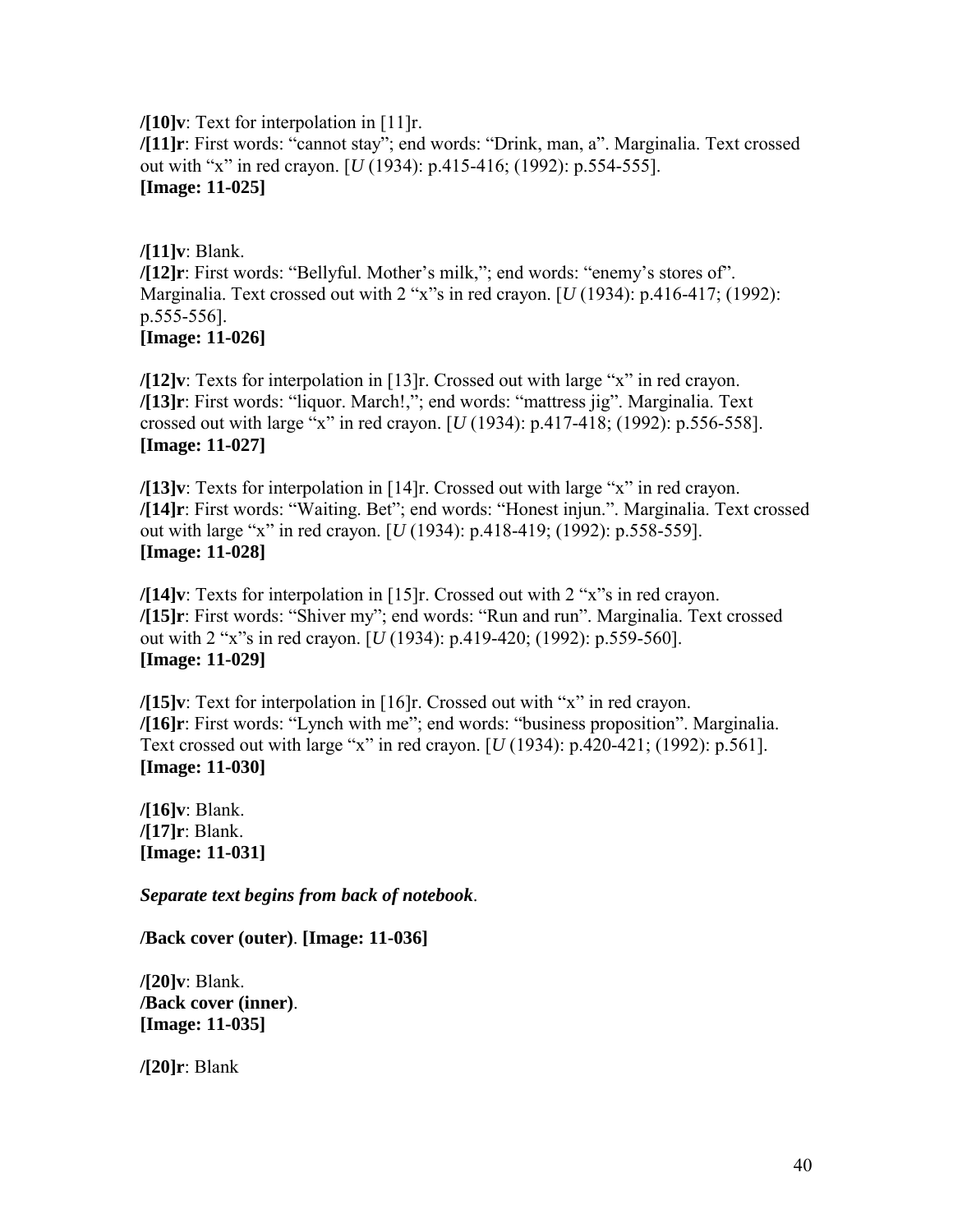**/[19]v**: First words: "Her acumen"; last words: "that he will be". Marginalia. Text crossed out with large "x" in red crayon. [*U* (1934):  $p.377$ ; (1992):  $p.500$ ]. **[Image: 11-034]** 

**/[19]**r: Additional text for interpolation in [18]v.

**/[18]v**: First words: "audicious excessively"; last words: "maternity was so far". Marginalia. Text crossed out with large "x" in red crayon.  $[U(1934): p.377-378; (1992):$ p.500-501]. **[Image: 11-033]** 

**/[18r]**: List of names of signs of Zodiac in pencil, some crossed out with red crayon. Symbols of the signs. Additional texts for interpolation in [17]v. Most of the texts are crossed out with red crayon.

**/[17]v**: First words: "removed from accident"; last words: "she felt!". Marginalia. Text crossed out with large "x" in red crayon.  $[U(1934): p.378; (1992): p.501-502]$ . **[Image: 11-032]** 

# *II.ii.5.c.*

# **MS 36,639/11/C**

*Notebook with light brown cover. Front recto: printed double border with flower ornaments at corners; within the border a printed box enclosing the printed words* ìQUADERNO | di | [rule]î; *at end and within a printed box breaking the border the printed words* "N. 3". Printed on back verso of cover: "ORARIO DELLE LEZIONI | [table] | TAVOLA PITAGORICA | [table]. *In pencil at top right of front recto of cover:* ì10Aî*. In red crayon towards centre:* ìIIIî. [10] *leaves. 20.3 x 14.8 cm*.

# **/Front cover (outer)**. **[Image: 11-037]**

#### **/Front cover (inner)**.

**/[1]r**: Blank.

**/[1]v**: Short texts for inclusion in  $U(1934)$ : p.384. Crossed out with "x" in red crayon.  $\sqrt{2}$ **r**: At top right in red crayon: "(3)". First words: "about that present time"; last words: "dans cette fichue". Marginalia. Text crossed out with large "x" in red crayon.  $[U(1934)$ : p.384-385; (1992): p.510-511]. **[Image: 11-038]** 

**/[2]v**: Additional texts for interpolation in [2]r. Crossed out with "x" in red crayon. **/[3]r**: Foliated between middle and bottom left: "2". First words: "position c'était"; last words: "Thereat mirth grew". Marginalia. Text crossed out with 2 "x"s in red crayon. [*U* (1934): p.385-386; (1992): p.511-513]. **[Image: 11-039]** 

**/[3]v**: Additional text for interpolation in [4]r. Crossed out with "x" in red crayon.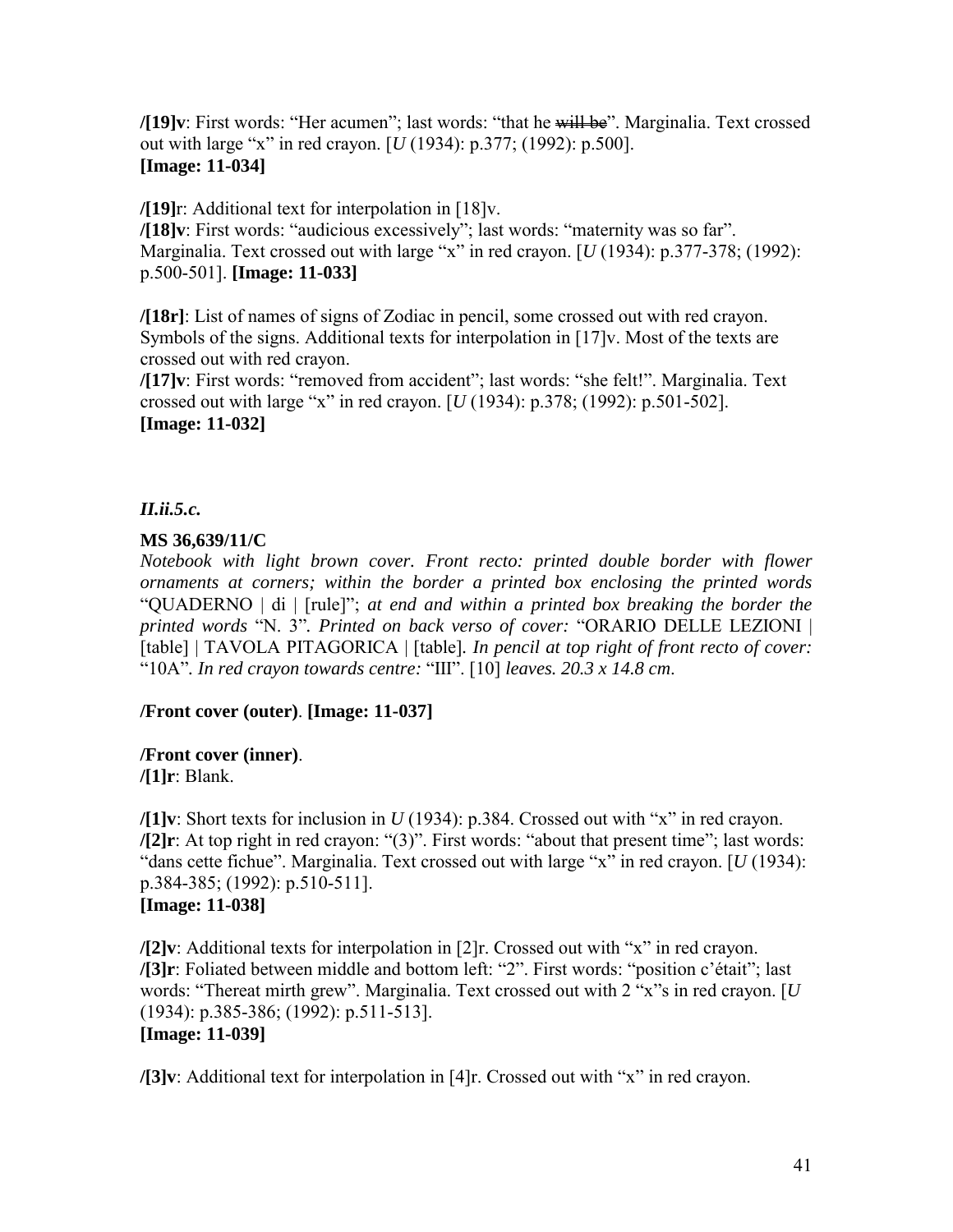**/[4]r**: Foliated between middle and bottom left: "3". First words: "in them"; last words: "that same manifold [corrected to] multiplicit". Marginalia. Text crossed out with large ìxî in red crayon. [*U* (1934): p.386-387; (1992): p.513-514]. **[Image: 11-040]** 

**/[4]v**: Additional text for interpolation in [5]r. Crossed out with "x" in red crayon. **/[5]r**: Foliated between middle and bottom left: "4". First words: "concordance which"; last words: "behind his lead". Marginalia. Text crossed out with large "x" in red crayon. [*U* (1934): p.387-388; (1992): p.514-516]. **[Image: 11-041]** 

**/[5]v**: Blank.

/[6]r: Foliated between middle and bottom left: "5". First words: "(but this was only"; last words: "natural phenomenon". Marginalia. Text crossed out with "x" in red crayon. [*U* (1934): p.388; (1992): p.516].

**[Image: 11-042]** 

**/[6]v-[10]r**: Blank. **[Image: 11-043]** 

**/[10]v**: Blank **/Back cover (inner)**. **[Image: 11-044]**

**/Back cover (outer)**. **[Image: 11-045]** 

*II.ii.5.d.* 

# **MS 36,639/11/D**

*Notebook with grey/violet cover. Front recto: printed double border with flower ornaments at corners;. within the border a printed box enclosing the printed words* ìQUADERNO | di | [rule]î; *at end and within a printed box breaking the border the*  printed words "N. 3". Printed on back verso of cover: "ORARIO DELLE LEZIONI | [table] | TAVOLA PITAGORICA | [table]. *In pencil at top right of front recto of cover:* ì10Bî*. In red crayon towards centre:* ìVî. [10] *leaves. 20.3 x 14.8 cm*.

#### **/Front cover (outer)**. **[Image: 11-046]**

**/Front cover (inner)**. **/[1]r**: Blank. **[Image: 11-047]** 

**/[1]v**: Additional texts for interpolation in [2]r. Crossed out with large "x" in red crayon. **/[2]r**: At top left in red crayon  $\cdot$  (5). Foliated between middle and bottom left:  $\cdot$  1". First words: "So Thursday sixteenth June"; last words: "past her term". Marginalia. Text crossed out with large "x" in red crayon.  $[U(1934)$ : p.390-391; (1992): p.518-519]. **[Image: 11-048]**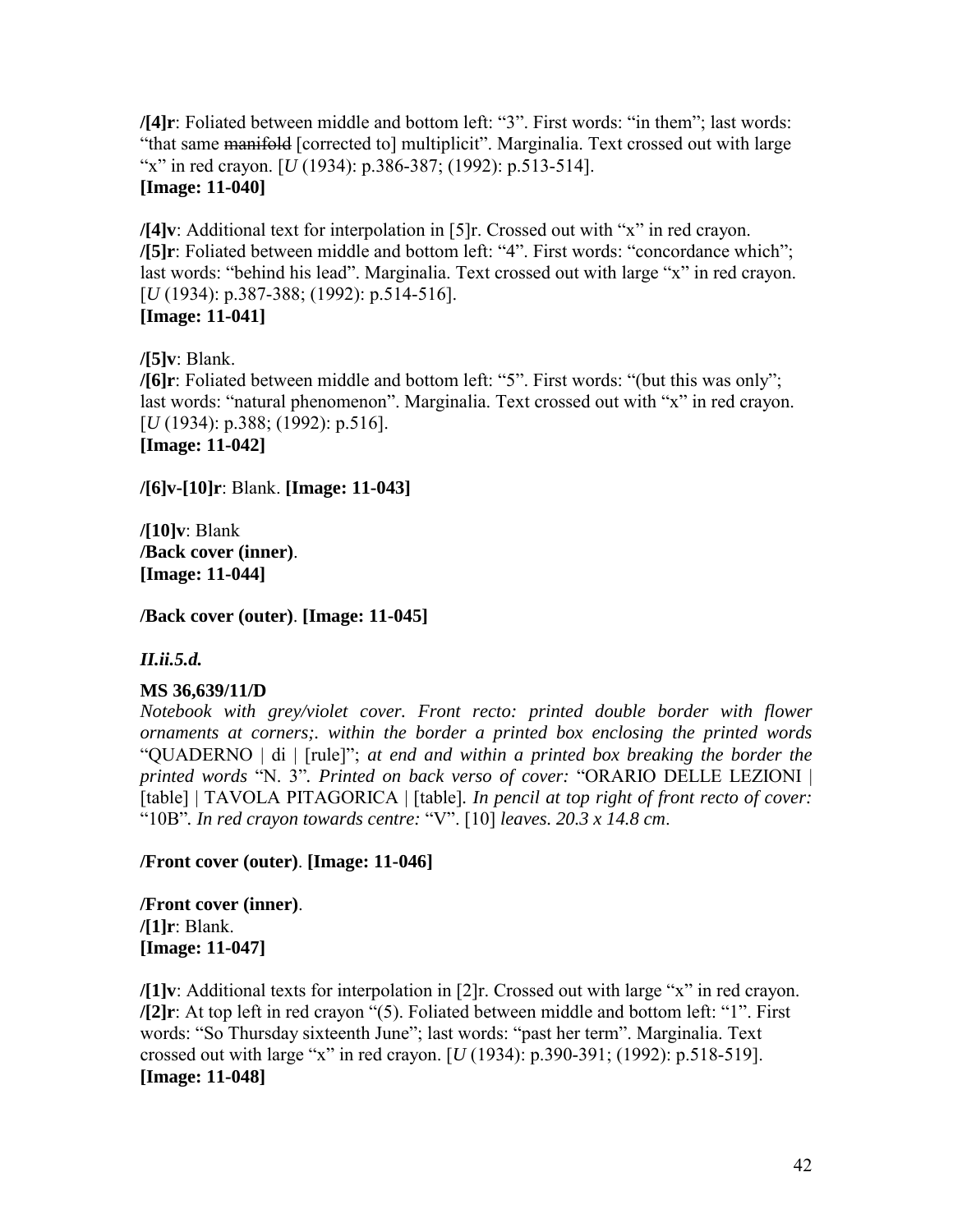**/[2]v**: Additional texts for interpolation in [3]r. Crossed out with large "x" in red crayon. **/[3]r**: Foliated between middle and bottom left: "2". First words: "the midwives"; last words of  $1<sup>st</sup>$  section: "no telling how". Marginalia. Text crossed out with large "x" in red crayon. [*U* (1934): p.391; (1992): p.519-520]. **[Image: 11-049]** 

**/[3]v-[10]r**: Blank.

**/[10]v**: Blank. **/Back cover (inner)**. **[Image: 11-050]** 

**/Back cover (outer)**. **[Image: 11-051]** 

*II.ii.5.e.* 

#### **MS 36,639/11/E**

*Notebook with grey/violet cover. Front recto: printed double border with flower ornaments at corners;. within the border a printed box enclosing the printed words* ìQUADERNO | di | [rule]î; *at end and within a printed box breaking the border the printed words* "N. 3". Printed on back verso of cover: "ORARIO DELLE LEZIONI | [table] | TAVOLA PITAGORICA | [table]. *In pencil at top right of front recto of cover:* " $10D$ ". In red crayon towards centre: " $IX$ ". [10] leaves. 20.3 x 14.8 cm. Leaves [5-6] are *detached from stapled binding*.

**/Front cover (outer)**. **[Image: 11-052]**

**/Front cover (inner)**. **/p.[1]r**: Blank. **[Image: 11-053]** 

**/p.**[1]v: Additional texts for interpolation in [2]r. Crossed out with "x" in red crayon. /p.[2]r: At top left in red crayon: "9)". Foliated towards bottom left: "1". First words: "Francis Costello was"; end words: "Mount him on a". Marginalia. Crossed out with large "x" in red crayon. [*U* (1934): p.407-408; (1992): p.543-544]. **[Image: 11-054]** 

**/p.**[2]v: Additional texts for interpolation in [3]r. Crossed out with "x" in red crayon. **/p.[3]r**: Foliated towards bottom left: "2". First words: "camel or the"; end words: "incarnated by the". Marginalia. [*U* (1934): p.408-409; (1992): p.544-545]. **[Image: 11-055]** 

 $\pi$ . [3] v: Additional texts for interpolation in [4] r. Crossed out with 2 "x" s in red crayon. /p.[4]r: Foliated towards bottom left: "3". First words: "ruby coloured egos"; end words: "so encyclopaedic". Marginalia. Crossed out with 2 "x"s in red crayon. [*U* (1934): p.409-410; (1992): p.545-546]. **[Image: 11-056]**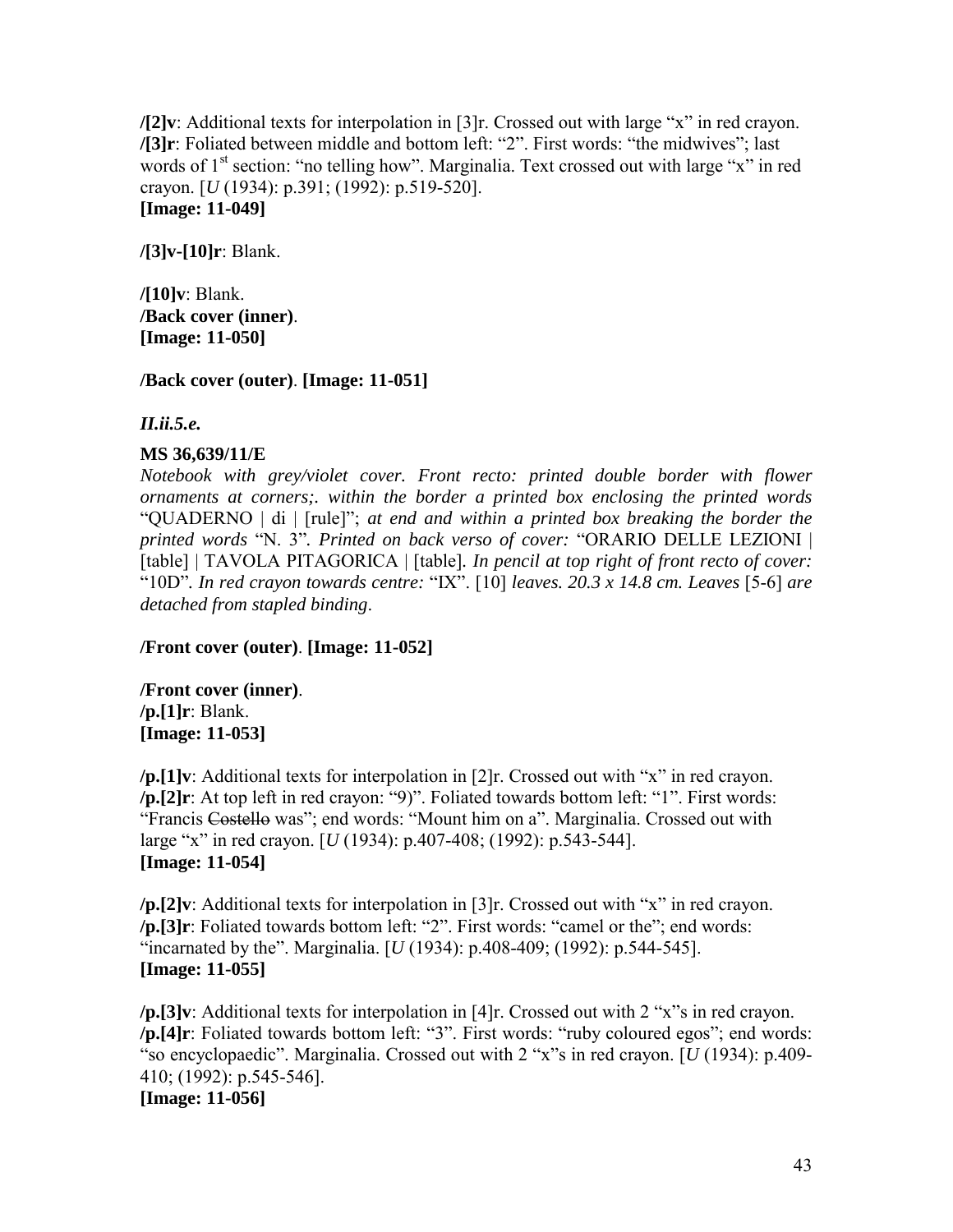**/p.**[4]v: Additional texts for interpolation in [5]r. Crossed out with 3 "x"s in red crayon. /p.[5]r: Foliated towards bottom left: "4". First words: "foot of the table"; end words: "it is true,". Marginalia. Crossed out with  $2$  "x"s in red crayon. [ $U$  (1934): p.410-411; (1992): p.546-547]. **[Image: 11-057]** 

**/p.**[5]v: Additional texts for interpolation in [6]r. Crossed out with "x" s and lines in red crayon.

/p.[6]r: Foliated towards bottom left: "5". First words: "some questions"; end words: "to a law of". Marginalia. Crossed out with "x"s in red crayon.  $[U(1934)$ : p.411-412; (1992): p.547-549]. **[Image: 11-058]** 

**/p.[6]v**: Blank.

/p.[7]r: Foliated towards bottom left: "6". First words: "numbers as yet"; end words: "of those who". Marginalia. Crossed out with large "x" in red crayon.  $\left[ U(1934) : p.412-413 \right]$ ; (1992): p.549-550]. **[Image: 11-059]** 

**/p.**[7]v: Foliated towards bottom left: "13)". Additional texts for interpolation in [8]r. Crossed out with "x"s and strokes in red crayon. Also additional text for  $[8]v$ .: "Mumps, bunions  $\ldots$  cold feet" [*U* (1934): p.416; (1992): p.555].

/p.[8]r: Foliated towards bottom left: "7". First words: "perhaps are not"; end words: "has come to". Marginalia. Crossed out with  $2$  "x"s in red crayon. [*U* (1934): p.413; (1992): p.550-551]. **[Image: 11-060]** 

**/p.**[8]v: Foliated towards bottom left: "(12)". Continues text from [9]v. First words: "Art drooping"; end words: "sawest thy goal". Marginalia. Crossed out with large "x" in red crayon. [*U* (1934): p.416-417; (1992): p.554-555].

/p.[9]r: Foliated towards bottom left: "8". First words: "conscientious ehief"; end words: "all but persuade". Marginalia. Crossed out with  $2$  "x"s in red crayon. [*U* (1934): p.413-414; (1992): p.551-552].

#### **[Image: 11-061]**

**/p.**[9]v: Foliated towards bottom left: "(11)". Continues text from [10]v. First words: "and instantaneous upon"; end words: "farraginous chronicle". Marginalia. Crossed out with large "x" in red crayon. [*U* (1934): p.415-416; (1992): p.553-554]. Text continued on [8]v.

**/p.[10]r**: Foliated towards bottom left: "9". First words: "himself that they"; end words: "Our Lady of". Marginalia. Crossed out with large "x" in red crayon. [*U* (1934): p.414-415; (1992): p.552-553].

## **[Image: 11-062]**

**/p.[10]v**: Foliated towards bottom left: "10)". First words: "the cherries"; end words: "transformation, violent". Marginalia. Crossed out with  $2$  "x"s in red crayon. [ $U(1934)$ : p.415; (1992): p.553]. Text continued on [9]v. **/Back cover (inner)**. **[Image: 11-063]**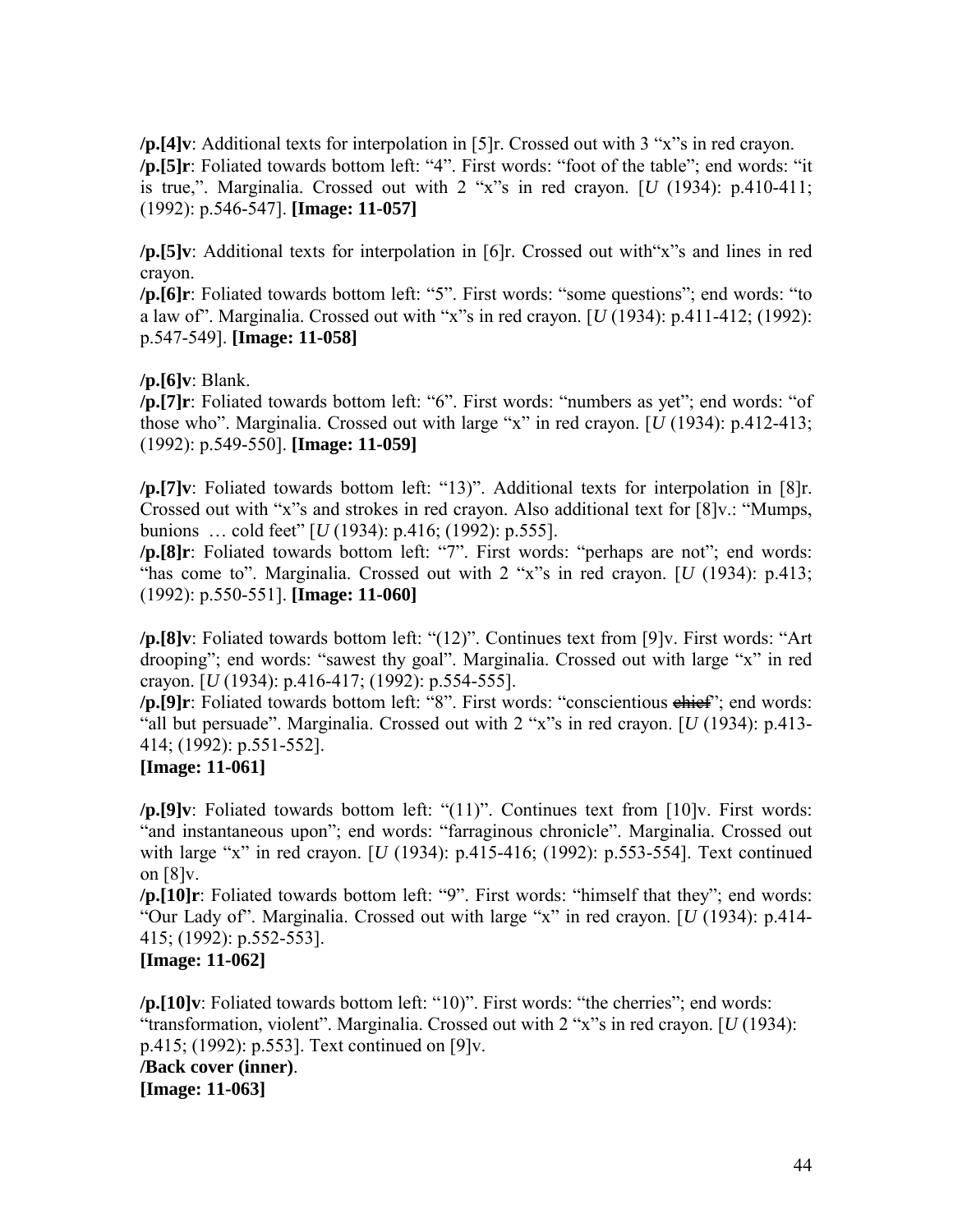#### <span id="page-44-0"></span>**/Back cover (outer)**. **[Image: 11-064]**

# *II.ii.5.f.*  **MS 36,639/11/F**

*3 loose unnumbered sheets. 34.5 x 21.4 cm*.

**/[1]r**: First words: "All off for a buster"; end words: "out with the". Marginalia. Main text crossed out with series of 5 "x"s in red crayon. Marginalia crossed out with 3 "x"s and lines in red crayon. [*U* (1934): p.417-418; (1992): p.555-558]. **[Image: 11-065] /[1]v**: Blank.

**/[2]r**: First words: "oof. Two bar"; end words: "will seek". Marginalia. Main text crossed out with series of 6  $\alpha$ <sup>x</sup> $\alpha$  in red crayon. Marginalia crossed out with 3  $\alpha$ <sup>x</sup> $\alpha$  and lines in red crayon. [*U* (1934): p.418-420; (1992): p.558-561]. **[Image: 11-066] /[2]v**: Blank.

**/[3]r**: First words: "the kips where"; end words: "try it on.". Marginalia, including 6 lines in pencil at end. Main text crossed out with large "x" in red crayon.  $\left[ U(1934) : p.420 \right]$ -421; (1992): p.561]. **[Image: 11-067] /[3]v**: Blank.

#### **II.ii.6. "Circe": partial draft**

#### **MS 36,639/12**

*Notebook with mottled tan-beige cover. Stitched binding reinforced with black tape along spine. On front cover recto: image of cock with outspread wings with background of concentric lines radiating to an irregulaly shaped disc. At bottom of disc:* "H.&  $C^{ie}$ DÉPOSÉ". In MS at head: "James Joyce Quaderno". *Below the image: 3 signatures of Joyce*. [34] *leaves foliated* 1-32, 32 [i.e. 33], 34. *21.7 x 17 cm.*

#### **/Front cover (outer)**. **[Image: 12-001]**

#### **/Front cover (inner)**.

**/1r**: At head: "Circe". Foliated in pencil towards bottom left: "1". First words: "(Nightown. Rows of"; end words: "leg of the duck". Crossed out with large "x" in blue crayon. [*U* (1934): p.422-423; (1992): p.561-563]. **[Image: 12-002]** 

**/[1]v**: Additional text for interpolation in 2r. Crossed out with "x" in blue crayon. **/2r**: Foliated in pencil towards bottom left: "2". First words: "(Two redcoats)"; end words: "in Faithful". Crossed out with large "x" in blue crayon. [*U* (1934): p.423-425; (1992): p.563-564]. **[Image: 12-003]**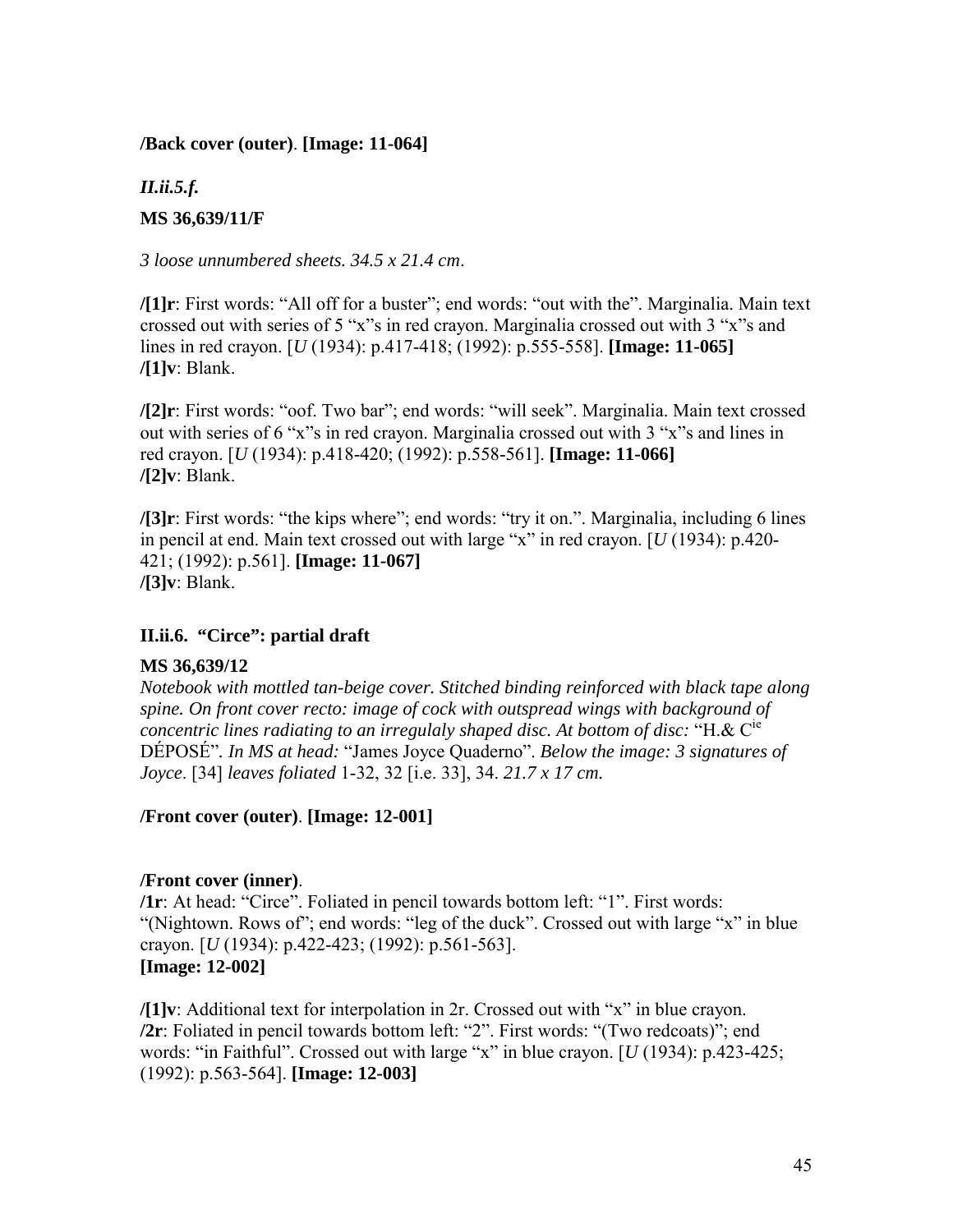**/[2]v**: Additional text for interpolation in 3r. Crossed out with "x" in blue crayon. **/3r**: Foliated in pencil towards bottom left: "3". First words: "Place with your"; end words: "drunken goys ever.". Marginalia. Crossed out with large "x" in blue crayon. [*U* (1934): p.423-430; (1992): p.564-569]. **[Image: 12-004]** 

**/[3]v**: Additional text for interpolation in 4r. Crossed out with "x" in blue crayon. **/4r**: Foliated in pencil towards bottom left: "4". First words: "Bloom | I know"; end words: "and palanquin,". Crossed out with  $2$  "x"s in blue crayon. [ $U$  (1934): p.430-432; (1992): p.569-570]. **[Image: 12-005]** 

**/[4]v**: Additional text for interpolation in 5r. Crossed out with 2 "x"s in blue crayon. **/5r**: Foliated in pencil towards bottom left: "5". First words: "a ladder of"; end words: "buying something for". Marginalia. Crossed out with 2 "x"s in blue crayon. [*U* (1934): p.432-439; (1992): p.570-572].

### **[Image: 12-006]**

**/[5]v**: Additional text for interpolation in 6r. Crossed out with "x" in blue crayon. **/6r**: Foliated in pencil towards bottom left: "6". First words: "supper after the"; end words: "asked me if". Short additional text in margin. Crossed out with 2 "x"s in blue crayon. [*U* (1934): p.439-442; (1992): p.574-578]. **[Image: 12-007]** 

# **/[6]v**: First words: "(Mary MacArdle,". Marginalia. Crossed out with "x" in red crayon.

[*U* (1934): p.451-453; (1992): p.586-587]. **/7r**: Foliated in pencil towards bottom left: "7". First words: "I ever heard"; end words:

"gluts himself greedily,". Short additional text in margin. Crossed out with 3 "x"s in blue crayon. [*U* (1934): p.442-445; (1992): p.578-581].

# **[Image: 12-008]**

**/[7]v**: First words: "J.J. O'Molloy | (in barrister's". Marginalia. Crossed out with "x" in red crayon and 2 "x"s in blue crayon. [*U* (1934): p.454-455; 446-47; 450; (1992): p.588; 581; 584-585].

**/8r**: Foliated in pencil towards bottom left: "8". First words: "crunching the bones"; end words: "send me a work". Marginalia. Crossed out with large "x" in red crayon. [*U* (1934): p.445-448; 456-457; (1992): p.581; 591]. **[Image: 12-009]** 

**/[8]v**: Additional texts for interpolation in 9r. Crossed out with 2 "x" in blue crayon. **/9r**: Foliated in pencil towards bottom left: "9". First words: "of fiction by"; end words: "truncheon) Liar!". Marginalia. Crossed out with large "x" in blue crayon.  $[U(1934)$ : p.457-463; (1992): p.591-597]. **[Image: 12-010]** 

**/[9]v**: Additional texts for interpolation in 10r. Marginalia. Crossed out with large "x" in blue crayon and small " $x$ " in red crayon.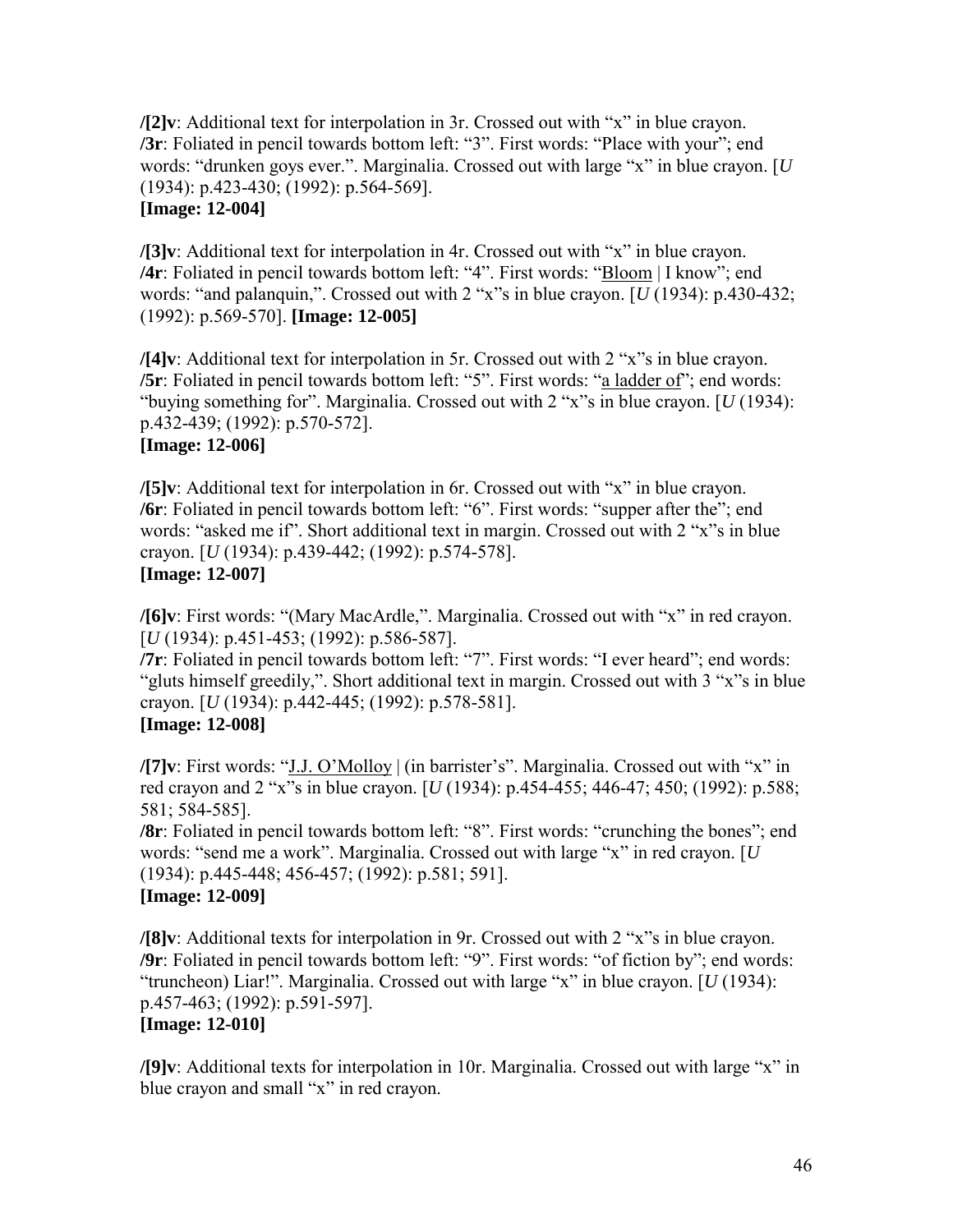**/10r**: Foliated in pencil towards bottom left: "10". First words: "(The dog lifts"; end words: "are you?". Marginalia. Crossed out with  $3$  "x" in blue crayon and  $1$  "x" in red crayon. [*U* (1934): p.463-466; (1992): p.597-599]. **[Image: 12-011]** 

**/[10]v**: Additional texts for interpolation in 11r. Crossed out with  $2$  "x" in red crayon. **/11r**: Foliated in pencil towards bottom left: "11". First words: "Bloom |O no."; end words: "means consent". Crossed out with large "x" in red crayon. [*U* (1934): p.466-469, 489-490; (1992): p.599-601; 619]. **[Image: 12-012]** 

**/[11]v**: Additional texts for interpolation in 12r. Crossed out with 2 "x"s in red crayon. **/12r**: Foliated in pencil towards bottom left: "12". First words: "(She leads him"; end words: "turns the gas". Marginalia. Crossed out with 2 "x"s in red crayon. [*U* (1934): p.490-492; (1992): p.620-621].

# **[Image: 12-013]**

**/[12]v**: Additional texts for interpolation in 12r and13r. Marginalia. Crossed out with 4 "x"s and lines in red crayon.

**/13r**: Foliated in pencil towards bottom left: "13". First words: "full on)"; end words: "reason is because". Short marginal addition to text. Crossed out with  $3$  "x"s in red crayon. [*U* (1934): p.492-496; (1992): p.622-624]. **[Image: 12-014]** 

**/[13]v**: Additional texts for interpolation in 13r. Short marginal addition to text. Crossed out with  $1$  "x" in blue crayon and 1 line and  $1$  "x" in red crayon.

**/14r**: Foliated in pencil towards bottom left: "14". First words: "the fundamental"; end words: "joking apart". Short marginal addition to text. Crossed out with 1 "x" in red crayon and  $1$  "x" in blue crayon. [*U* (1934): p.494-497; (1992): p.622-625]. **[Image: 12-015]** 

**/[14]v**: Additional texts for interpolation in 15r. Crossed out with 4 "x"s in blue crayon. **/15r**: Foliated in pencil towards bottom left: "15". First words: "the harmonial"; end words: "coopfattened their livers". Short marginal addition to text. Crossed out with 4 "x"s in blue crayon. [*U* (1934): p.497-502; (1992): p.625-630]. **[Image: 12-016]** 

**/[15]v**: Additional texts for interpolation in 16r. Also text in *U* (1934): p.499; (1992): p.627: first words "John Eglinton"; last words: "creamery butter.". Marginalia. Crossed out with  $3$  " $x$ "s in blue crayon.

**/16r**: Foliated in pencil towards bottom left: "16". First words: "attain to an"; end words: "night bird to night town". Marginalia. Crossed out with large "x" in blue crayon.  $[U]$ (1934): p.502-504; (1992): p.630-632].

# **[Image: 12-017]**

**/[16]v**: Additional texts for interpolation in 17r. Crossed out with 2 "x" in blue crayon.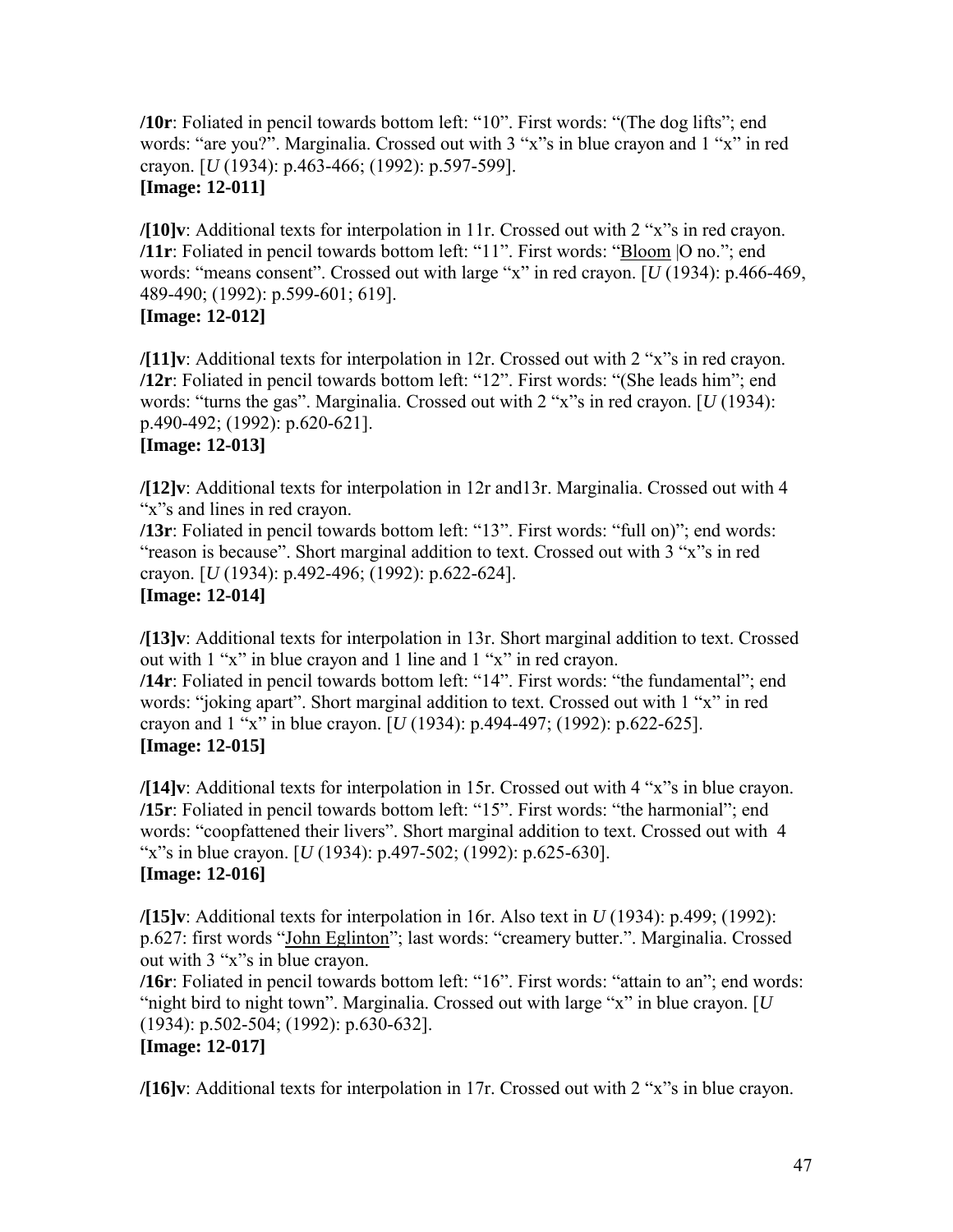**/17r**: Foliated in pencil towards bottom left: "17". First words: "(Virag still"; end words: " $d$ runk (he". Short marginal addition to text. Crossed out with 2 "x"s in blue crayon. [ $U$ (1934): p.504-506; (1992): p.632-634].

# **[Image: 12-018]**

**/[17]v**: Additional texts for interpolation in 18r. Marginalia. Crossed out with 2 "x"s and lines in blue crayon.

**/18r**: Foliated in pencil towards bottom left: "18". First words: "touches the keys"; end words: "in red; soutane". Short marginal addition to text. Crossed out with 2 "x"s in blue crayon. [*U* (1934): p.508-512; (1992): p.635-638]. **[Image: 12-019]** 

**/[18]v**: Additional texts for interpolation in 19r. Crossed out with  $6$  "x" in blue crayon. **/19r**: Foliated in pencil towards bottom left: "19". First words: "shoes and socks."; end words: "Aphrodisiac. A serious". Marginalia. Crossed out with 6 "x"s in blue crayon. [*U* (1934): p.512-515; (1992): p.638-641].

#### **[Image: 12-020]**

**/[19]v**: Additional texts for interpolation in 20r. Crossed out with 1 line and 1 "x" in blue crayon.

**/20r**: Foliated in pencil towards bottom left: "20". First words: "thing that about"; end words: "fear. I am". Marginalia. Crossed out with 2 "x"s in blue crayon. [*U* (1934): p.515-516; (1992): p.641-642].

# **[Image: 12-021]**

**/[20]v**: Additional texts for interpolation in 21r. Crossed out with "x" in red crayon. **/21r**: Foliated in pencil towards bottom left: "21". First words: "alone, exhausted"; end words: "clubmen, pointless". Marginalia. Crossed out with " $x$ " in blue crayon and 2 " $x$ "s in red crayon. [*U* (1934): p.516-519, 532-533; (1992): p.642-644; 655-656]. **[Image: 12-022]** 

**/[21]v**: Additional texts for interpolation in 21r. Marginalia. Crossed out with lines and 3 "x"s in red crayon.

**/22r**: Foliated in pencil towards bottom left: "22". First words: "stories and"; end words: "of his [illegible] fee". Marginalia. Crossed out with 6 "x"s in red crayon. [*U* (1934): p.533-534; (1992): p.656-657].

# **[Image: 12-023]**

**/[22]v**: At head; "W". First words: "The Nymph | But I have"; end words: "silent shade". Short marginal addition to text. Crossed out with  $4$  "x"s in red crayon. [ $U(1934)$ : p.533-536; (1992): p.656-657].

**/23r**: Foliated in pencil towards bottom left: "23". Otherwise, blank. **[Image: 12-024]** 

**/[23]v**: First words: "The Nymph | (coyly,"; end words: "I died poisoned". Marginalia. Crossed out with 3 "x"s in red crayon.  $[U(1934)$ : p.536-537; (1992): p.658-660].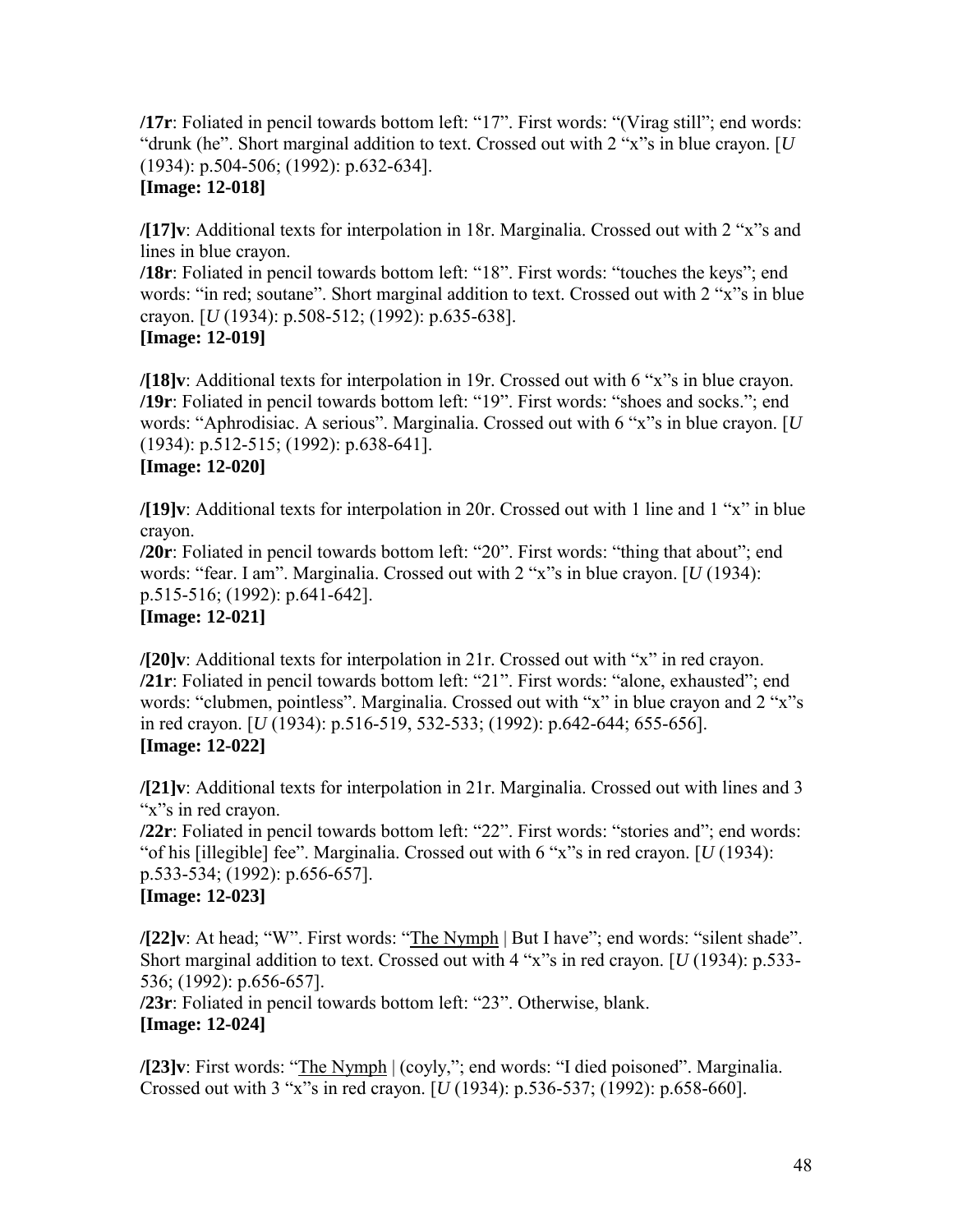<span id="page-48-0"></span>**/24r**: Foliated in pencil towards bottom left: "24". Otherwise, blank. **[Image: 12-025]** 

**/[24]v**: First words: "The Nymph | (assuming"; end words: "in my light.". Short marginal addition to text. Crossed out with "x" in red crayon. **/25r**: Foliated in pencil towards bottom left: "25"; otherwise, blank. **[Image: 12-026]**

**/25v-34r**: Foliated in pencil towards bottom left of rectos:  $26-32$ , 32 [i.e. 33], 34<sup> $\cdot\cdot$ </sup>; otherwise, blank. **[Images: 12-027, 12-028, 12-029, 12-030, 12-031, 12-032, 12-033, 12-034, 12-035]** 

**/[34]v**: Blank. **/Back cover (inner)**. **[Image: 12-036]** 

**/Back cover (outer)**. **[Image: 12-037]** 

# **II.ii.7. "Ithaca": partial draft**

**MS 36,639/13** 

*Notebook with light green cover. Stitched binding reinforced with green tape along outer*  spine. Label printed in blue on front cover recto: within double border "ENVOI de [dotted rule] | [dotted rule] | [border] | *M* [dotted rule] | [two dotted rules] | [border] | Remis [dotted rule]". *In MS in centre of label between 2 lines in red crayon:* "ITHACA". *On top* left of front cover verso stampin red ink of "Papeterie Beauvais" *overwritten in pencil with* ìΛ.Yî [?]. *Pages have vertical printed rule in red along left side separating column with horizontal rules from larger column with horozontal and vertical rules.* [36] *leaves. 22 x 17 cm.*

# **/Front cover (outer)**. **[Image: 13-001]**

# **/Front cover (inner)**.

**/1r**: Foliated in pencil towards bottom left: "1". Otherwise, blank. **[Image: 13-002]** 

**/[1]v**: First words: "M Did Bloom"; end words: "calmed him". Marginalia. Crossed out with "x" in blue crayon. Line in blue crayon at top and end.

/2r: Foliated in pencil towards bottom left: "2". First words: "What course did"; end words: "to enter". Marginalia. Crossed out with 10 "x"s in red crayon. Sections separated by rule in green crayon.

# **[Image: 13-003]**

**/[2]v**: First words: "R Would he then"; end words: "span of vision". Marginalia. Crossed out with 11 "x"s in blue crayon. Sections separated by rule in blue crayon.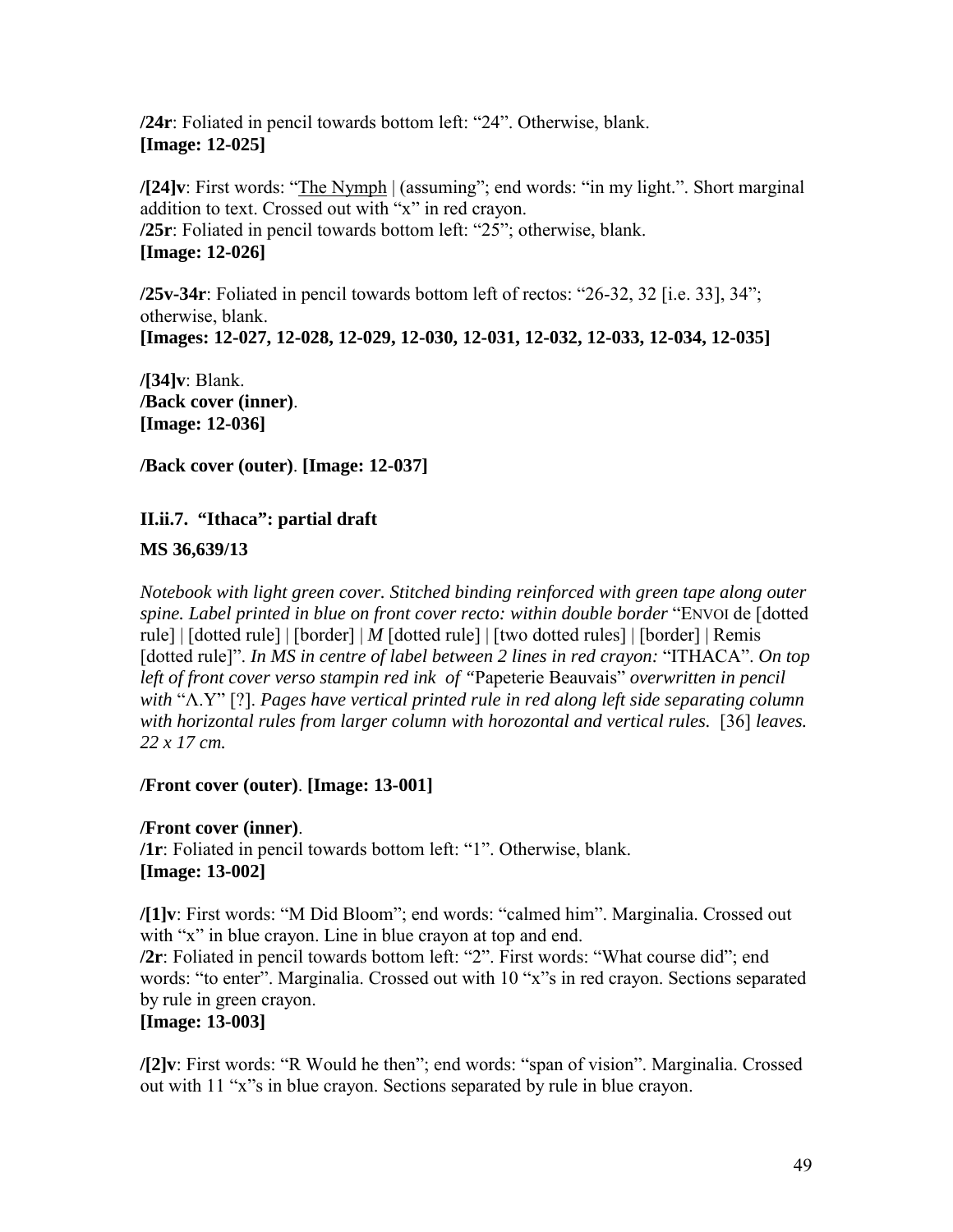**/3r**: Foliated in pencil towards bottom left: "2" [i.e. 3]. First words: "What was his ultimate"; end word: "Ollebo. M.P.". Marginalia. Crossed out with 14 "x"s in blue crayon. Sections separated by rule in blue crayon.

### **[Image: 13-004]**

**/[3]v**: First words: "Could he foresee". Marginalia. Crossed out with 17 "x"s in blue crayon. Sections separated by rule in blue crayon.

**/4r**: Foliated in pencil towards bottom left: "4" [overwriting "3"]. First words: "Was he baptized."; end words: "peninsular delta". Marginalia. Crossed out with 12 "x"s in blue crayon and 3 "x"s in red crayon. Sections separated by rule in blue crayon. **[Image: 13-005]** 

**/[4]v**: First words: "What did the second"; end words: "but that did". Marginalia. Crossed out with 17 "x"s in blue crayon. Sections separated by rule in blue crayon. **/5r**: Foliated in pencil towards bottom left: "5". First words: "of the North."; end words: "in the scriptures". Marginalia. Crossed out with  $14$  "x"s in blue crayon. Sections separated by rule in blue crayon.

# **[Image: 13-006]**

**/[5]v**: First words: "a handbook"; end words: "was done.". Marginalia. Crossed out with 7 "x"s in blue crayon. Sections separated by rule in blue crayon.

**/6r**: Foliated in pencil towards bottom left: "6". First words: "What books"; end words: "house and home". Marginalia. Crossed out with 16 "x"s in blue crayon. Sections separated by rule in blue crayon.

#### **[Image: 13-007]**

**/[6]v**: First words: "M and he thought"; end words: "toenail pairings". Crossed out with "x" in blue crayon.

**/7r**: Foliated in pencil towards bottom left: "7)". First words: "in 1888"; end words: "Marks and James". Marginalia. Crossed out with 16 "x"s in blue, red and green crayon. Sections separated by rule in blue crayon.

#### **[Image: 13-008]**

**/[7]v**: First words: "How did he"; end words: "justified the means". Marginalia. Crossed out with 5 "x"s in blue, green and red crayon. Sections separated by rule in blue crayon. **/8r**: Foliated in pencil towards bottom left: "8)". First words: "had made"; end words: "a long time". Marginalia. Crossed out with 17 "x"s in blue and crayon. Sections separated by rule in blue crayon.

#### **[Image: 13-009]**

**/[8]v**: Additional text for inclusion in 9r. Crossed out with "x" in blue crayon. **/9r**: Foliated in pencil towards bottom left: "9)". First words: "ago at". Marginalia. Crossed out with 15 "x"s in blue crayon. Sections separated by rule in blue crayon. **[Image: 13-010]**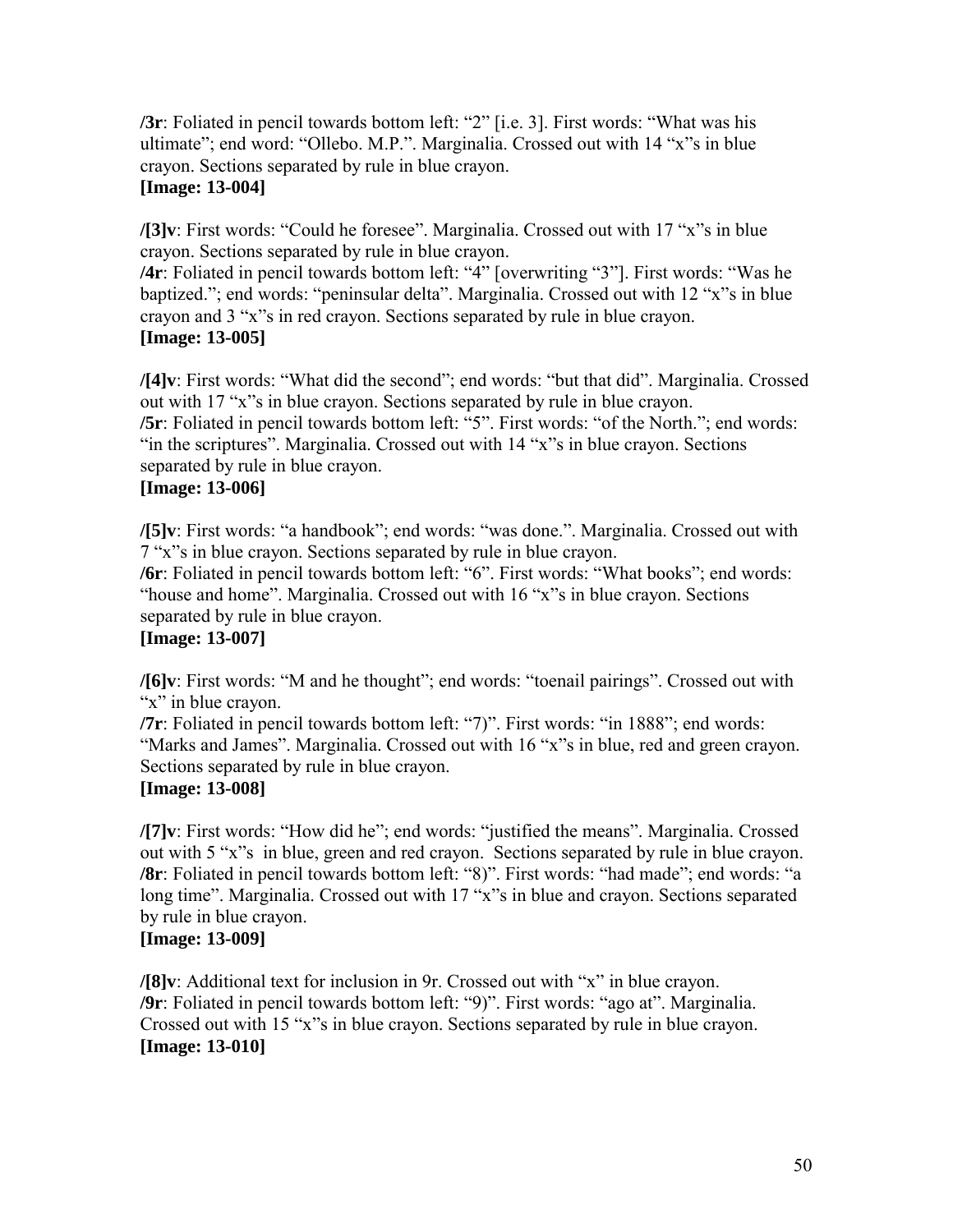**/[9]v**: First words: "(resembling whom?"; last word: "funeral". Marginalia. Crossed out with 6 "x" in blue crayon. Sections separated by rule in blue crayon. **/10r**: Foliated in pencil towards bottom left: "10)". First words: "How did his"; end words: "perfect day". Marginalia. Crossed out with 15 "x"s in blue, red and green crayon. Sections separated by rule in blue crayon. **[Image: 13-011]** 

**/[10]v**: First words: "He admired"; last word: "same thoroughfare". Crossed out with 11 "x" in red, blue and green crayon. Marginalia. Sections separated by rule in blue crayon. **/11r**: Foliated in pencil towards bottom left: "11)". First word: "How"; end words: "no answer". Marginalia. Crossed out with  $17$  " $x$ "s in blue, red and green crayon. Sections separated by rule in blue crayon.

# **[Image: 13-012]**

**/[11]v**: First words: "Both remembered"; last word: "throw it away". Crossed out with 8 "x"s in red and blue crayon. Marginalia. Sections separated by rule in blue crayon. **/12r**: Foliated in pencil towards bottom left: "12)". First word: "Why?"; end words: "non compo boots". Marginalia. Crossed out with 14 "x"s in blue and red crayon. Sections separated by rule in blue crayon.

# **[Image: 13-013]**

**/[12]v**: First words: "These were?"; last word: " (Maimonides)". Crossed out with 3 "x"s in red and blue crayon.. Sections separated by rule in blue crayon.

**/13r**: Foliated in pencil towards bottom left: "13)". First words: "How much"; end words: "table". Marginalia. Crossed out with 10 "x"s in blue and red crayon. Sections separated by rule in blue crayon.

#### **[Image: 13-014]**

**/[13]v**: Blank.

**/14r**: Foliated in pencil towards bottom left: "14)". First words: "How did he"; end words: "his whiskers". Marginalia. Crossed out with 13 "x"s in blue crayon. Sections separated by rule in blue crayon.

#### **[Image: 13-015]**

**/[14]v**: Short column of 8 flattened chevron-shaped lines in pencil towards middle right. **/15r**: Foliated in pencil towards bottom left: "15)". First words: "Why shave by". Marginalia. Crossed out with 10 "x"s in red, blue and green crayon. Sections separated by rule in blue crayon.

# **[Image: 13-016]**

**/[15]v**: Blank.  $\sqrt{16}$ **r**: Foliated on recto: " $16$ "; otherwise blank. **[Image: 13-017]** 

 $\lambda$ **16]v-[24]v**: Foliated on rectos: "17)-24)"; otherwise blank. **[Images: 13-018, 13-019, 13-020, 13-021, 13-022, 13-023, 13-024, 13-025]**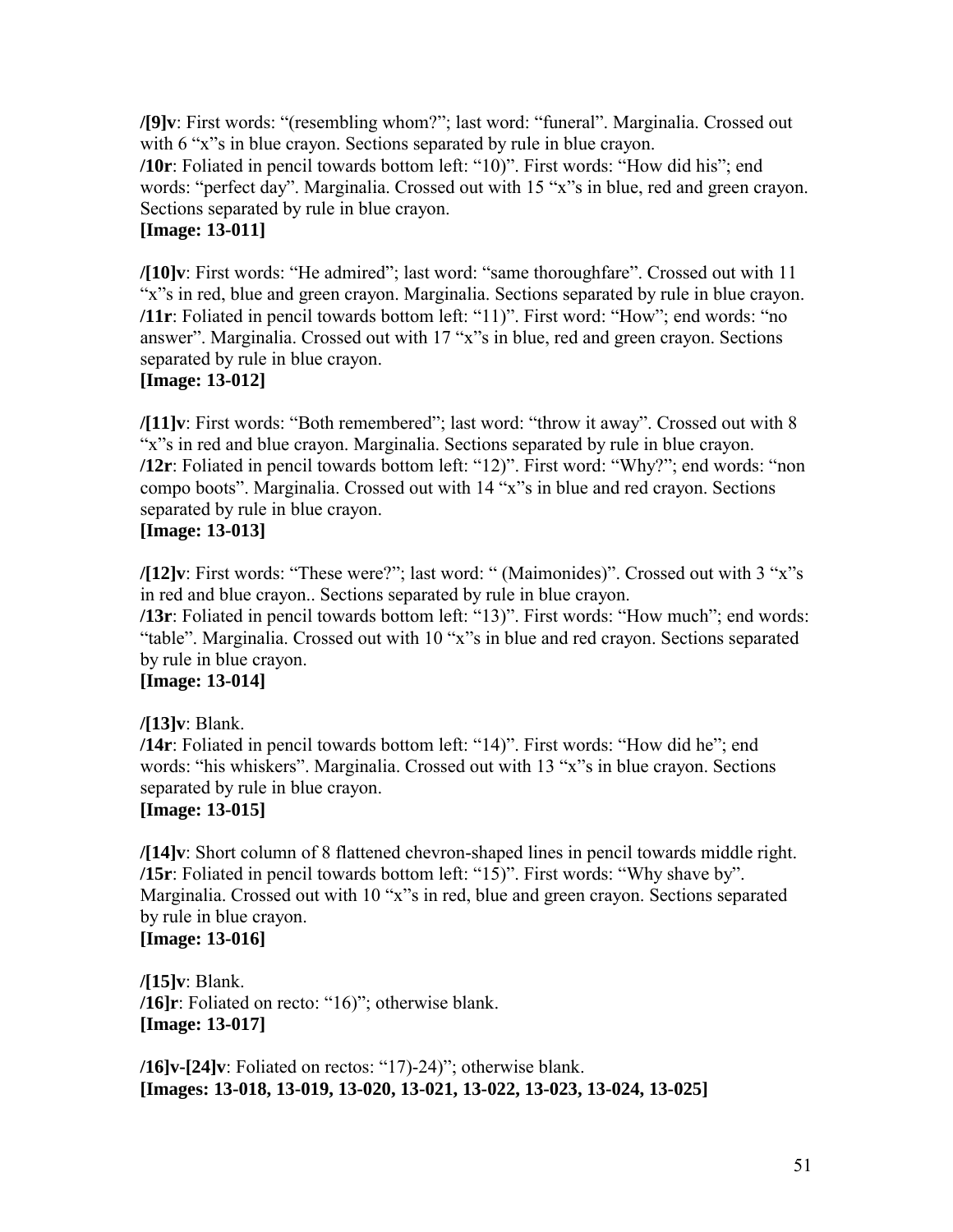#### <span id="page-51-0"></span>**/[25]r-[36]r**: Blank. **[Images: 13-026, 13-027, 13-028, 13-029]**

**/[36]v**: Words and short phrases in pencil. First word: "LB stutters"; end word: "senhor". **/Back cover (inner)**. **[Image: 13-030]** 

**/Back cover (outer)**. **[Image: 13-031]** 

#### **II.ii.8. "Penelope": partial draft**

#### **MS 36,639/14**

*Exercise book. Pink cover. Printed on front cover recto:* "[within large border with 2 diagonal bands] 100 | pages | Cahier | de [dotted line] | Appartenant | á [dotted line] |[ornament]î. *In MS at head of front cover recto:* ìPENELOPEî. *Each page with red vertical rule printed at left margin. [50] leaves. 22.3 x 17.4 cm.*

#### **/Front cover (outer)**. **[Image: 14-001]**

**/Front cover (inner)**: First words: "sitting beside me"; end words: "I would". Additional series of short texts. Crossed out with "x"s in blue crayon. **/[1]r**: First words: "when he used"; end words: "of her". Marginalia. Crossed out with 8 ìxîs in blue crayon. [*U* (1934): p.723-725; (1992): p.871-874]. **[Image: 14-002]** 

**/[1]v**: Additional texts for 2r. Crossed out with "x"s in blue crayon. **/2r**: Foliated in blue crayon towards bottom left: "2". First words: "pretending to come"; end words: "May wouldn't". Marginalia. Crossed out with  $8$  "x"s in blue crayon. [ $U$ (1934): p.725-729; (1992): p.874-880].

#### **[Image: 14-003]**

**/[2]v**: Additional texts for 3r. Crossed out with "x"s in blue crayon. **/3r**: Foliated in blue crayon towards bottom left: "3". First words: "a thing like"; end words: "take a woman". Marginalia. Crossed out with 12 "x"s in blue crayon. [*U* (1934): p.729-732; (1992): p.880-884]. **[Image: 14-004]** 

**/[3]v**: Additional texts for 4r. Crossed out with "x"s in blue crayon. /4r: Foliated in blue crayon towards bottom left: "4". First words: "when he kissed"; end words: "regular money". Marginalia. Crossed out with 15 "x"s in blue crayon. [*U* (1934): p.732-737; (1992): p.884-890].

#### **[Image: 14-005]**

**/[4]v**: Additional texts for 5r. Crossed out with "x"s in blue crayon.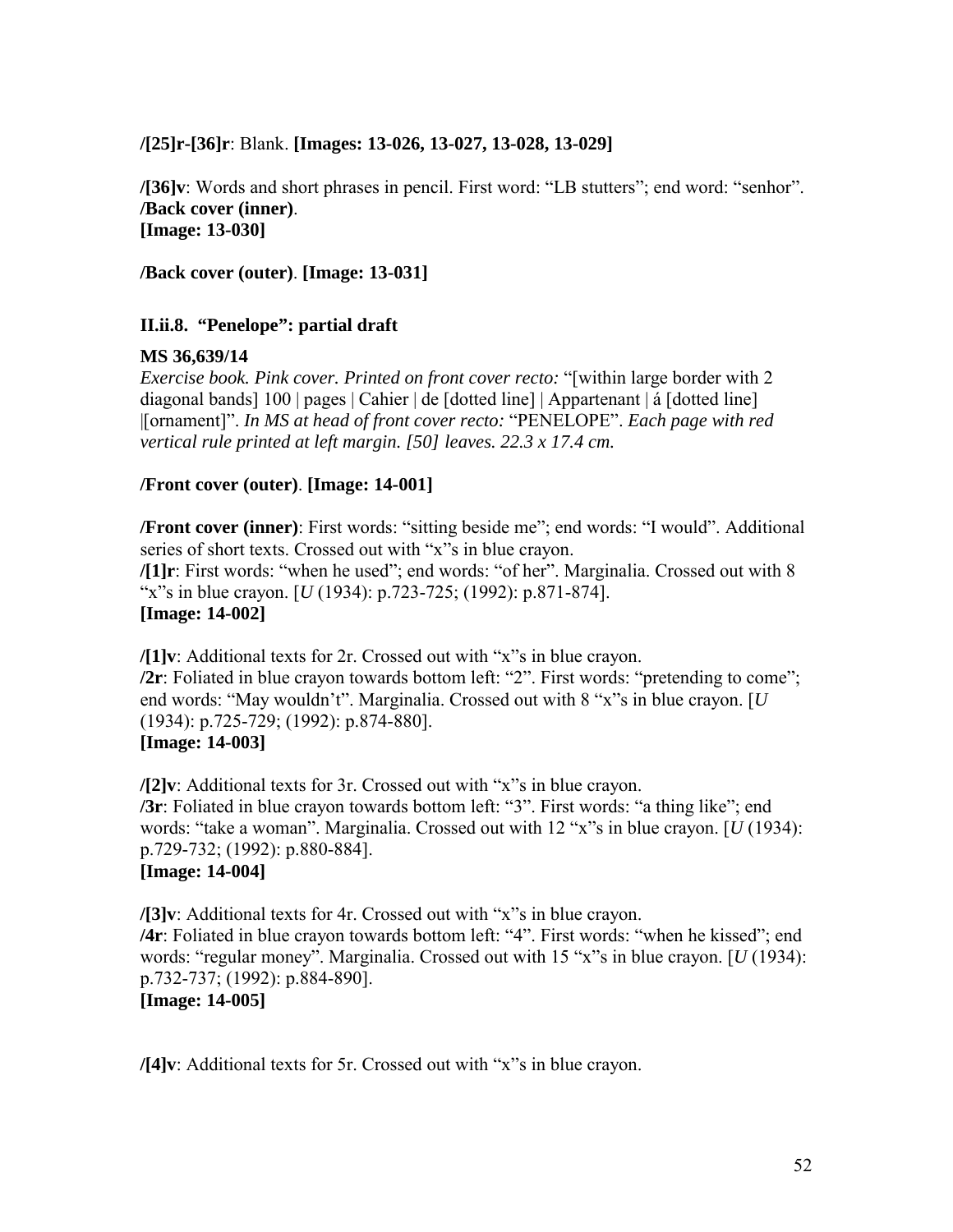**/5r**: Foliated in blue crayon towards bottom left: "5". First words: "to mooching about"; end words: "dream it". Marginalia. Crossed out with 13 "x"s and some lines in blue crayon. [*U* (1934): p.737-739; (1992): p.891-893]. **[Image: 14-006]** 

**/[5]v**: Additional texts for 6r. Crossed out with "x"s in blue crayon.

**/6r**: Foliated in blue crayon towards bottom left: "6". First words: "There's a train"; end words: "let him for". Marginalia. Crossed out with 15 "x"s and some lines in blue crayon. [*U* (1934): p.739-745; (1992): p.894-901]. **[Image: 14-007]** 

**/[6]v**: Additional texts for 7r. Marginalia. Crossed out with 4 "x" in red crayon and  $1$  "x" and some lines in blue crayon.

**/7r**: Foliated in blue crayon towards bottom left: "7". First words: "fear of anything"; end words: "kind of boy". Marginalia. Crossed out with 8 "x" and some lines in blue crayon. [*U* (1934): p.745-748; (1992): p.902-906].

#### **[Image: 14-008]**

**/[7]v**: Additional texts for 8r. Marginalia. Crossed out with red crayon. **/8r**: Foliated in blue crayon towards bottom left: "8". First words: "with some blancmange"; end words: "me whistling". Marginalia. Crossed out with 11 "x"s and some lines in red crayon. [*U* (1934): p.749-751; (1992): p.906-910]. **[Image: 14-009]** 

**/[8]v**: Additional texts for 9r. Marginalia. Crossed out with 5 "x"s in red crayon. **/9r**: Foliated in blue crayon towards bottom left: "9". First words: "round in Nelson"; end words: "have a proper". Marginalia. Crossed out with 12 "x"s in red crayon. [*U* (1934): p.751-753; (1992): p.910-912]. **[Image: 14-010]** 

**/[9]v**: Additional texts for 9r. Marginalia. Crossed out with 5 "x"s in red crayon. **/10r**: Foliated in blue crayon towards bottom left: "10". First words: "servant again"; end words: "was living in". Marginalia. Crossed out with 7 "x"s in red crayon. [*U* (1934): p.753-756; (1992): p. ; (1992): p.912-916]. **[Image: 14-011]** 

**/[10]v**: Blank. /[11] r: First words: "Rehobath we stood"; end words: "home at to". Marginalia. Crossed out with 4 "x"s in red crayon. [*U* (1934): p.756-757; (1992): p.916-918]. **[Image: 14-012]** 

**/[11]v**: Blank. **/[12]r**: First words: "anybody climbing"; end words: "down their gullets". Marginalia. Crossed out with 4 "x"s in red crayon. [*U* (1934): p.757-759; (1992): p.918-920]. **[Image: 14-013]**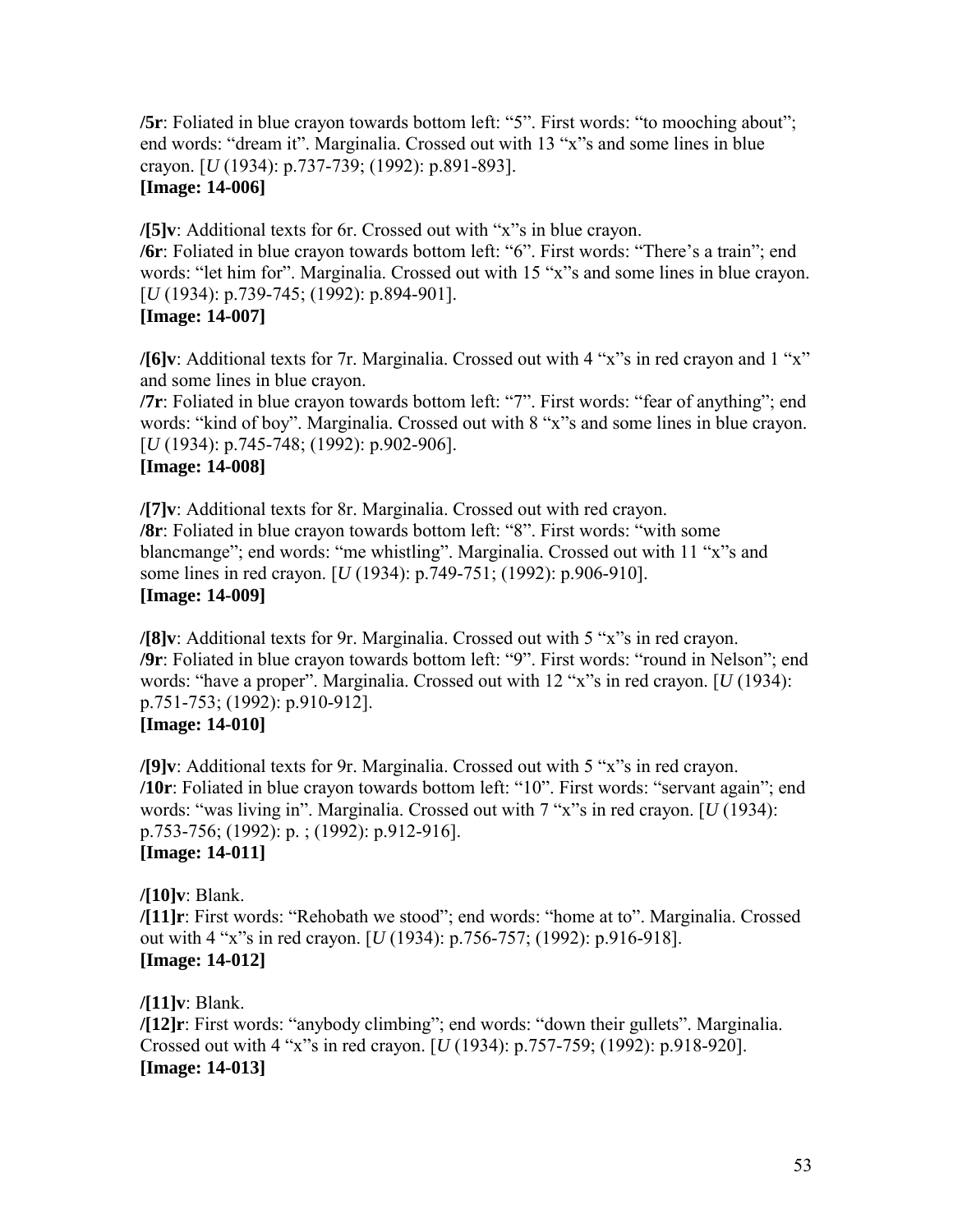**/[12]v**: Blank.

**/[13]r**: First words: "good for nothing"; end words: "by this time". Marginalia. Crossed out with 3 "x"s in red crayon. [*U* (1934): p.759; (1992): p.920-921]. **[Image: 14-014]** 

**/[13]v**: Additional texts for [14]r. Marginalia. Crossed out with 5 "x"s in red and green crayon.

**/[14]r**: First words: "No that's no way"; end words: "know what it". Marginalia. Crossed out with 6 "x"s in green and red crayon and in pencil.  $[U(1934): p.761-763; (1992):$ p.923-926].

# **[Image: 14-015]**

**/[14]v**: Additional texts for  $[15]$ r. Crossed out with "x" in red crayon. /[15]r: First words: "is to be"; end words: "sure the poor". Marginalia. Crossed out with large "x" in red crayon. [*U* (1934): p.763-764; (1992): p.926-928]. **[Image: 14-016]** 

**/[15]v**: Additional texts for  $[16]$ r. Crossed out with 2 "x"s in green crayon. /[16]r: First words: "fellow wanted"; end words: "I'll say I". Marginalia. Crossed out with 7 "x"s in green crayon. [*U* (1934): p.764-765; (1992): p.928-929]. **[Image: 14-017]** 

**/[16]v**: Blank. **/[17]r**: First words: "want to buy"; end words: "swimming in roses". Marginalia. Crossed out with 3 "x"s in green crayon. [*U* (1934): p.765-766; (1992): p.929-931]. **[Image: 14-018]** 

**/[17]v**: Additional text for  $[18]$ r. Crossed out with "x" in green crayon. **/[18]r**: First words: "there's nothing"; end words: "around him and". Marginalia. Crossed out with 6 "x"s in green crayon. [*U* (1934): p.766-768; (1992): p.931-933]. **[Image: 14-019]** 

**/[18]v**: Blank. **/[19]r**: First words: "drew him down"; end words: "will yes". Marginalia. Crossed out with 2 "x"s in green crayon. [*U* (1934): p.768; (1992): p.933]. **[Image: 14-020]** 

**/[19]v-[50]r**: Blank. **[Image: 14-021]** 

**/[50]v**: Blank. **/Back cover (inner)**. **[Image: 14-022]** 

**/Back cover (outer)**. **[Image: 14-023]**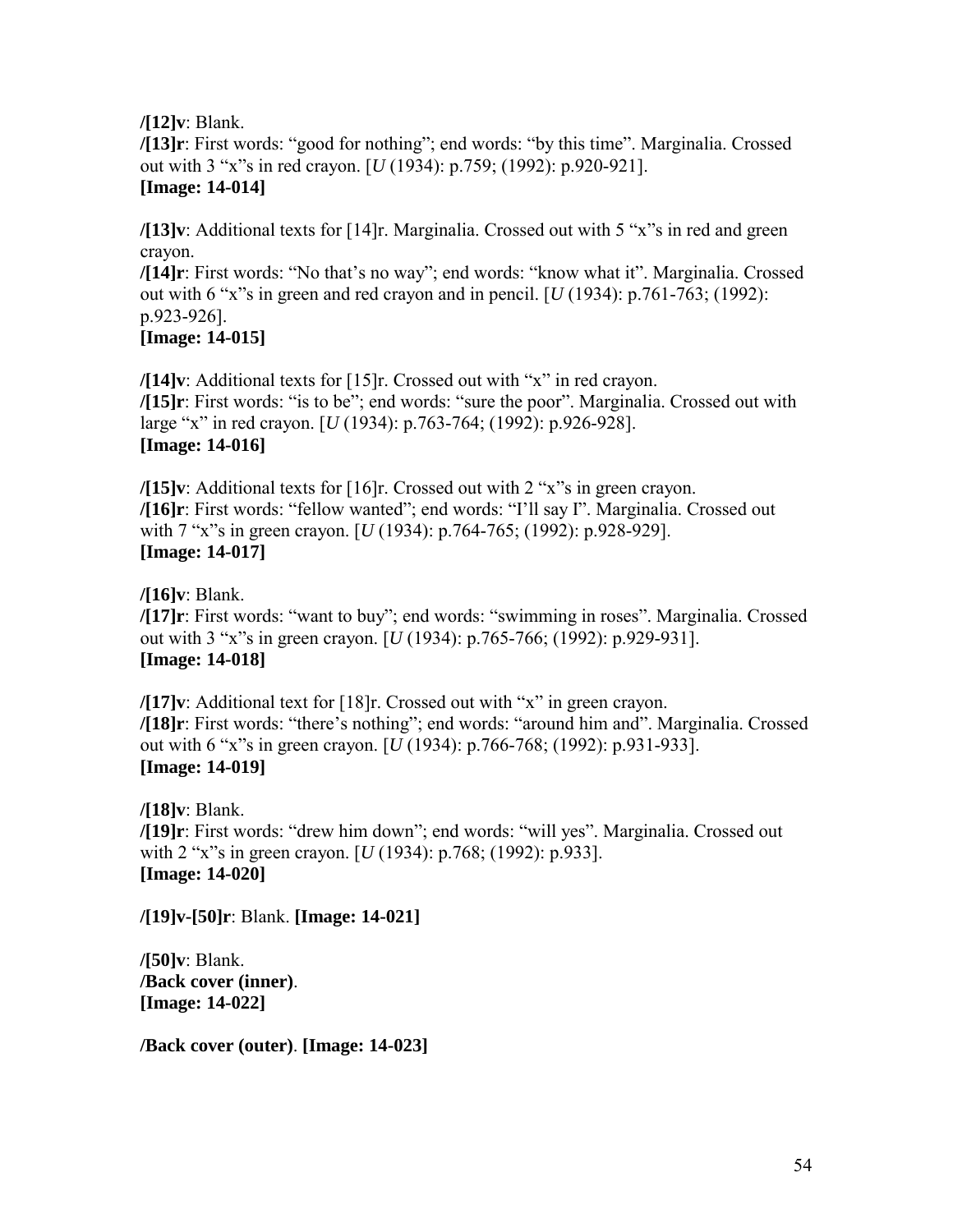# **III.** *Finnegans Wake*

#### <span id="page-54-0"></span>**MS 36,639/15**

# **III.i. Proofs for Books III of "Work in Progress" published in** *transition*

#### **MS 36,639/15**

*Words enclosed in parentheses and quotes and separated by a vertical stroke are the first and final printed words for the corresponding page***.** 

#### **MS 36,639/15/1/1/A**

Letter from Thomas McGreevy to Robert Sage concerning absence of paging and paragraphing errors in set of proofs. Undated; [1928?]. *1 sheet*. **[Image: 15-001]** 

#### **III.i.1. Book III**

#### *III.i.1.a. Episode 1*

*transition*: no. 12 (March 1928) pp.7-27 "Continuation of a Work in Progress". *FW*: 403-428.

#### **MS 36,639/15/1/B**

*1 sheet in 4 fragments.. In pencil at end of 3 of the fragments:* "no 12". With MS *alterations.* **p.1**: Paginated in pencil: "1" ("Hark!" | "and the") **p.2**: Paginated in pencil: "2" ("most successfully"  $\vert$  "and in") **p.3**: Paginated in pencil: "3" ("their green" | "by order"). **[Image: 15-002]** 

**p.4**: Paginated in pencil: "4" ("Forgive me" | "of light") **p.6**: Paginated in pencil: "6" ("was handled" | "have you"). **[Image: 15-003]** 

**p.5**: Paginated in pencil: "5" ("was he" | "and perks,"). **[Image: 15-004]** 

**p.7**: Paginated in pencil: "7" ("not, without,"  $\vert$  "to his") **p.8**: Paginated in pencil: "8" ("ganderpan"  $|$ "!) any"). **[Image: 15-005]** 

#### **MS 36,639/15/2**

*1 sheet. At end of p.[4] in pencil:* "no 12". *With MS alterations.*  $\mathbf{p}$ .[1]: ("Hark!" | "and the")  $\mathbf{p}$ .[2]: ("most successfully" | "and in")  $\mathbf{p}$ .[3]: ("their green" | "by order")  $\mathbf{p}$ .[4]: ("Forgive me" | "of light")  $\mathbf{p}$ . [5]: ("was he" | "and perks,")  $\mathbf{p}$ . [6]: ("was handled" | "have you")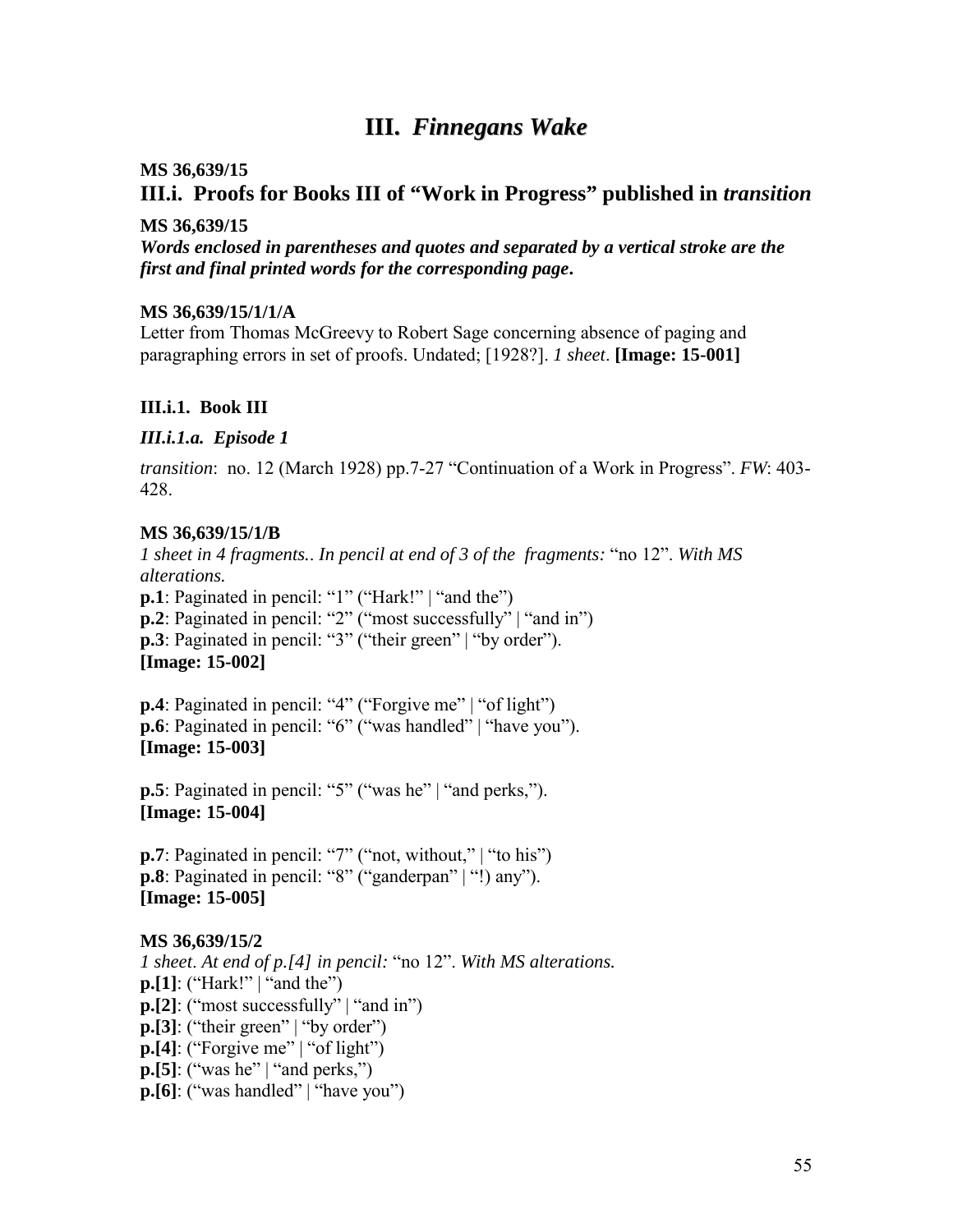$\mathbf{p}$ . [7]: ("not, without," | "to his") **p.[8]**: ("ganderpan" | "!) any"). **[Image: 15-006]** 

#### **MS 36,639/15/3**

 $\frac{1}{2}$  sheet. At head of p.[1] in purple pencil: "1  $\land$  3". In pencil at bottom of p.[2]: "No 12" **p.**[1]: (" - So vi" | "the drones") **p.[2]**: ("bilking with" | "as well,") **p.**[3]: ("and catching" | "holocaust, Allmen.") **p.[4]**: Blank. **[Image: 15-007]** 

### **MS 36,639/15/4**

*1 sheet. At head of p.[1]: (1) in pencil: "James | Joyce"; (2) stamp of the printer André Brulliard; (3) date stamp:* "14 FEV 1928"; *(4) in pencil* "1- à 8". At bottom right of *p.[1]:* No 12".  $\mathbf{p}$ .[1]: ("Hark!" | "and the")  $\mathbf{p}$ .[2]: ("most successfully" | "and in")  $\mathbf{p}$ . [3]: ("their green" | "by order")  $\mathbf{p}$ .[4]: ("Forgive me" | "of light")  $\mathbf{p}$ .[5]: ("was he" | "and perks,")  $\mathbf{p}$ .[6]: ("was handled" | "have you")  $\mathbf{p}$ . [7]: ("not, without," | "to his") **p.[8]**: ("ganderpan" | "!) any"). **[Image: 15-008]** 

#### **MS 36,639/15/5/A-B**

*2 sheets.* 

#### **MS 36,639/15/5/A**

*½ sheet in 2 fragments. At head of p.[1]: (1) in ink: "*T.McG*"; (2) stamp of the printer André Brulliard; (3) date stamp: "*21 FEV 1928*"; (4) in pencil: within an oval and with 3 underlinings: "*4 Èpr*"; (5) in pencil "*1 a 4*". With MS alterations.*  **p.[1]**: Begins with title: "CONTINUATION OF A WORK | IN PROGRESS  $^{(1)}$  | by JAMES JOYCE". ("Hark!" | "and somewho") **p.2**: Paginated at head in pencil: "2". ("might amove" | "was! Pep?"). **[Image: 15-009]** 

**p.3**: Paginated at head in pencil: "3". ("Now without" | "might say,") **p.4**: Paginated at head in pencil: "4". ("for he spoke." | "Columbkil-"). **[Image: 15-010]**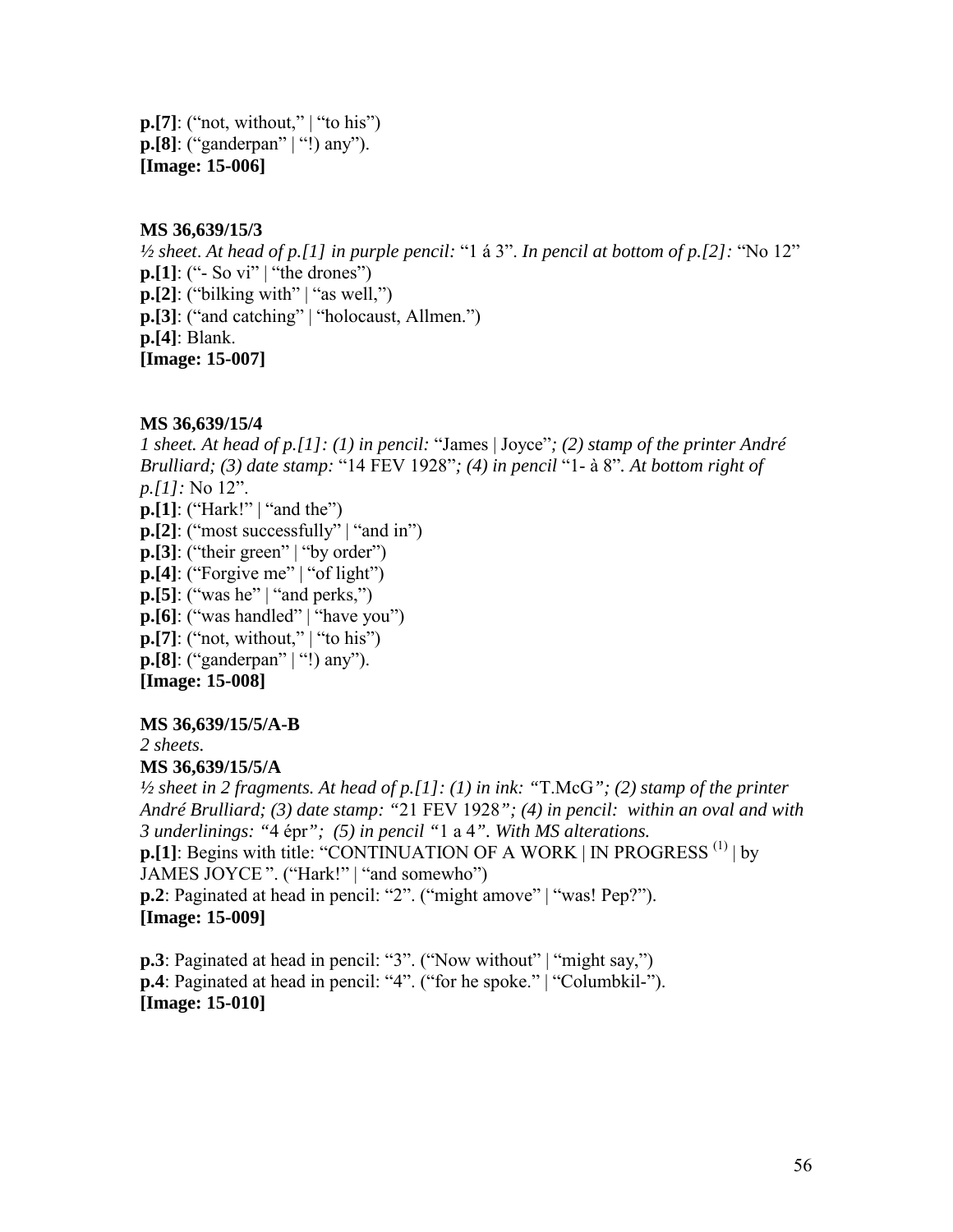#### **MS 36,639/15/5/B**

*1 sheet in 6 fragments. At head of p.[5]: (1) stamp of the printer André Brulliard; (2) date stamp:* "21 FEV 1928"; (3) in pencil "5 a 12". With MS alterations. At bottom of *pp.7-12 in pencil: "*no 12*".*   $\mathbf{p}$ . [5]: ("ler's prophecies."  $\vert$  dear dogmestic") **p.6**: Paginated at head in pencil: "6". ("Shaun, as" | "Nickil Hops-") **p.7**: Paginated at head in pencil: "7". ("tout, Christcross" | "*et omnibus*"). **[Image: 15-011]** 

**p.8**: Paginated at head in pencil: "8". ("to be entered" | "unique horn-"). **[Image: 15-012]** 

**p.9**: Paginated at head in pencil: "9". ("book and" | "you ? Why ?"). **[Image: 15-013]** 

**p.10**: Paginated at head in pencil: "10". (" – For his" | "and a"). **[Image: 15-014]** 

**p.11**: Paginated at head in pencil: "11". ("hundred and" | "dulcid dreamings"). **[Image: 15-015]** 

**p.12**: Paginated at head in pencil: "12". ("languidous !" | "toetops !"). **[Image: 15-016**]

#### **MS 36,639/15/6/A-B**

*2 sheets.* 

**MS 36,639/15/6/A** 

 $\frac{1}{2}$  sheet. At head of p.[1]: (1) stamp of the printer André Brulliard; (2) date stamp: "21 FEV 1928". At bottom right of p.4: "No 12". With MS alterations.

**p.1**: Paginated at head in pencil: "1". Begins with title: "CONTINUATION OF A  $WORK$  | IN PROGRESS<sup>(1)</sup> | by JAMES JOYCE ". ("Hark!" | "and somewho") **p.2**: Paginated at head in pencil: "2". ("might amove" | "was! Pep?") **p.3**: Paginated at head in pencil: " $3$ ". ("Now without" | "might say,") **p.4**: Paginated at head in pencil: "4". ("he spoke." | "Columbkil-"). **[Image: 15-017]** 

#### **MS 36,639/15/6/B**

*1 sheet. At head of p.5: (1) stamp of the printer André Brulliard; (2) date stamp: "*21 FEV 1928î*. With MS alterations.*  **p.5**: Paginated at head in pencil: "5". ("ler's prophecies." | dear dogmestic") **p.6**: Paginated at head in pencil: "6". ("Shaun, as" | "Nickil Hops-") **p.7**: Paginated at head in pencil: "7". ("tout, Christcross" | "*et omnibus*") **p.8**: Paginated at head in pencil: "8". ("to be entered" | "unique horn-") **p.9**: Paginated at head in pencil: "9". ("book and" | "you ? Why ?") **p.10**: Paginated at head in pencil: " $10$ ". (" – For his" | "and a") **p.11**: Paginated at head in pencil: "11". ("hundred and" | "dulcid dreamings") **p.12**: Paginated at head in pencil: " $12$ ". ("languidous !" | "toetops !"). **[Image: 15-018]**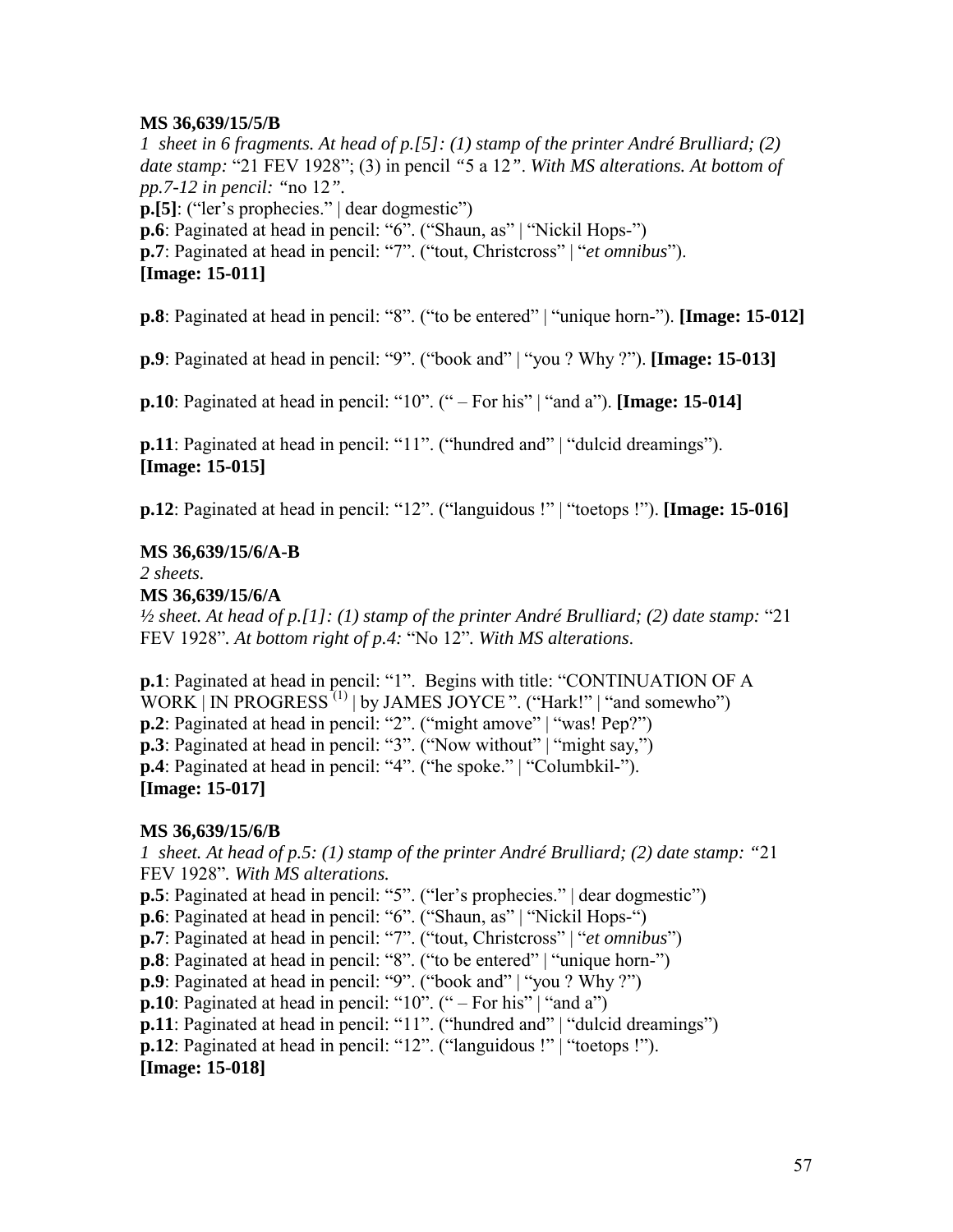#### **MS 36,639/15/7/A-B**

*2 sheets.* 

#### **MS 36,639/15/7/A**

*1 sheet in 6 fragments. At head of p.[1]: (1) stamp of the printer André Brulliard; (2) date stamp:* "2 MARS 1928"; (3) in pencil "1 a 8". In pencil at bottom right of pp.[1], *4, 6-8:* ìno 12î*. With MS alterations.*

**p.[1]**: Begins with title: "CONTINUATION OF A WORK  $|N|$  PROGRESS  $^{(1)}$  by JAMES JOYCE". ("Hark!" | "broad-"). 4 line footnote printed at end. In MS in blue crayon in left margin "A".

**p.2**: Paginated at head in pencil: "2". ("tone was" | "Shaun in"). **[Image: 15-019]** 

**p.3**: Paginated at head in pencil: "3". ("proper person" | "best of") **p.**[4]: ("wine *avec*" | "all too"). **[Image: 15-020]** 

**p.5**: Paginated at head in pencil: "5". ("unwordy am" | "and was"). **[Image: 15-021]** 

**p.6**: Paginated at head in pencil: "6". ("veribally" | "Shaun replied,"). **[Image: 15-022]** 

**p.7**: Paginated at head in pencil: "7". ("smiling" | "a peg"). **[Image: 15-023]** 

**p.8**: Paginated at head in pencil: "8". ("under me" | "scribble."). In MS in blue crayon above text: "B". **[Image: 15-024]** 

#### **MS 36,639/15/7/B**

*1 sheet in 3 fragments. In pencil at bottom right of pp.9-11:* "12". With MS alterations. **p.9**: Paginated at head in pencil: "9". ("Overdrawn !" | "iniquity,"). In MS in blue crayon in centre of text:  $\text{``D''}$ . **[Image: 15-025]** 

**p.10**: Paginated at head in pencil: " $10$ ". ("that ought" | "kates and"). **[Image: 15-026]** 

**p.11**: Paginated at head in pencil: "11". ("Nells." | "schisthematic") **p.12**: Paginated at head in pencil: " $12$ ". ("robblemint !" | "he was") **p.13**: Paginated at head in pencil: "13". ("he all" | "scrum from") **p.14**: Paginated at head in pencil: "14". ("ortill" | "battercops") **p.[15-16]**: Blank. **[Image: 15-027]** 

#### **MS 36,639/15/8/A-B**

*2 sheets.* 

#### **MS 36,639/15/8/A**

*1 sheet. At head of p.[1]: (1) stamp of the printer André Brulliard; (2) date stamp: "*2 MARS 1928î*. In pencil at bottom right of p.[1]:* ìno 12î*. With MS alterations.* **p.[1]**: Begins with title: "CONTINUATION OF A WORK  $|N|$  PROGRESS  $^{(1)}$  by JAMES JOYCE". ("Hark!" | "broad-"). 4 line footnote printed at end.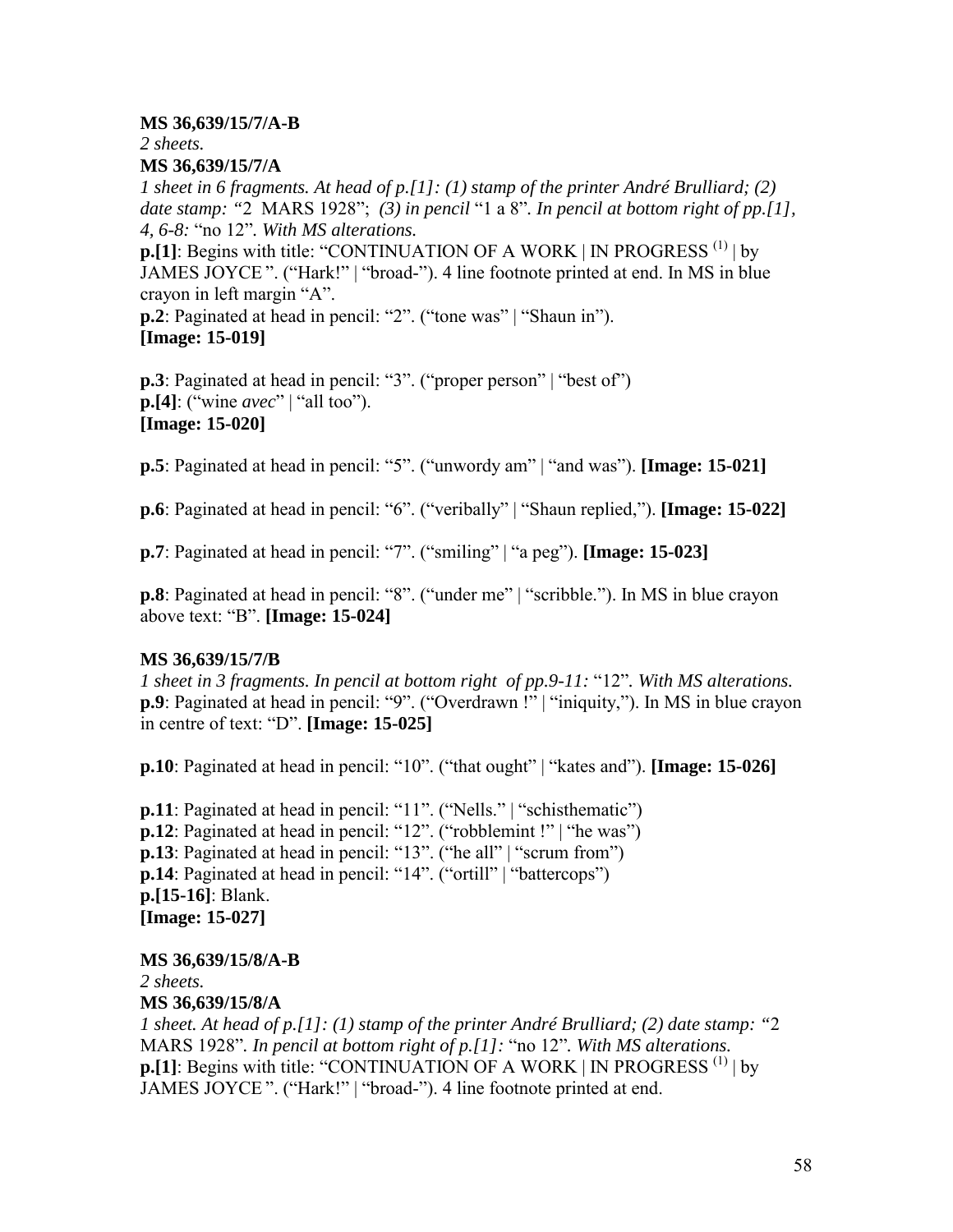$\mathbf{p}$ .[2]: ("tone was" | "Shaun in").  $\mathbf{p}$ .[3]: ("proper person" | "best of") **p.**[4]: ("wine  $avec$ " | "all too") **p.[5]**: ("unwordy am"  $|$  "and was") p.[6]: ("veribally" | "Shaun replied,")  $\mathbf{p}$ .[7]: ("smiling" | "a peg")  $\mathbf{p}$ . [8]: ("under me" | "scribble."). **[Image: 15-028]** 

#### **MS 36,639/15/8/B**

*1 sheet*. *With MS alterations.* **p.9**: Paginated at head in pencil: "9". ("Overdrawn !" | "iniquity,") **p.10**: Paginated at head in pencil: "10". ("that ought" | "kates and") **p.11**: Paginated at head in pencil: "11". ("Nells." | "schisthematic") **p.12**: Paginated at head in pencil: " $12$ ". ("robblemint !" | "he was") **p.13**: Paginated at head in pencil: " $13$ ". ("he all" | "scrum from") **p.14**: Paginated at head in pencil: "14". ("ortill" | "battercops") **p.[15-16]**: Blank. **[Image: 15-029]** 

#### **MS 36,639/15/9/A-B**

*2 sheets.*

**MS 36,639/15/9/A** 

*1 sheet. At head of p.1: (1) stamp of the printer André Brulliard; (2) date stamp:* "6 MARS 1928<sup>*n*</sup>. In pencil at bottom right of p.8: "no 12". With MS alterations. **p.1**: Begins with title: "CONTINUATION OF A WORK  $|N|$  PROGRESS  $^{(1)}$  by JAMES JOYCE". Paginated at head in pencil: "1". ("Hark!" | "broad-"). 4 line footnote printed at end.

**p.2**: Paginated at head in pencil: "2". ("tone was" | "their four-").

**p.3**: Paginated at head in pencil: "3". ("part tinkler's" | "regret his")

**p.4**: Paginated at head in pencil: "4". ("supper *avic*" | "mauve-")

**p.5**: Paginated at head in pencil: "5". ("port !)" | "solemn merits")

**p.6**: Paginated at head in pencil: "6". ("as a" | "pedestriasts")

**p.7**: Paginated at head in pencil: "7". ("now how" | "tom-")

**p.8**: Paginated at head in pencil: "8". ("thumb." | "stan-"). **[Image: 15-030]** 

# **MS 36,639/15/9/B**

*1 sheet. With MS alterations.*

**p.9**: Paginated at head in pencil: "9". ("ding in" | "Em ?")

**p.10**: Paginated at head in pencil: " $10$ ". (" $-$  Greek !" | "have you")

**p.11**: Paginated at head in pencil: "11". ("not, without" | "replied, taking")

**p.12**: Paginated at head in pencil: " $12$ ". ("at the same" | "yaourth...")

**p.13**: Paginated at head in pencil: " $13$ ". ("Ex. Ex." | "most, it")

**p.14**: Paginated at head in pencil: "14". ("is an" | "points-")

**p.15**: Paginated at head in pencil: " $15$ ". ("tand of" | "your smile.")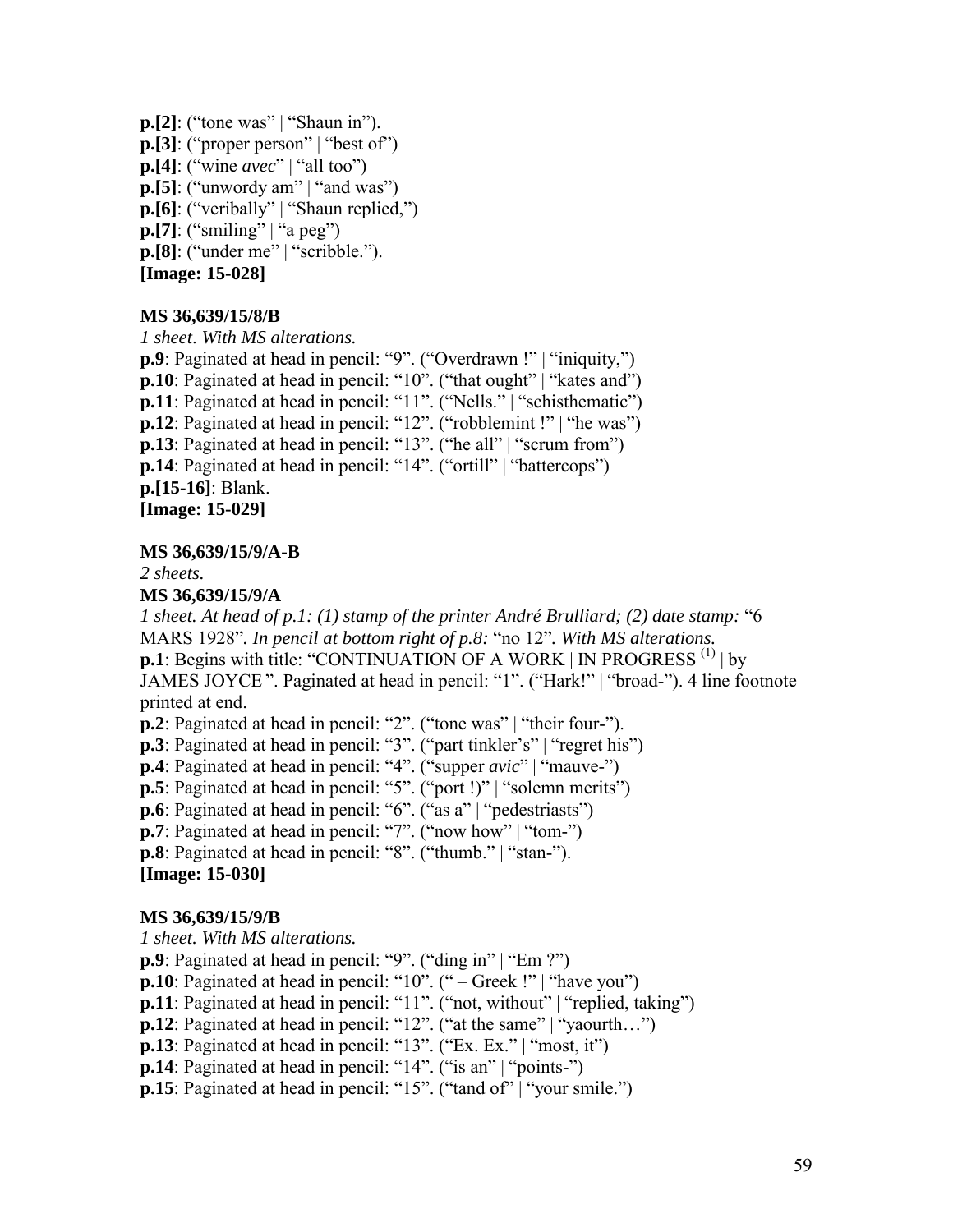**p.16**: Paginated at head in pencil: "16". ("Sireland" | "battercops"). **[Image: 15-031]** 

#### **MS 36,639/15/10/A-B**

*2 sheets.*

#### **MS 36,639/15/10/A**

*1 sheet. At head of p.1: (1) stamp of the printer André Brulliard; (2) date stamp: "6* MARS 1928"*. In pencil at bottom right of p.1*: "no 12". With MS alterations. **p.1**: Begins with title: "CONTINUATION OF A WORK  $|N|$  PROGRESS  $^{(1)}$  by JAMES JOYCE". Paginated at head in pencil: "1". ("Hark!" | "broad-"). 4 line footnote printed at end.

**p.2**: Paginated at head in pencil: "2". ("tone was" | "their four-").

**p.3**: Paginated at head in pencil: "3". ("part tinkler's" | "regret his")

**p.4**: Paginated at head in pencil: "4". ("supper *avic*" | "mauve-")

 $\mathbf{p.5}$ : Paginated at head in pencil: "5". ("port !)" | "solemn merits")

**p.6**: Paginated at head in pencil: "6". ("as a" | "pedestriasts")

**p.7**: Paginated at head in pencil: "7". ("now how" | "tom-")

**p.8**: Paginated at head in pencil: "8". ("thumb." | "stan-").

**[Image: 15-032]** 

# **MS 36,639/15/10/B**

*1 sheet. In pencil and inverted at top left of p.9: "No 12". With MS alterations.* **p.9**: Paginated at head in pencil: "9". ("ding in" | "Em ?")

**p.10**: Paginated at head in pencil: " $10$ ". (" $-$  Greek !" | "have you")

**p.11**: Paginated at head in pencil: "11". ("not, without" | "replied, taking")

**p.12**: Paginated at head in pencil: " $12$ ". ("at the same" | "yaourth...")

**p.13**: Paginated at head in pencil: " $13$ ". ("Ex. Ex." | "most, it")

**p.14**: Paginated at head in pencil: " $14$ ". ("is an" | "points-")

**p.15**: Paginated at head in pencil: " $15$ ". ("tand of" | "your smile.")

**p.16**: Paginated at head in pencil: "16". ("Sireland" | "battercops"). **[Image: 15-033]** 

# *III.i.1.b. Episode 2*

*transition*: no. 13 (Summer 1928) pp.5-32 "Continuation of a Work in Progress". *FW*: 429-473.

# **MS 36,639/15/11**

*1 sheet. With MS alterations.*  **p.1**: Begins with title: "CONTINUATION OF A WORK  $|N|$  PROGRESS  $^{(1)}$  by JAMES JOYCE". Paginated at head in pencil: "1". ("Jaunty" | "allo") **p.2**: Paginated at head in pencil: "2". ("misto" | "time with"). **p.3**: Paginated at head in pencil: "3". ("deep" | "what is") **p.4**: Paginated at head in pencil: "4". ("it on" | "pig and") **p.5**: Paginated at head in pencil: "5". ("to pay)" | "clenching") **p.6**: Paginated at head in pencil: "6". ("his manlies" | "keep in") **p.7**: Paginated at head in pencil: "7". ("the straight" | "must for")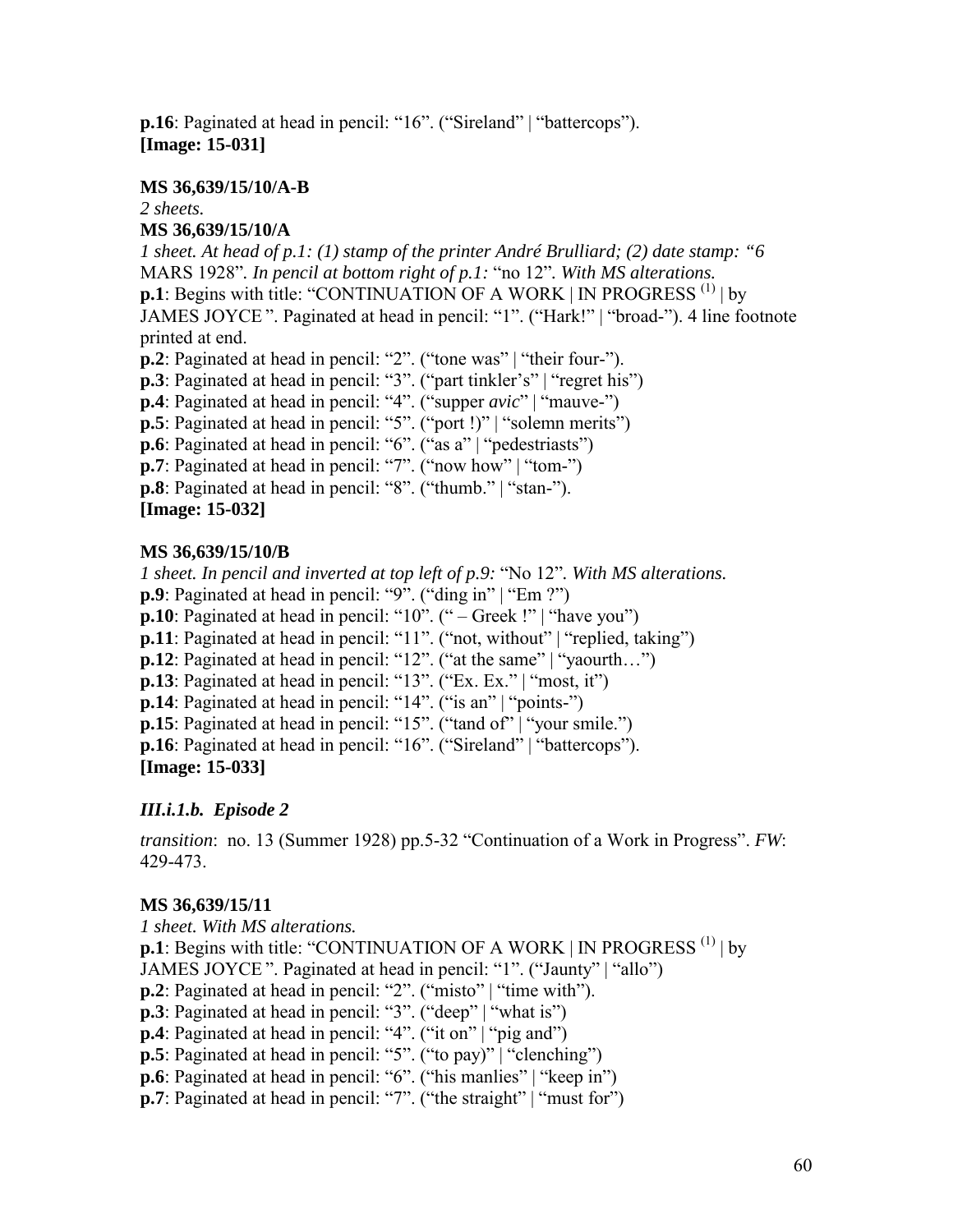**p.8**: Paginated at head in pencil: "8". ("my pressing" | "Drumsally"). **[Image: 15-034]** 

#### **MS 36,639/15/12**

*1 sheet. With MS alterations.* **p.13**: Paginated at head in pencil: "13". ("suburrs" | "two in") **p.14**: Paginated at head in pencil: "14". ("time is" | "shall run") **p.15**: Paginated at head in pencil: " $15$ ". ("dry as" | "penum-") **p.16**: Paginated at head in pencil: "16". ("brella I" | "Thunderweather"). **[Image: 15-035]** 

# *III.i.1.c. Episode 3*

*transition*: no. 15 (Feb. 1929) pp.197-238 "Continuation of a Work in Progress". *FW*: -474-555.

# **MS 36,639/15/13**

*1 sheet. In pencil at bottom right of p.1:* "No. 12". **p.1**: Paginated at head in pencil: "1". ("Lowly," | "Shana")  $\mathbf{p}$ .[2]: ("tor Lyons" | "alannah ?") **p.[3]**: (" – Or his" | "Whure yu ?")  $\mathbf{p}$ .[4]: (" - Trinathan" | "lupus !") **p.[5]**:  $({}^{\omega}$  – Whaat !" | "delay.") **p.**[6]: (" – I'll see" | "templar ?"). **[Image: 15-036]** 

# **MS 36,639/15/14**

*1 sheet.* **p.1**: Paginated at head in pencil: "1". ("Lowly," | "Shana")  $\mathbf{p}$ .[2]: ("tor Lyons" | "alannah ?") **p.[3]**: (" – Or his" | "Whure yu ?")  $\mathbf{p}$ .[4]: (" - Trinathan" | "lupus !") **p.[5]**:  $({}^{\omega}$  – Whaat !"  $|$  "delay.") **p.[6]**: (" $-I$ <sup>'ll</sup> see" | "templar ?"). **[Image: 15-037]** 

# **MS 36,639/15/15/A-D**

*4 sheets.*  **MS 36,639/15/15/A** 

*1 sheet. At head of p.19: (1): stamp of the printer André Brulliard; (2): date stamp: "18* AVR 1928î*.*

- **p.19**: Paginated at head in pencil: "19". ("Lowly," | "Shana-")
- **p.20**: Paginated at head in pencil: "20". ("tor Lyons" | "alannah ?")
- **p.21**: Paginated at head in pencil: "21". ("  $-$  Or his" | "Whure yu ?")
- $\bf{p.22}$ : Paginated at head in pencil: " $22$ ". (" Trinathan" | "lupus !")
- **p.23**: Paginated at head in pencil: " $23$ ". (" Whaat !" | "delay.")
- **p.24**: Paginated at head in pencil: "24".  $($ "  $-$  I'll see" | "templar ?")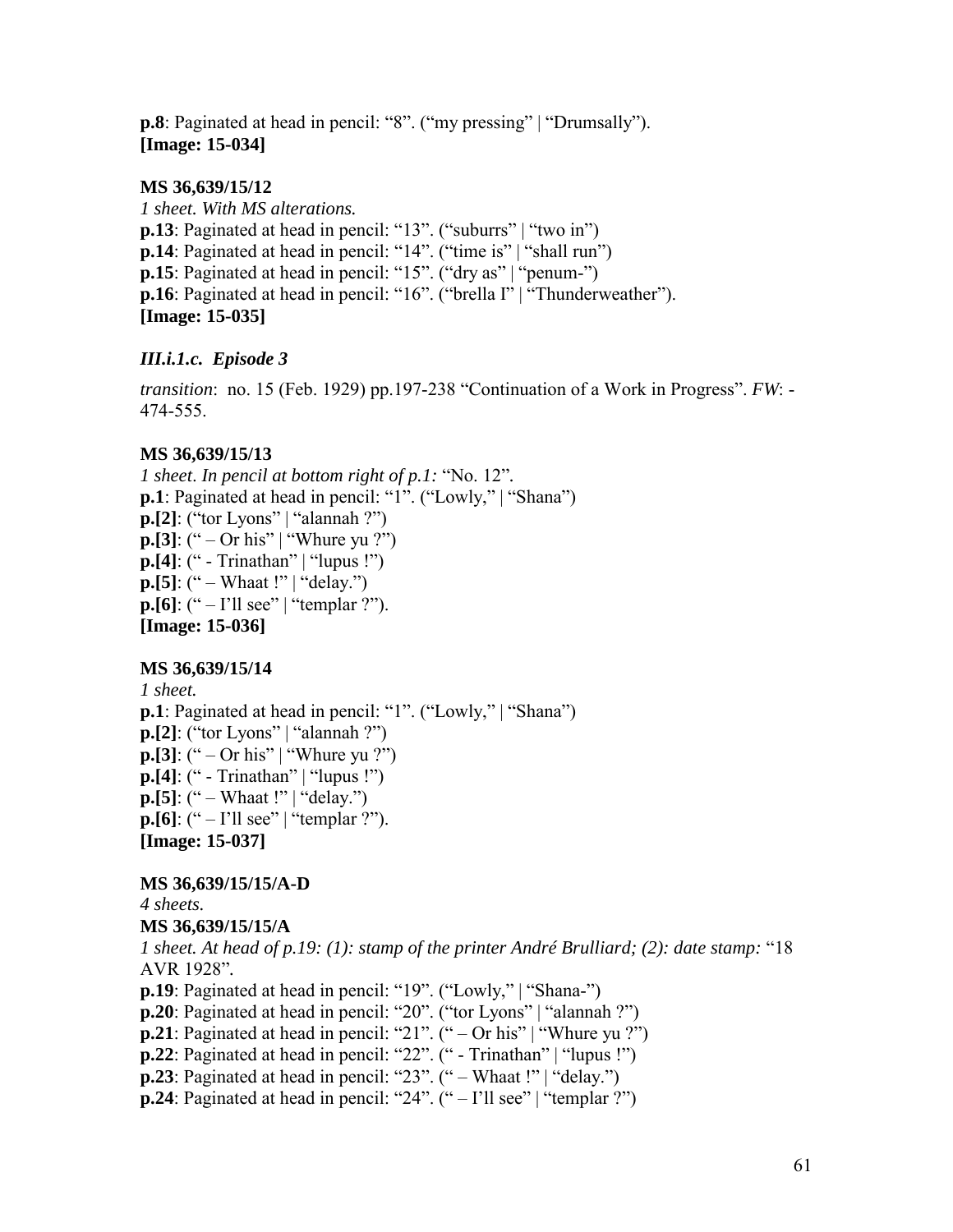**p.25**: Paginated at head in pencil: " $25$ ". (" $-$  I see" | "eternally") **p.26**: Paginated at head in pencil: "26". ("provoking" | "grass"). **[Image: 15-038]** 

#### **MS 36,639/15/15/B**

*1 sheet. At head of p.[27] in blue crayon: "27 a 34. A".*  $\mathbf{p}$ .[27]: ("temperature" | "after that.") **p.28**: Paginated at head in pencil: " $28$ ". (" - Arra" | "rescue !") **p.29**: Paginated at head in pencil: "29". ("Zinzin." | "Better ?") **p.30**: Paginated at head in pencil: "30".  $($ "  $-$  Well."  $|$  "committed ?") **p.31**: Paginated at head in pencil: "31".  $(\degree - I \text{ then} \degree)$  "his tea ?") **p.32**: Paginated at head in pencil: " $32$ ". (" $-$  Is it" | "laugh") **p.33**: Paginated at head in pencil: " $33$ ". (" – In epexegesis" | "about")  $\bf{p.34}$ : Paginated at head in pencil: "34". (" – In other" | "thought over"). **[Image: 15-039]** 

#### **MS 36,639/15/15/C**

*1 sheet.*

**p.35**: Paginated at head in pencil: " $35$ ". ("it, faith" | "Now")

**p.36**: Paginated at head in pencil: "36". ("my other" | "Shor")

**p.37**: Paginated at head in pencil: "37". ("ty have" | "below ?")

**p.38**: Paginated at head in pencil: "38". (" - Grenadiers." | "position of")

 $\bf{p.39}$ : Paginated at head in pencil: "39". ("the barrel" | "crig")

**p.40**: Paginated at head in pencil: "40". ("con," | "to His")

**p.41**: Paginated at head in pencil: "41". ("Mam,"  $|$ ", beat")

**p.42**: Paginated at head in pencil: "42". ("Bristol," | "brunette").

**[Image: 15-040]** 

#### **MS 36,639/15/15/D**

*1 sheet. In purple pencil at top left of p.43: "V". 7 short lines in purple pencil in margins.* **p.43**: Paginated at head in pencil: "43". ("men of"  $\lvert$  "mongo-") **p.44**: Paginated at head in pencil: "44". ("loid I" | "Joshanahanahana !"). **[Image: 15-041]** 

#### **MS 36,639/15/16/A-F**

*6 sheets.* 

#### **MS 36,639/15/16/A**

*1 sheet. With MS alterations.*

**p.9**: Paginated at head in pencil: "9". ("do be" | "long ago")

**p.10**: Paginated at head in pencil: " $10$ ". ("in Tennis" | "hock,")

**p.11**: Paginated at head in pencil: " $11$ ". ("huges" | "tethera,")

 $\bf{p.12}$ : Paginated at head in pencil: "12". ("methera," | "of the pass-")

**p.13**: Paginated at head in pencil: "13". ("keys no" | "post ! Be")

**p.14**: Paginated at head in pencil: "14". ("sure and" | "bull's bones")

**p.15**: Paginated at head in pencil: "15". ("You're" | "conded")

**p.16**: Paginated at head in pencil: " $16$ ". ("him off" | "the oval").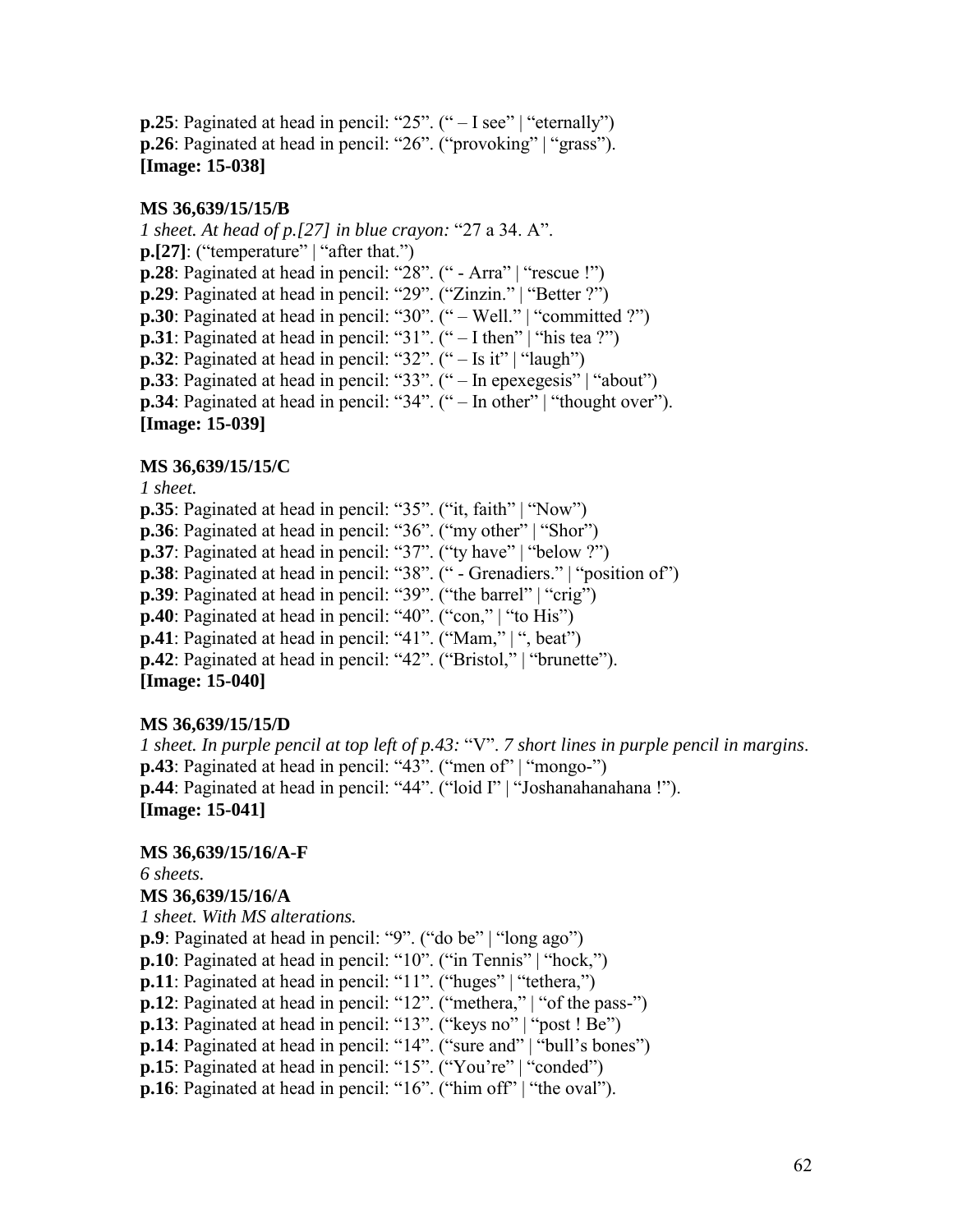#### **[Image: 15-042]**

#### **MS 36,639/15/16/B**

*Fragment of sheet. With MS alterations.* **p.17**: Paginated at head in pencil: " $17$ ". ("badge of" | "splutter") **p.18**: Paginated at head in pencil: "18". ("to the" | "fast sleep"). **[Image: 15-043]** 

#### **MS 36,639/15/16/C**

*1 sheet. At head of p.19: (1) stamp of the printer André Brulliard; (2) date stamp : "18* AVR 1928î*.* **p.19**: Paginated at head in pencil: "19". ("Lowly," | "Shana-") **p.20**: Paginated at head in pencil: "20". ("tor Lyons" | "alannah ?") **p.21**: Paginated at head in pencil: "21". ("  $-$  Or his" | "Whure yu ?")

 $\bf{p.22}$ : Paginated at head in pencil: "22". (" - Trinathan" | "lupus !")

**p.23**: Paginated at head in pencil: " $23$ ". (" – Whaat !" | "delay.")

**p.24**: Paginated at head in pencil: "24".  $($ "  $-$  I'll see"  $|$  "templar ?")

**p.25**: Paginated at head in pencil: " $25$ ". (" $-$  I see" | "eternally")

**p.26**: Paginated at head in pencil: "26". ("provoking" | "grass").

### **[Image: 15-044]**

### **MS 36,639/15/16/D**

*1 sheet. At head of p.27: (1) stamp of the printer André Brulliard; (2) date stamp : "18* AVR 1928î*.*

**p.27**: Paginated at head in pencil: "27 ("temperature" | "after that.")

**p.28**: Paginated at head in pencil: " $28$ ". (" - Arra" | "rescue !")

 $\bf{p.29}$ : Paginated at head in pencil: "29". ("Zinzin." | "Better ?")

**p.30**: Paginated at head in pencil: " $30$ ". (" – Well." | "committed ?")

**p.31**: Paginated at head in pencil: "31".  $(\degree - \text{I} \text{ then} \degree)$  "his tea ?")

**p.32**: Paginated at head in pencil: " $32$ ". (" – Is it" | "laugh")

**p.33**: Paginated at head in pencil: " $33$ ". (" – In epexegesis" | "about")

**p.34**: Paginated at head in pencil: " $34$ ". (" – In other" | "thought over").

**[Image: 15-045]** 

# **MS 36,639/15/16/E**

*1* sheet. At head of p.35: (1) stamp of the printer André Brulliard; (2) date stamp : "18 AVR 1928î*.*

**p.35**: Paginated at head in pencil: "35". ("it, faith" | "Now")

**p.36**: Paginated at head in pencil: "36". ("my other" | "Shor")

**p.37**: Paginated at head in pencil: "37". ("ty have" | "below ?")

**p.38**: Paginated at head in pencil: "38". (" - Grenadiers." | "position of")

 $\bf{p.39}$ : Paginated at head in pencil: "39". ("the barrel"  $|$  "crig")

**p.40**: Paginated at head in pencil: " $40$ ". ("con," | "to His")

**p.41**: Paginated at head in pencil: "41". ("Mam,"  $|$ ", beat")

**p.42**: Paginated at head in pencil: "42". ("Bristol," | "brunette").

#### **[Image: 15-046]**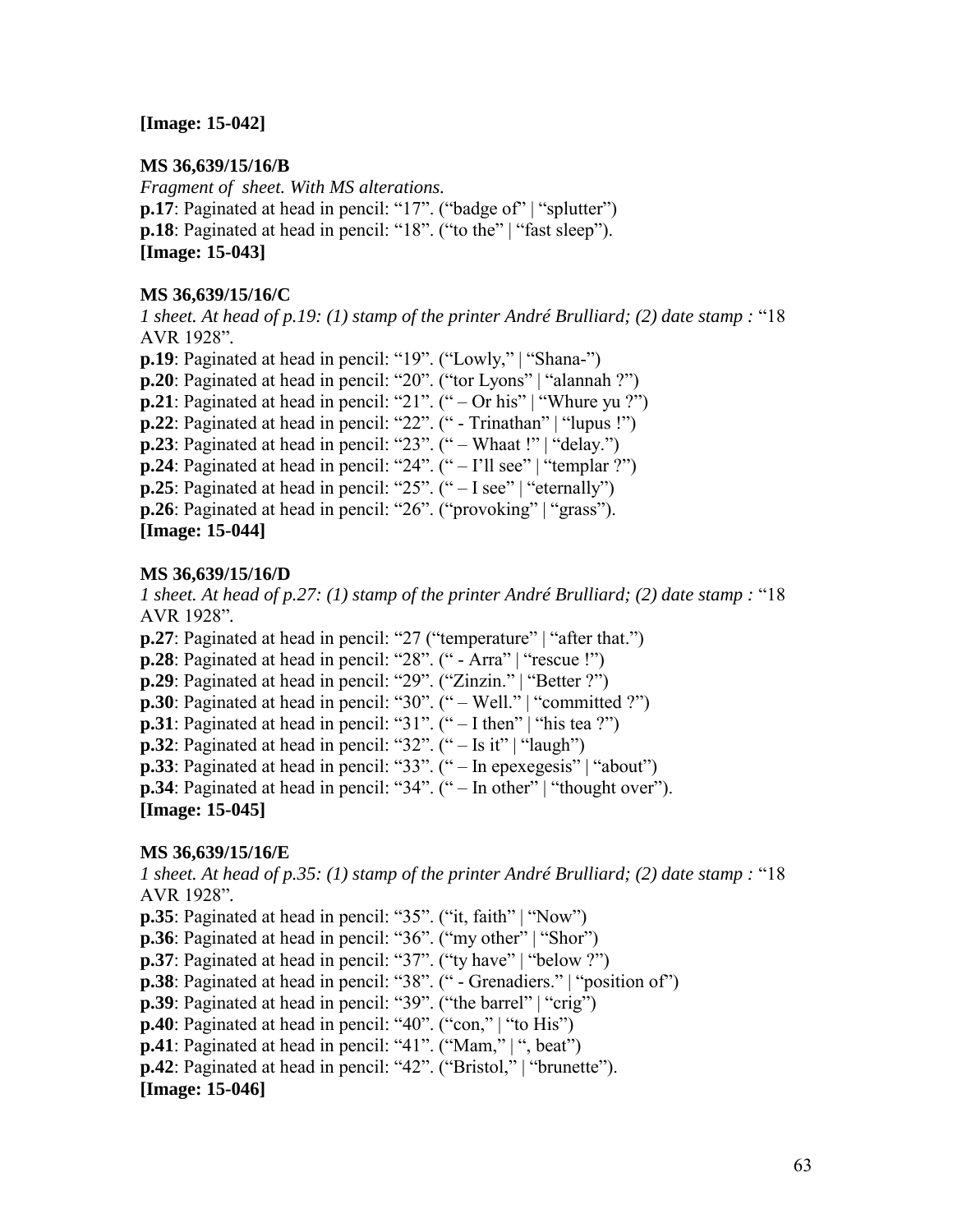#### <span id="page-63-0"></span>**MS 36,639/15/16/F**

*Fragment of sheet. At head of p.[43]: (1) stamp of the printer André Brulliard; (2) date stamp* : "18 AVR 1928"; *in blue pencil* "43 et 44 – A". **p.**[43]: ("men of" | "mongo-") **p.44**: Paginated at head in pencil: "44". ("loid I" | "Joshanahanahana !"). **[Image: 15-047]** 

# **III.ii. Chapter I, Episode 6 (part of) of "Work in Progress" for**  *transition*

*transition*: no. 6 (Sept. 1927) pp.106-106a-f. "Continuation of a Work in Progress" (the continuation begins on p.87 of this issue of *transition). FW*: 158-168.

*6 sheets numbered at head in ink "15-20". Typescript with MS alterations. All versos are blank. 27.1 x 21 cm.* 

#### **MS 36,639/16**

**p.15r**: ("As I have" | "buy and buy"). **[Image: 16-001] p.16r**: ("Burrus, let" | "brutherscutch"). **[Image: 16-002] p.17r**: ("or puir" | "woent"). **[Image: 16-003] p.18r**: ("a female" | "Needlessiooman"). **[Image: 16-004] p.19r**: ("The hat" | "equate the"). **[Image: 16-005] p.20r**: ("qualis" | "sumus!"). At end: "(to be continued)." **[Image: 16-006]** 

# **III.iii. Chapter III, Episode 1 (part of) for inclusion in** *transition* **printing of** *Work in Progress*

*transition*: no. 12 (Mar. 1928) pp.15-16. *FW*: 413.

# **MS 36,639/17**

*1 sheet from ledger.* 24 x 19.3 cm. In MS at top right in blue crayon: "B". In pencil at *bottom right:* "p.15 no 12". **p.** [1] **r**: ("To the Very" | "Writing."). **[Image: 17-001]** 

# **III.iv. Galley sheets and proofs of** *Finnegans Wake*

**MS 36,639/18/A-B** 

**III.iv.1. Book 1, Episode 1** 

#### **MS 36,639/18/A**

*3 galley sheets numbered* ì15A, 16A, 17A*, with MS alterations. FW* pp.23-32 **15A**: ("ear. Murk" | "sanctuary, bad"). **[Images: 18-001, 18-002] 16A**: ("scramt" | "his shebi"). **[Images: 18-003, 18-004] 17A**: ("by his shide" | "etheling lord"). **[Image: 18-005, 18-023 (entire sheet)]**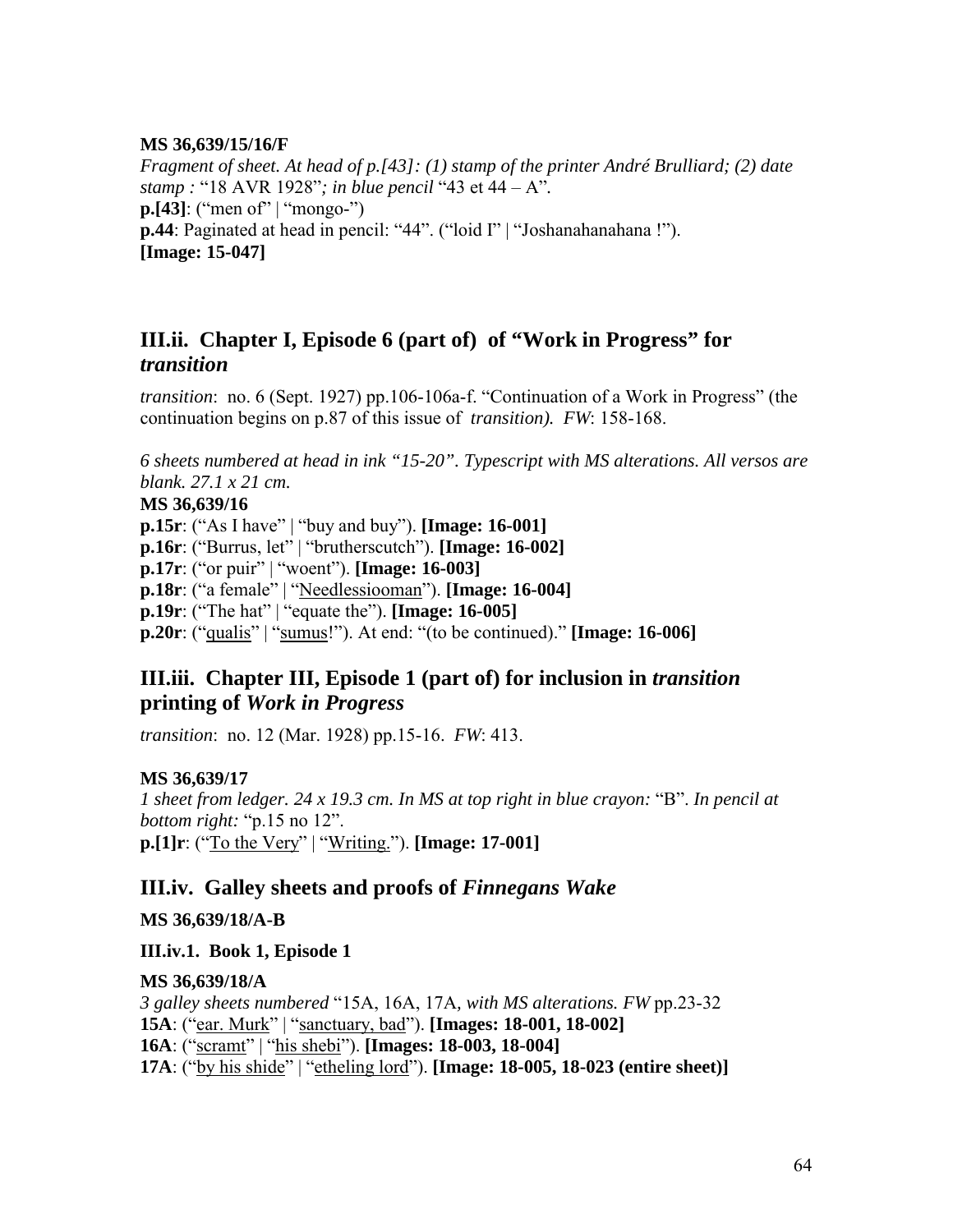#### <span id="page-64-0"></span>**III.iv.2. Book 1, Episode 4:** *Placards*

#### **MS 36,639/18/B/1**

*transition*: no. 4 (July. 1927) pp.46-53 "Continuation of a Work in Progress". *FW*: pp.75-86. *1 sheet*. **p.46**: Title: "CONTINUATION OF A WORK | IN PROGRESS<sup>(1)</sup> | by JAMES JOYCE  $\degree$ . ("As the lion" | "of his"). 2 line footnote at end.  $\mathbf{p.47}$ : ("household," | "nobody")  $\mathbf{p.48}$ : ("appeared" | "waggery,")  $\mathbf{p.49}$ : ("nay, even" | "filthdump") **p.50**: ("near the" | "b. yb. r's") **p.51**: ("life" | "life-")  $\mathbf{p}$ .52: ("time" | "a pierced") **p.53**: ("paraflamme" | "picked out"). **[Image: 18-006]** 

#### **III.iv.3. Book 1, Episode 5**

#### **MS 36,639/18/B/2**

*FW*: 104-108. *2 fragments of sheets.*  **p.[1]**: Title: "FRAGMENT OF AN | UNPUBLISHED WORK | by JAMES JOYCE". ("Her untitled" | "in his"). **[Image: 18-007]** 

**p.**[2]: ("(or her)" | "dinkum oil ?"). **[Image: 18-008]** 

#### **MS 36,639/18/B/3**

*FW*: pp.109-111. *1 fragment of sheet.*  **p.** [1]: ("only a" | "cakes for"). **[Image: 18-009]** 

#### **MS 36,639/18/B/4**

*FW*: pp.112-115. *1 fragment of sheet.*  **p.**[1]: ("manewanting" | "Souchong,"). **[Image: 18-010]** 

#### **MS 36,639/18/B/5**

*FW*: pp.116-117. *1 fragment of sheet.*  **p.** [1]: ("So hath" | "Huhu !"). **[Image: 18-011]** 

#### **MS 36,639/18/B/6**

*FW*: pp.119-125. *1 fragment of sheet.*   $\mathbf{p}$ .[1]: ("they will" | "date like")  $\mathbf{p}$ .[2]: ("sick owls" | "since so")  $\mathbf{p}$ .[3]: ("properly" | "for him,") **p.[4]**: Mostly cut out. Blank fragment remains attached to bottom right of p.[2]. **p.[5]**: ("the Master" | "quadrifoil")  $\mathbf{p}$ .[6]: ("jab was" | "Penman") **p.[7]**: Blank. **p.[8]**: Blank.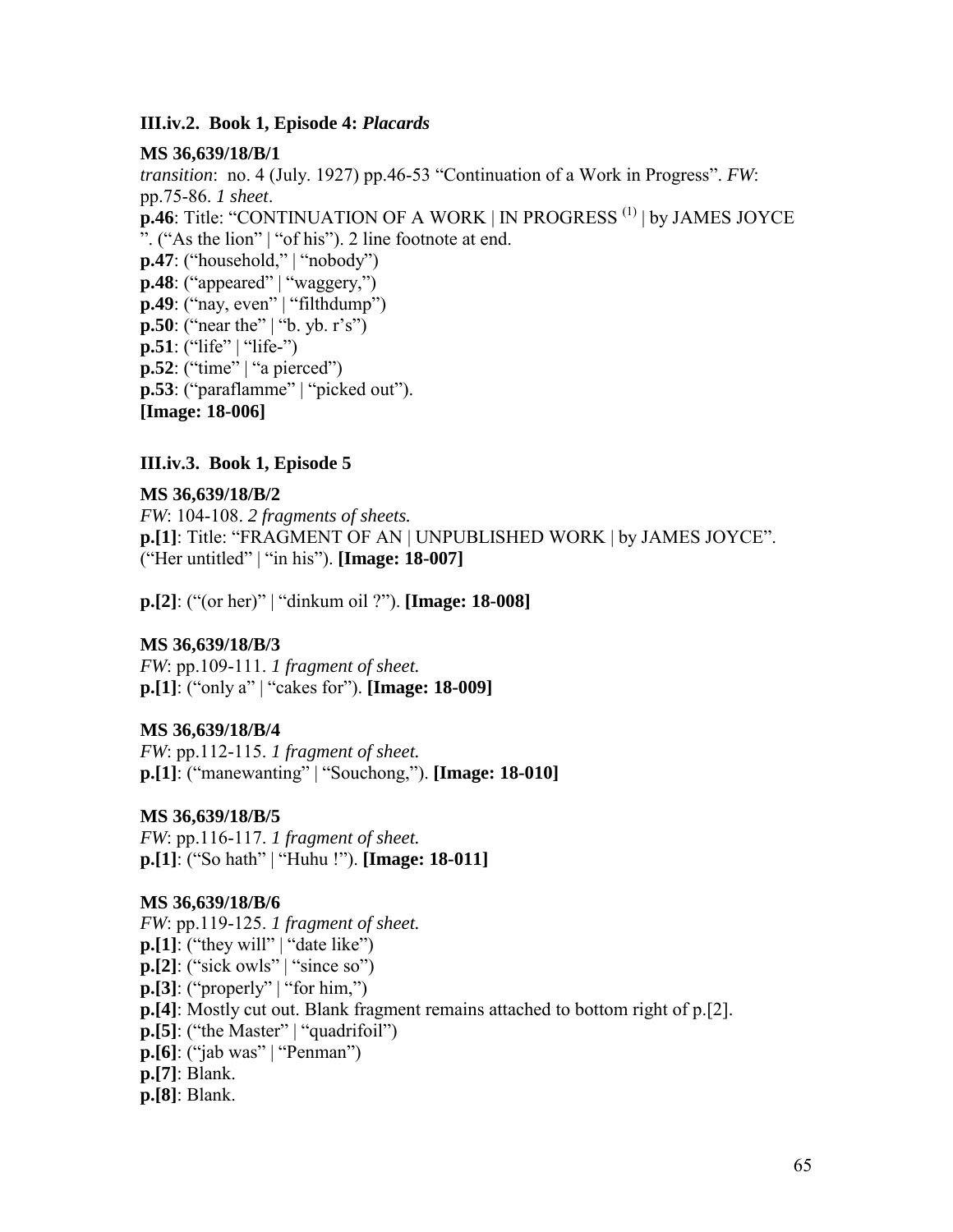#### <span id="page-65-0"></span>**[Image: 18-012]**

#### **MS 36,639/18/B/7**

*transition*: No. 5 (Aug. 1927) pp.15-22. *FW*: 104-115. *1 sheet with MS alterations. In pencil above title on p.[1]:* "1 a 8.3." **p.[1]**: Title: "CONTINUATION OF A WORK | IN PROGRESS<sup>(1)</sup> | by JAMES JOYCE î. (ìHer untitledî | ì*of Two*î). 4 line footnote at end.  $\mathbf{p}$ .[2]: ("*Lice and*" | "generations")  $\mathbf{p}$ .[3]: ("Say, who" | "sort of")  $\mathbf{p}$ .[4]: ("ornery" | "proverbial")  $\mathbf{p}$ .[5]: ("bishop" | "cakes for")  $\mathbf{p}$ .[6]: ("dear thank" | "age must")  $\mathbf{p}$ . [7]: ("return with" | "Sleep, where")  $\mathbf{p}$ .[8]: ("in the waste" | "our hash-"). **[Image: 18-013] MS 36,639/18/B/8** 

*transition*: No. 5 (Aug. 1927) pp.22-30. *FW*: 115-125. *1 sheet with MS alterations*  $\mathbf{p}$ .[9]: ("bill for us" | "Since nozzy") **p.[10]**: ("Nanette" | "inkhorn") **p.[11]**: ("(possibly" | "petulance of") **p.**[12]: ("some capitalised"  $|$  ", is it")  $\mathbf{p}$ .[13]: ("worth while" | "can glypse")  $\mathbf{p}$ .[14]: ("at and"" | "as the")  $\mathbf{p}$ .[15]: ("case may" | "oldest") **p.**[16]: ("light and" | "and his"). **[Image: 18-014]** 

#### **MS 36,639/18/B/9**

*transition*: No. 5 (Aug. 1927) pp.30-31. *FW*: 125. *1 fragment of sheet with MS alterations*. **p.** [17]: ("whole's a "| "the Penman"). **[Image: 18-015]** 

#### **III.iv.4. Book 1, Episode 6**

#### **MS 36,639/18/B/10**

*transition:* No. 6 (Sept. 1927) pp.87-96. *FW*: 126-148. *4 sheet proofs with MS alterations. The conjoint pp*. 81-86 are for the article by Marcel Jouhandeau entitled "Dunois the Angel or "We are not Men of Pleasure".

**p.87**: Title: "CONTINUATION OF A WORK | IN PROGRESS<sup>(1)</sup> | by JAMES JOYCE  $\therefore$  ("So?" | "*betwixt*"). 2 line footnote at end. **[Image: 18-016]** 

 $\mathbf{p.88}:$  ("yesterdicks" | "lintils") **p.89**: ("when he's" | "Mac Cool !"). **[Image: 18-017]** 

**p.90**: ("2. Does" | "the most").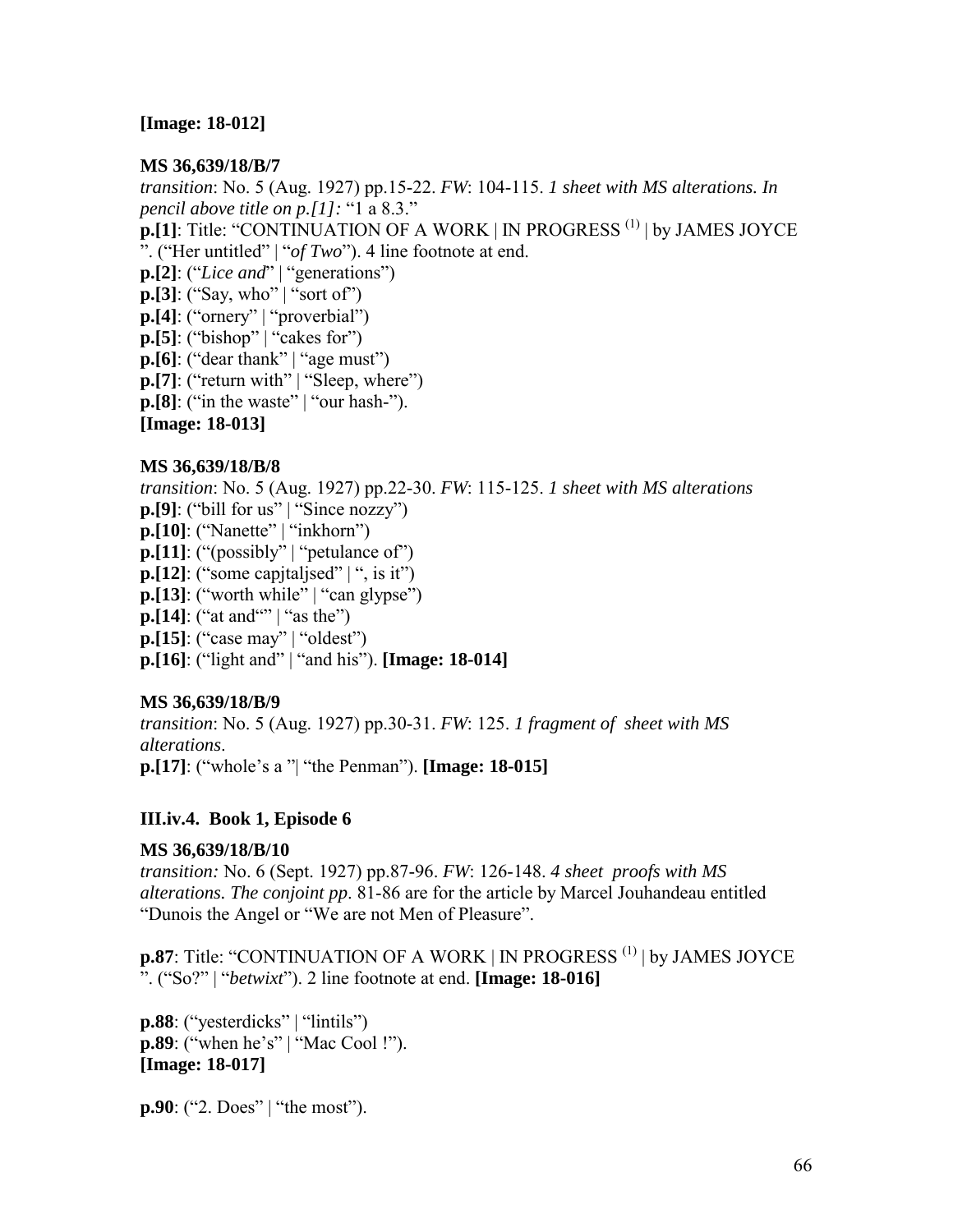<span id="page-66-0"></span>**p.91**: ("expansive" | "scareoff"). **[Image: 18-018]** 

 $\mathbf{p.92}$ : ("jackinjills" | "crook, the") **p.93**: ("squeezer" | "dreams of"). **[Image: 18-019]** 

 $\mathbf{p.94}$ : ("accuracy" | "closer,") **p.95**: ("fealse" | "because,"). **[Image: 18-020]** 

**p.96**: ("you pluckless" | "that, you"). **[Image: 18-021]** 

# **MS 36,639/18/B/11**

*transition:* No. 6 (Sept. 1927) pp.96-99, 106f. *FW*: 145-150, 168. *1 sheet, At head of p.*[1]: "9 a 11 j".  $\mathbf{p}$ .[9]: ("halve a" | "ancthor")  $\mathbf{p}$ .[10]: ("It, s only" | "for its") **p.[11]**: ("nonce ends" | "*Semus sumus*"). At end: "(to be continued)". **p.[12]**: Blank. **[Image: 18-022]** 

# **III.v. Pages from** *Finnegans Wake* **notebook**

# **MS 36,639/19**

*1 sheet of 4 unnumbered pages in MS torn from notebook with words, short phrases and bibliographic references, some of which are crossed out with red or blue crayon. 21 x 25 cm.* 

Includes references to *From Darkness to Light in Polynesia* (London: Religious Tract Society, 1894), and to *Myths and Songs from the South Pacific* (London: H. S. King & Co., 1876), both by the Rev. William Wyatt Gill (1828-1896).

**[Images: 19-001, 19-002]**